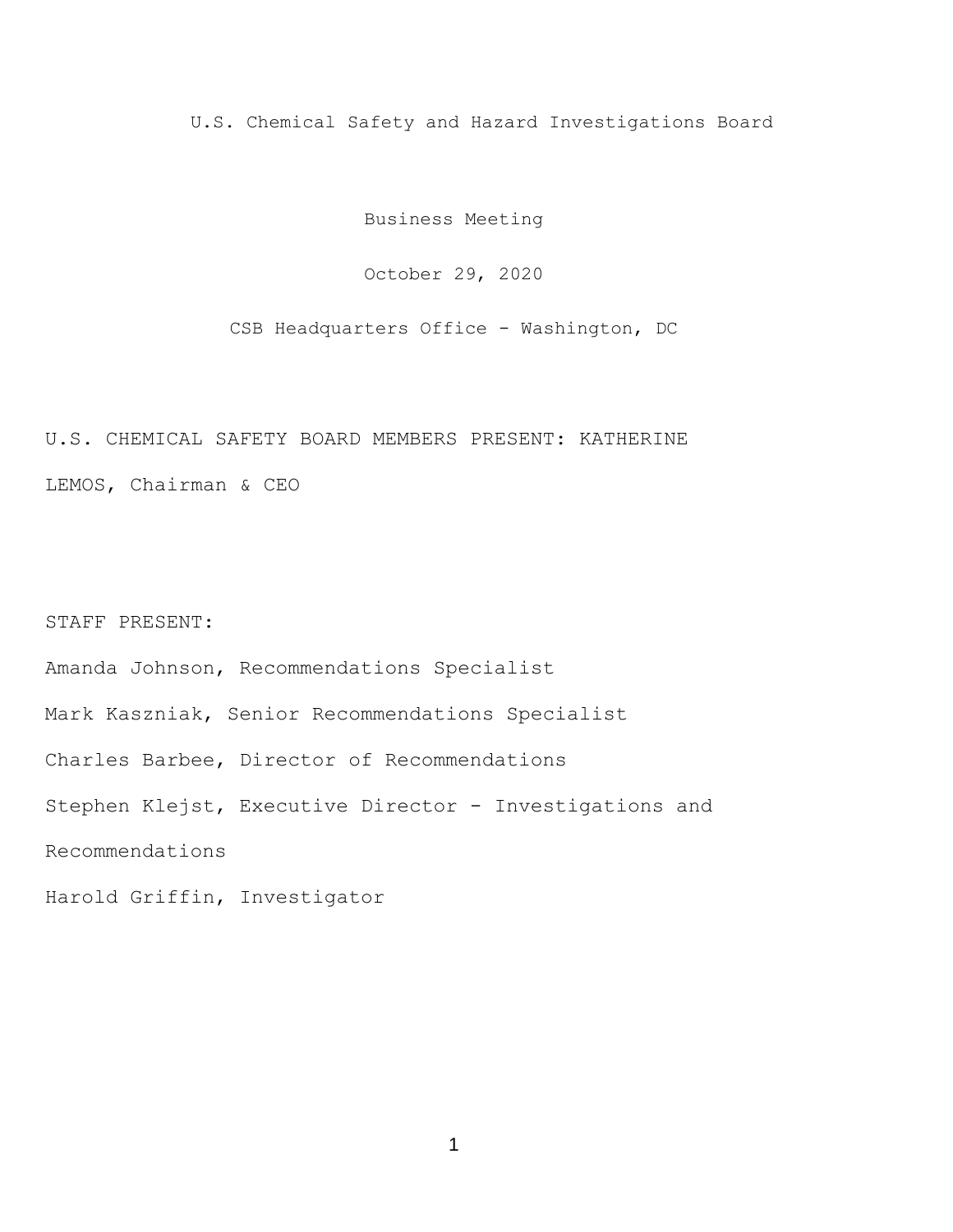OPERATOR: Good day, everyone, and welcome to today's Chemical Safety Board public business meeting. At this time, all…at this time, all participants are in a listen-only mode. Later, you will have an opportunity to ask questions during the public comments session. You may register to ask a question at any time by pressing the \* and 1 on your touchtone phone. Please note this call may be recorded.

 It is now my pleasure to turn today's program over to Chairman Lemos. Please go ahead.

 CHAIR LEMOS: Thank you, Gretchen. Good morning. We will now call to order this business meeting of the U.S. Chemical Safety and Hazard Investigation Board, referred to as the CSB. I'll start by introducing myself, Dr. Katherine Lemos, the Chairman and CEO for the agency.

 Today, we meet in open session as required by the Government in the Sunshine Act to discuss operations and agency activities. Somebody may not be on mute. Feedback issue. There we go. Okay. I'll continue now.

 So we meet in open session as required by the Government in the Sunshine Act to discuss operations and agency activities. The CSB is an independent, non-regulatory federal agency

that investigates major chemical incidents at fixed facilities. The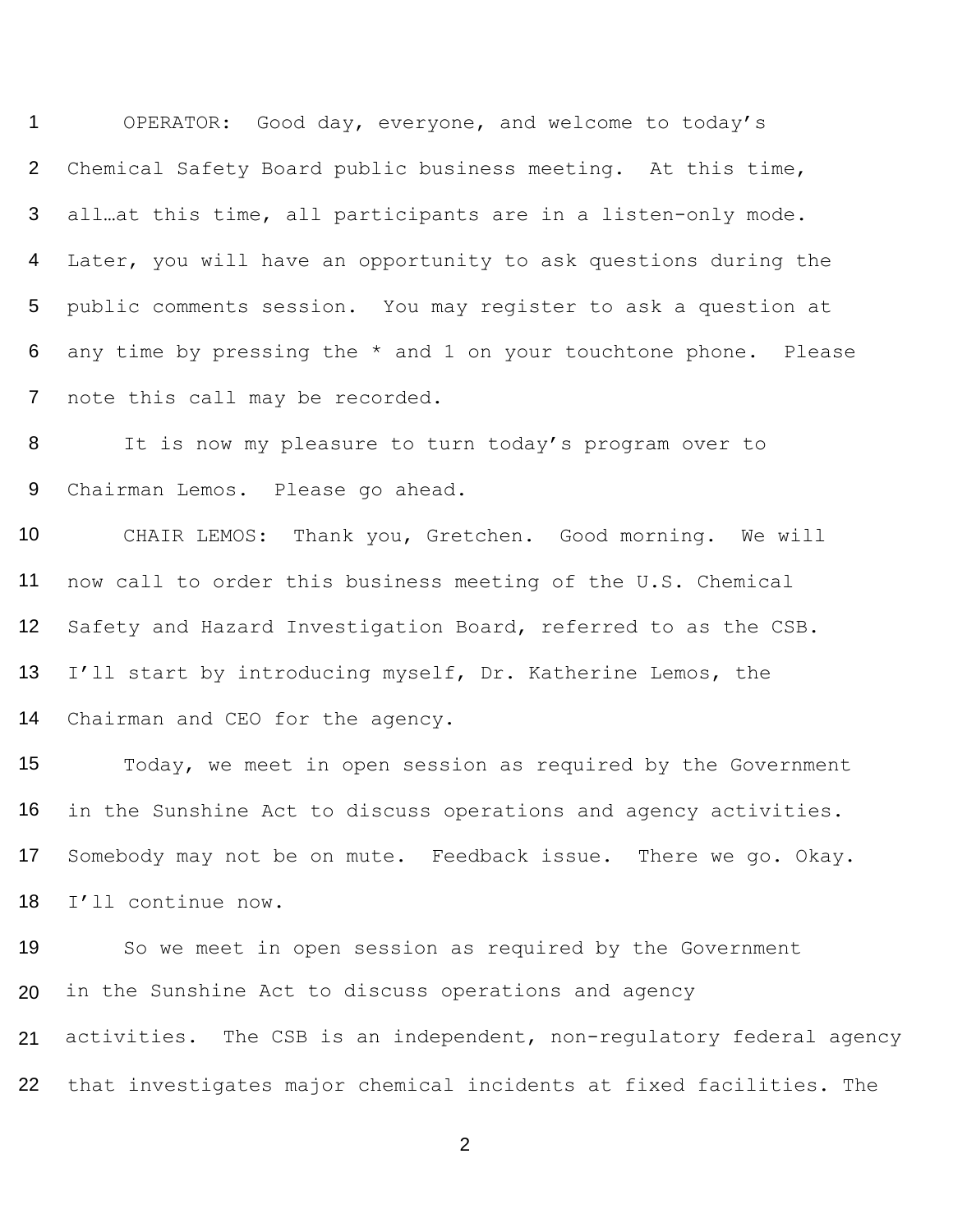23 investigations examine and evaluate a wide range of aspects, to include equipment and system design, regulations, industry 25 standards and guidance, training, operations, and procedures, and human and organizational factors.

 With the facts, we conduct analysis to determine the 28 probable cause and contributing factors of the event. And may also issue safety recommendations for the purpose of preventing similar incidents in the future.

 We have a super agenda for today. I'll first provide an overview of our new investigations. We'll then turn to recommendation and open investigation updates. And we'll close out the meeting with your public comments.

 So, in terms of new investigations, since our last public 36 business meeting on September  $2^{nd}$ , the CSB has launched two 37 chemical incidents. The first was on September 14<sup>th</sup> to a thermal decomposition event at the Bio-Lab facility in Conyers, Georgia.

 The company is a manufacturer of pool and spa treatment products. And no injuries were reported. However, Interstate Highway 20 was closed temporarily, due to smoke produced from the 42 event and that is a qualifying criteria.

 Second was to a fire that occurred at the Evergreen Packaging Mill in Canton, North Carolina. And this incident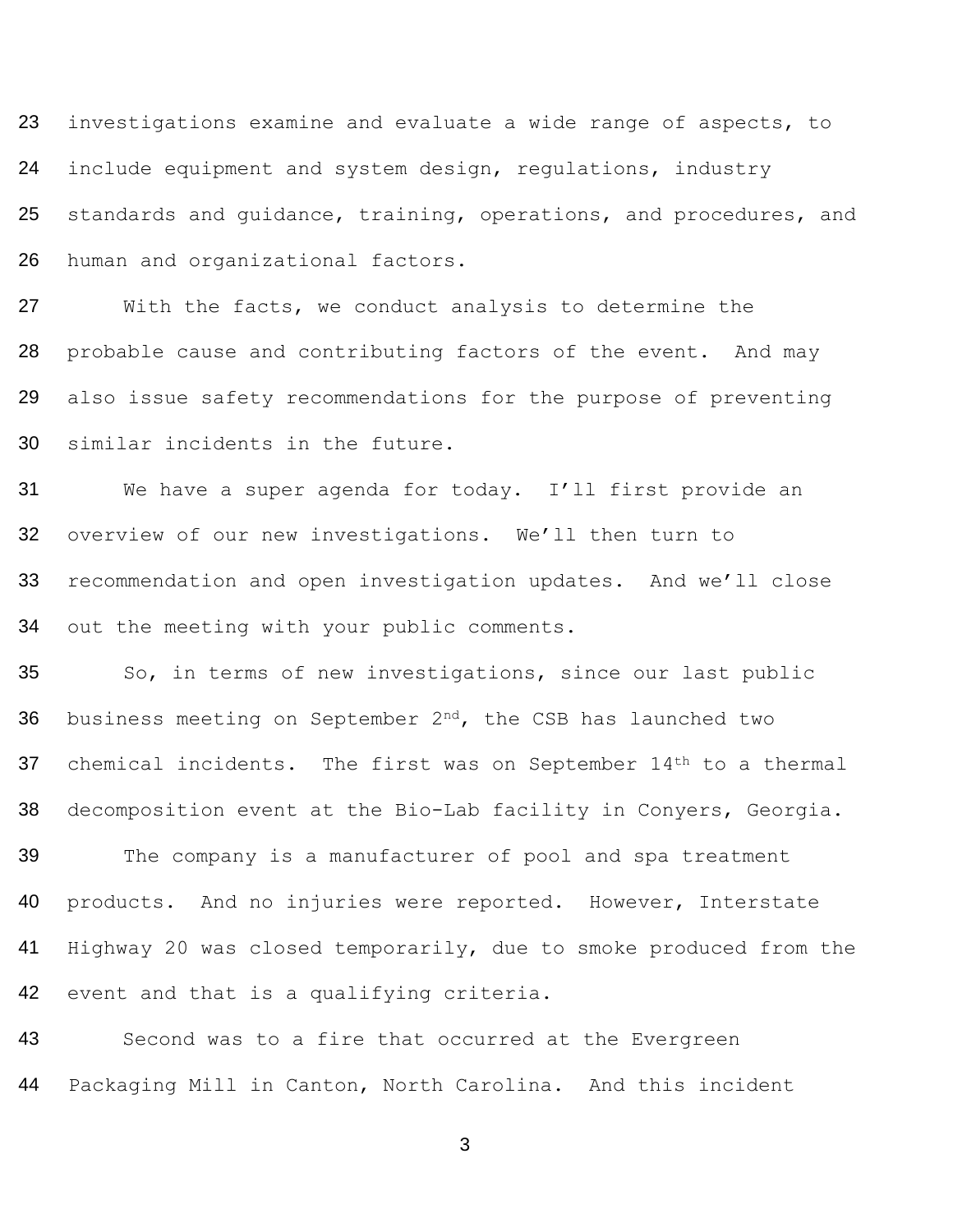occurred during a scheduled maintenance event doing repair work to a process unit. Two contractors were fatally injured as a result of the incident. The CSB investigators will be in North Carolina this week to continue their interviews.

 I'd like now to highlight recent recommendation status changes. In FY21, so which started this month, in October, the board has voted on ten recommendations from the following investigations and studies.

 AL Solutions fatal dust explosion. There were four recommendations. Public safety at oil and gas storage facilities. There was one recommendation. Gas well blowout and fire at Pryor Trust Well 1H9. We have status update for two recommendations. Kleen Energy natural gas explosion, one recommendation update. Motiva Enterprises sulfuric acid tank explosion, one update. And Veolia Environmental Services flammable vapor explosion and fire, one recommendation status change.

62 I am pleased to turn over the session to our recommendations staff who will discuss some of these actions in more detail. First up is Recommendation Specialist Amanda Johnson. She will review a recommendation that came out of the Kleen Energy natural gas explosion. Please proceed, Ms. Johnson.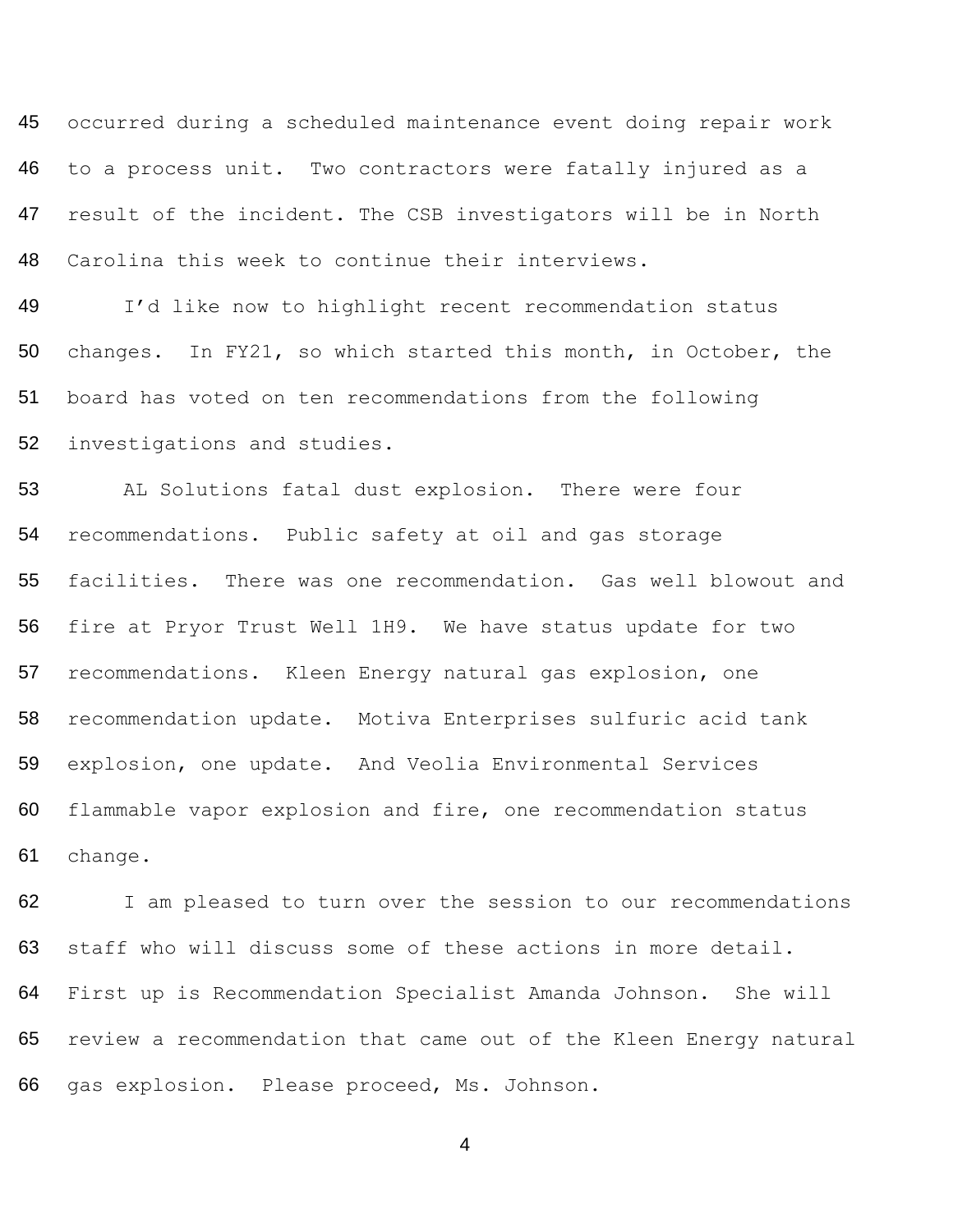67 SPECIALIST JOHNSON: Thank you, Chairman. Just an incident 68 recap. On February 7, 2010, an explosion occurred during the 69 planned cleaning of new piping at Kleen Energy, a combined-cycle 70 natural-gas-fueled power plant. So, it was under construction in 71 Middletown, Connecticut. Immediately prior to the explosion, 72 workers were conducting a gas blow. Natural gas and debris 73 74 75 76 were subsequently vented into a congested area where the gas accumulated and found an ignition source, causing an explosion, which resulted in six fatalities and injured at least 50 additional personnel.

77 78 79 80 81 82 83 84 As part of its investigation, the CSB reviewed the American Society of Mechanical Engineers, or ASME, Voluntary Industry Consensus Standard B311, Power Piping, which addresses the design, material, fabrication, erection, test, inspection, operation, and maintenance of piping systems typically found in the electric power-generating stations, industrial and institutional plants, geothermal heating systems, and central and district heating and cooling systems.

85 86 87 The CSB noted in its review that the standard was silent on the use of flammable gas for cleaning purposes and offered no guidance about the technical or safety aspects of pipe cleaning 88 procedures. As a result of these findings, the CSB issued Urgent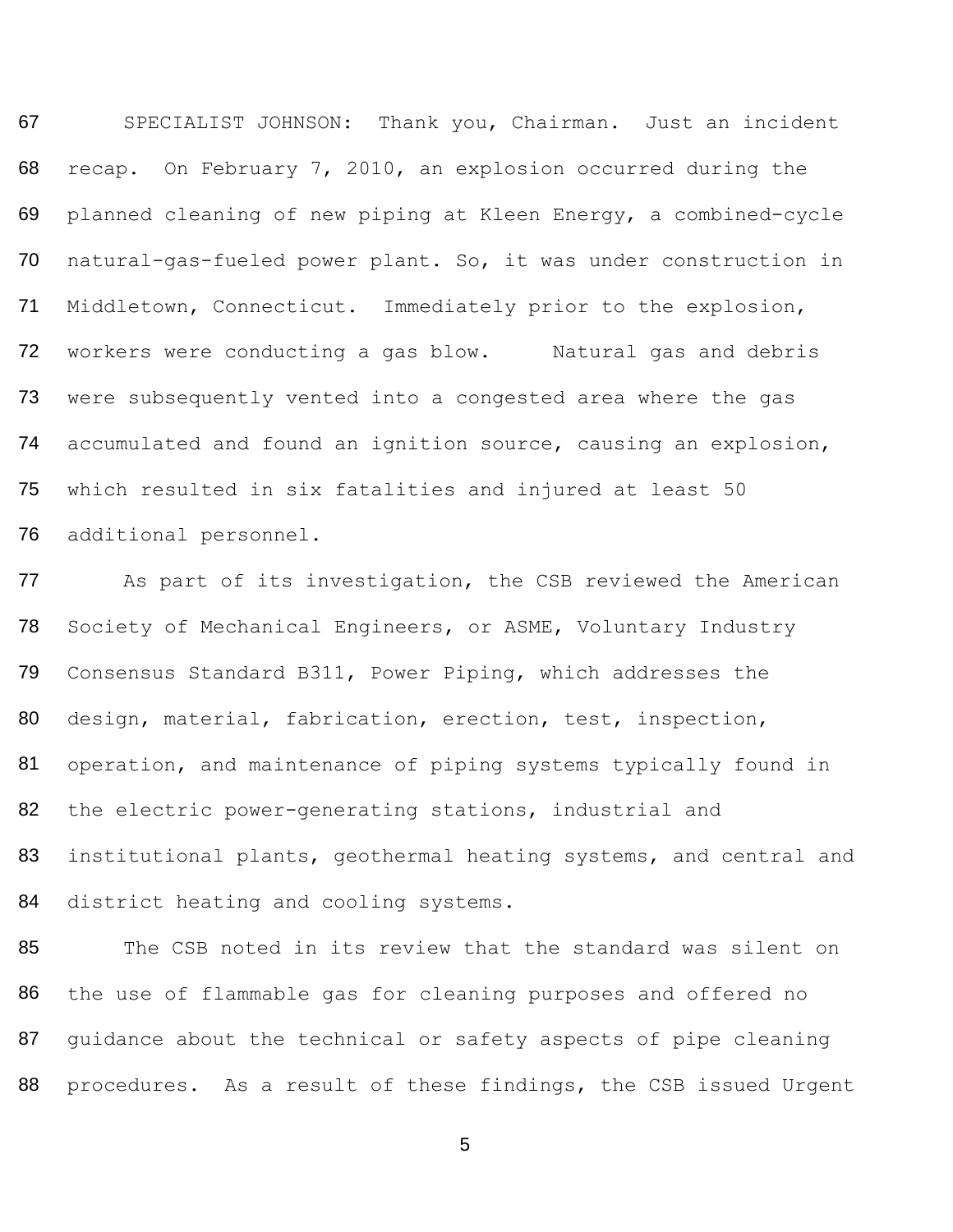89 90 91 92 93 94 95 96 Recommendation 3 to ASME, which states "to make appropriate changes to the 2010 versions of power piping, ASME B31.1., to require an inherently safer fuel gas piping cleaning methodology in favor of gas blows. At a minimum…at a minimum for the cleaning or flushing methods discussed in B311, Paragraph 122.10 require the use of inherently safer alternatives such as air blows and pigging with air as the mode of force in lieu of the use of flammable gas.

97 98 99 100 101 102 The CSB has noted that the main purpose of this recommendation was to make those who use Standard B311 aware of safe cleaning practices, such as those provided in National Fire Protection Association or NFPA Standard 56, which is standard for Fire and Explosion Prevention During Cleaning and Purging of Flammable Gas Piping Systems.

103 104 105 106 107 108 109 Ultimately, to satisfy this recommendation, ASME incorporated NFPA 56 by a reference in B311. Section 100.1.4 now states "This code does not provide procedures for flushing, cleaning, startup, operating, or maintenance." Code users are advised, however, that the cleaning and purging of flammable gas systems may be subject to the requirements of NFPA Standard 56. Appendix F also lists NFPA Standard 56 as a mandatory 110 reference standard.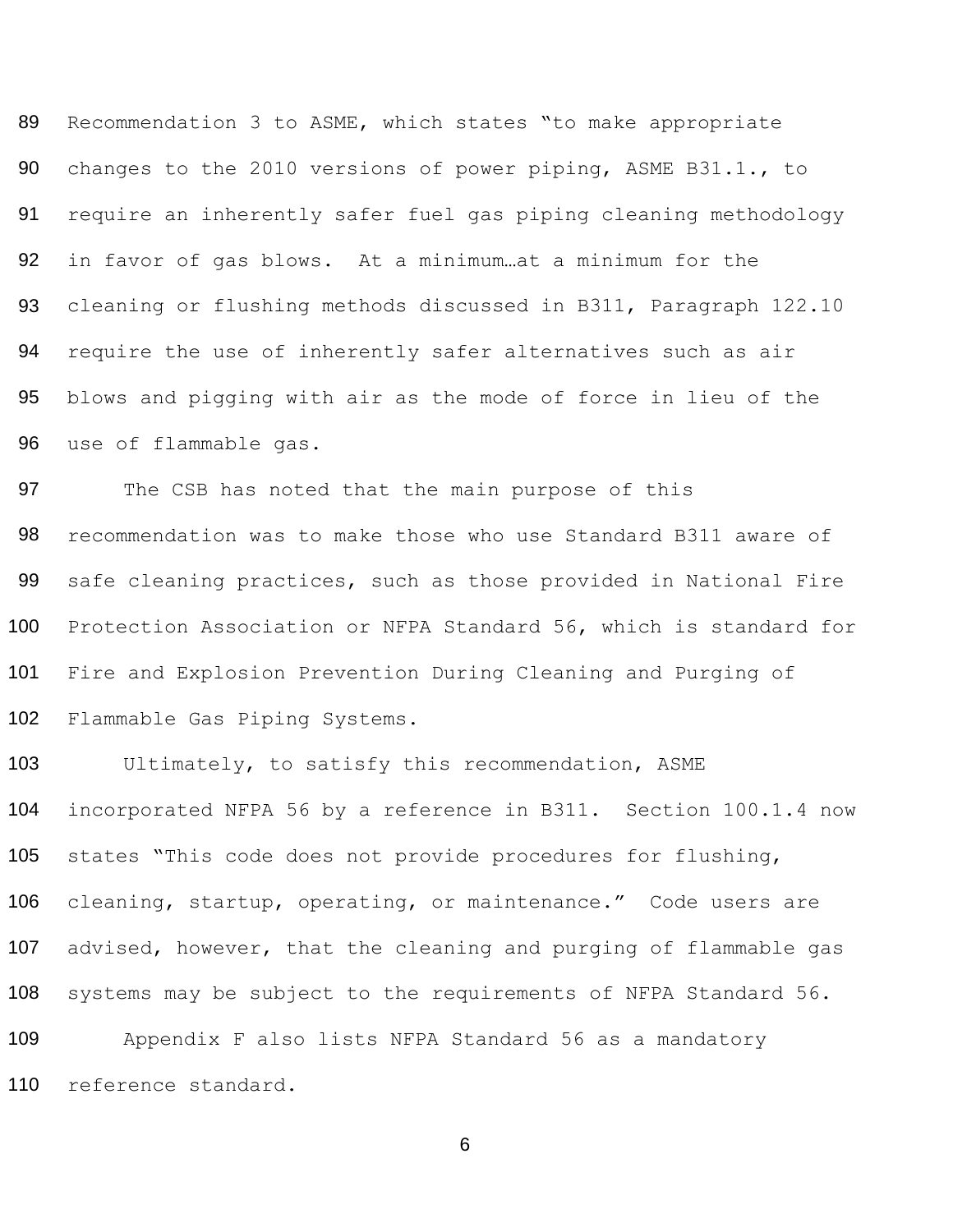111 Therefore, based on these actions taken by ASME, CSB has closed this recommendation as Closed, Acceptable.

 CHAIR LEMOS: Sorry about that. I was on mute. Thank you, Ms. Johnson. I do have a few questions for you.

SPECIALIST JOHNSON: Sure.

 CHAIR LEMOS: Immediately prior to the explosion at Kleen Energy, workers were conducting a gas blow, quote-unquote. Can you briefly describe what, exactly, a gas blow is for those of us that are unfamiliar with this process?

 SPECIALIST JOHNSON: Sure. So…sure, so during a gas blow, natural gas is forced through piping at a high volume and 122 pressure, to remove debris. And then the natural gas and debris 123 are released directly to the atmosphere.

 At Kleen, the natural gas and debris were vented to the 125 atmosphere in a congested area, near the facility's power generation building. The accumulated natural gas then found an ignition source. And the CSB concluded that the venting of natural gas in this manner was inherently unsafe because of the intrinsic fire and explosion hazards.

 HILLARY: Thank you, Ms. Johnson. Can we please proceed with the next presentation? I believe it will be Mr. Kaszniak.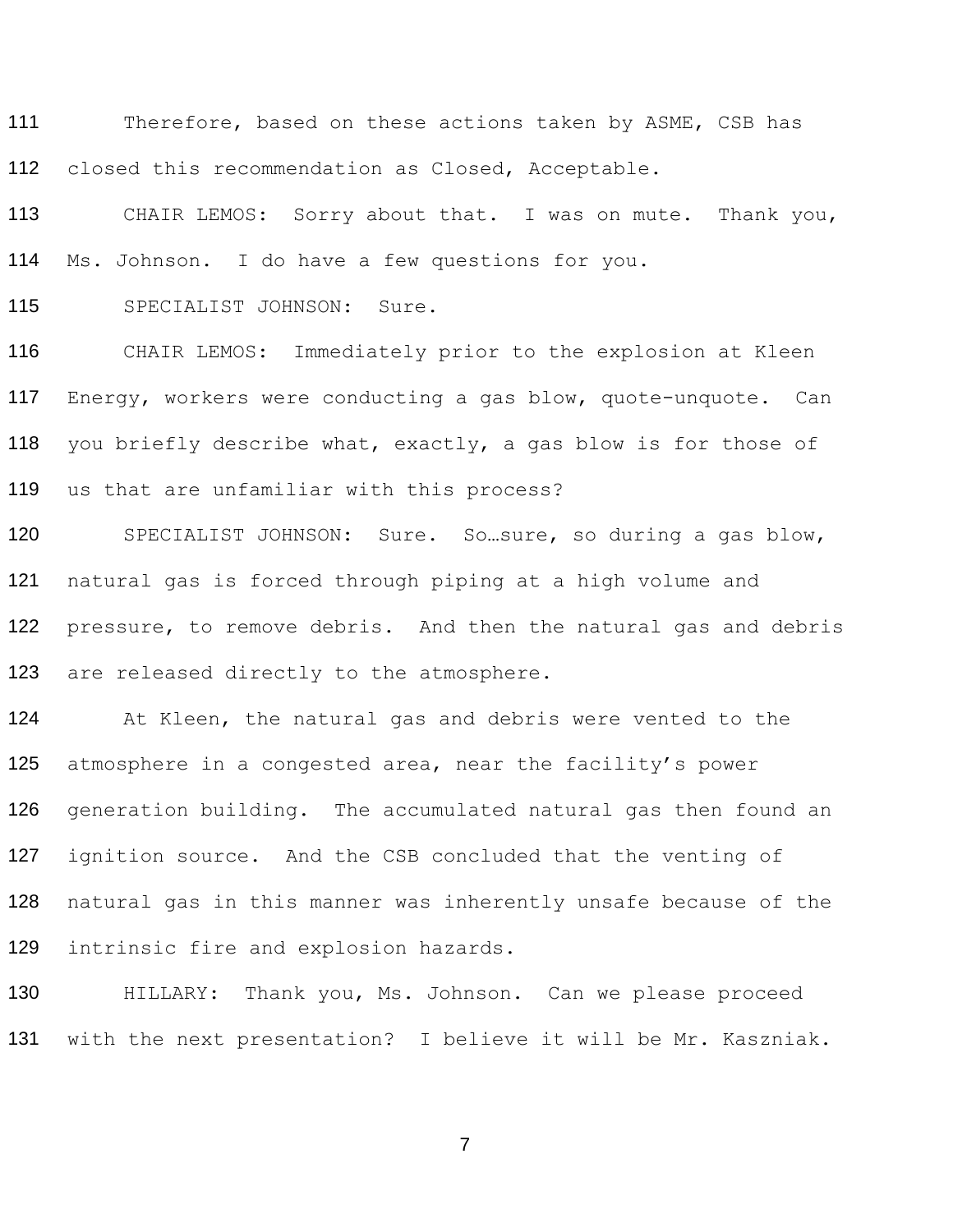132 133 134 135 136 137 SENIOR SPECIALIST KASZNIAK: Hello, good morning. Thank you, Hillary. The recommendation I'm going to discuss first is…which was made to the Environmental Technology Council, as a result of CSB's investigation at the Veolia Environmental Services flammable vapor explosion that occurred on May 4<sup>th</sup> in 2009.

138 139 140 141 142 143 In this…in this incident, a flammable vapor cloud was released from a solvent recovery process which ignited and exploded at a state-permitted treatment, storage, and disposal hazardous waste facility which was processing waste for industrial and municipal customers of environmental services in West Carrollton, Ohio.

144 145 146 147 148 149 As part of this investigation, the CSB reviewed industry standards and found that there were none that provide guidance to treatment, storage, and disposal facilities to operate safely. The CSB reached a similar conclusion in a previous investigation of a 2006 fire at Environmental Quality, another waste facility that was located in Apex, North Carolina.

150 151 152 Based on the lack of these industry standards, the CSB made a recommendation to the Environmental Technology Council, which states, "Develop and issue standardized guidance for processing, 153 handling, and storage of hazardous waste, to reduce the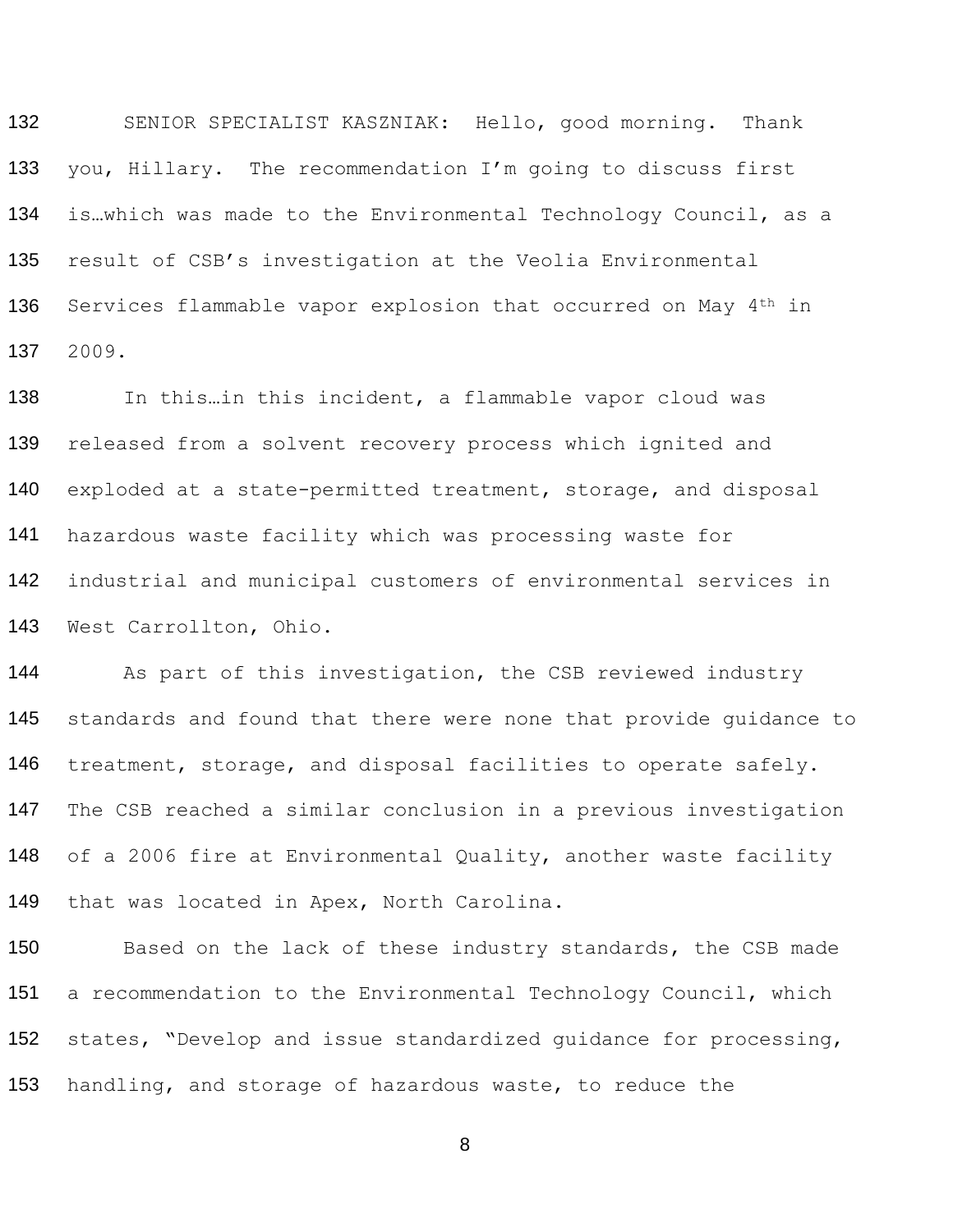likelihood of fires, explosions, and releases of hazardous waste treatment store…and hazardous waste at hazardous waste treatment, storage, and disposal facilities. Include the incident findings, consequences, conclusions, and recommendations from the CSB investigations of the Environmental Quality facility, as well as the Veolia EHS technical solutions facility."

160 In 2011, the...the Environmental Technology Council submitted the guidelines to the CSB Board and they were reviewed. And the Board concluded that…that…that they were limited in scope and communicated to ETC, that is Environmental Technology Council, 164 that they needed to be revised to include other serious hazards, such as flammables and toxics, before the Board would consider closing this recommendation as Acceptable Action.

167 In February of this year, ETC responded to the CSB that they had revised their guidance documents and…to address the concerns that the Board had…had noted earlier, and that they provided a 170 copy of these revised quidelines to the CSB for review. The ETC also advised the CSB that these guidelines were available on 172 their website, to their members, in the Members Only section of 173 their website for their member companies.

 So at…upon review of these new guidelines, the CSB 175 determined that they met all the requirements of the CSB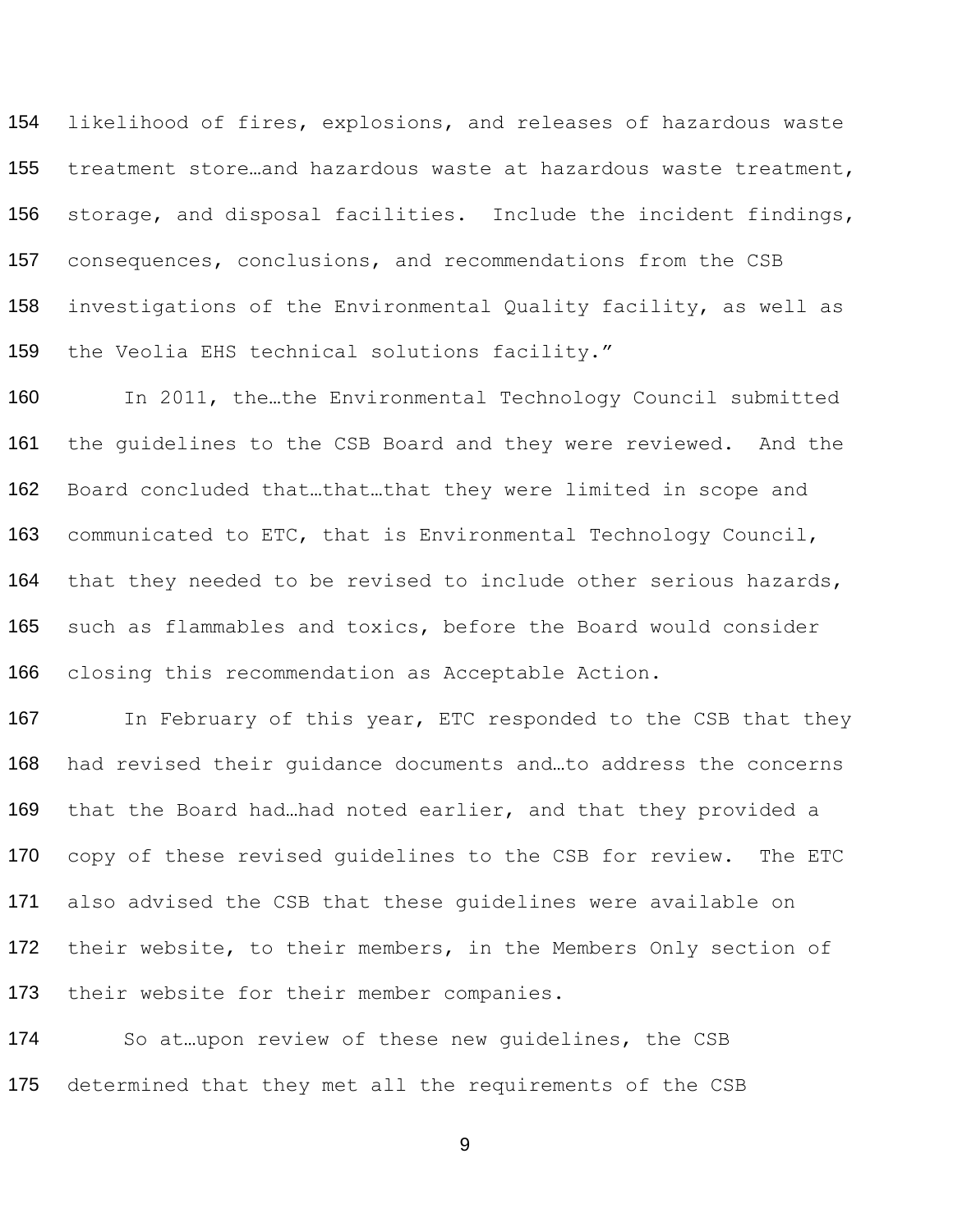176 recommendation and the Board voted to change status of the recommendation to Closed, Acceptable Action.

 HILLARY: Thank you for that presentation, Mr. Kaszniak. I 179 believe we may have some questions from our Chairman. Chairman, 180 please proceed with your questions if, hopefully, you can hear me.

 STEVE: I'll address the questions to Mr. Kaszniak at this point, until we resolve the technical issues with the Chairman's connection.

 Mr. Kaszniak, please share with us why did the CSB issue a recommendation to the Environmental Technical…Technology Council. 187 SENIOR SPECIALIST KASZNIAK: Yeah, sure, Steve. During this investigation of the incidents at the hazardous waste treatment 189 facilities, the CSB determined that there were no industry standards that applied to the operating of these facilities safely. Requiring individual companies involved in these incidents to develop such programs was an obvious choice. But would have had little impact on the entire industry.

 So the CSB began searching for an alternative recipient for 195 this recommendation. The agency's research led us to the Environmental Technology Council, which represents about 80% of the companies operating hazardous waste facilities in the United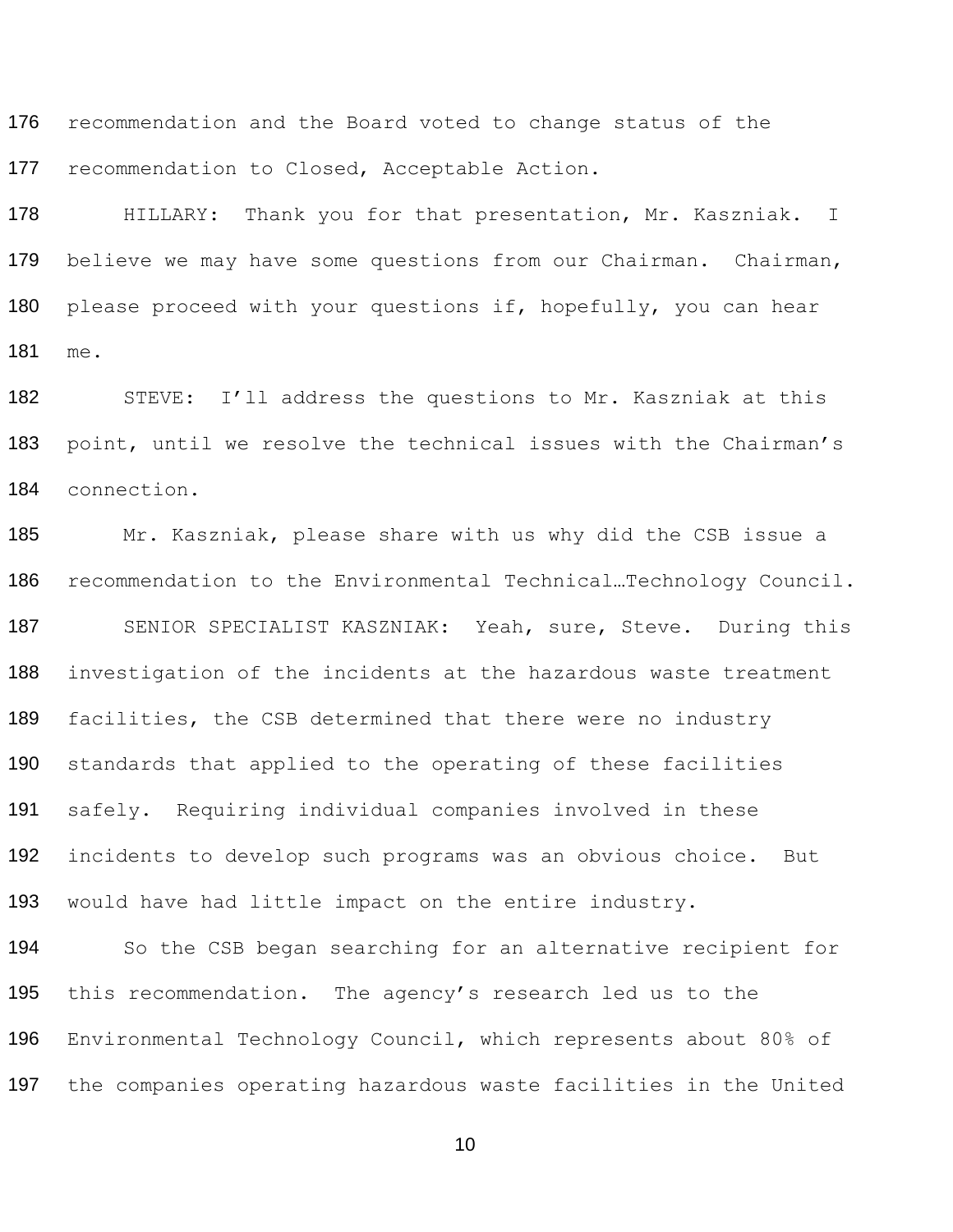States and whose stated mission is to protect public health and 199 the environment...and the environment, by properly managing and disposing of waste and waste residues. They agreed to develop a training program that could be used by all their member companies.

 STEVE: Very good, thank you. This certainly helps explain why the ETC was the recipient of the recommendation, given the widespread communication channels that they have to advance our safety advocacy issues. So thank you for that response.

 Another question. I understand that this is…this recommendation is superseding an earlier recommendation made to the ETC. How did that come about?

 SENIOR SPECIALIST KASZNIAK: In that case, our initial recommendation was made to the ETC after the 2007 explosion at Environmental…Environmental Quality that resulted in a fire. While ETC was in the process of developing its training to satisfy that recommendation, the Veolia explosion occurred in Ohio in 2009. And rather than issuing ETC a second recommendation to address that explosion, the CSB decided to supersede that first recommendation, to ensure that the lessons learned from both explosions would be covered in the training that was being developed by ETC.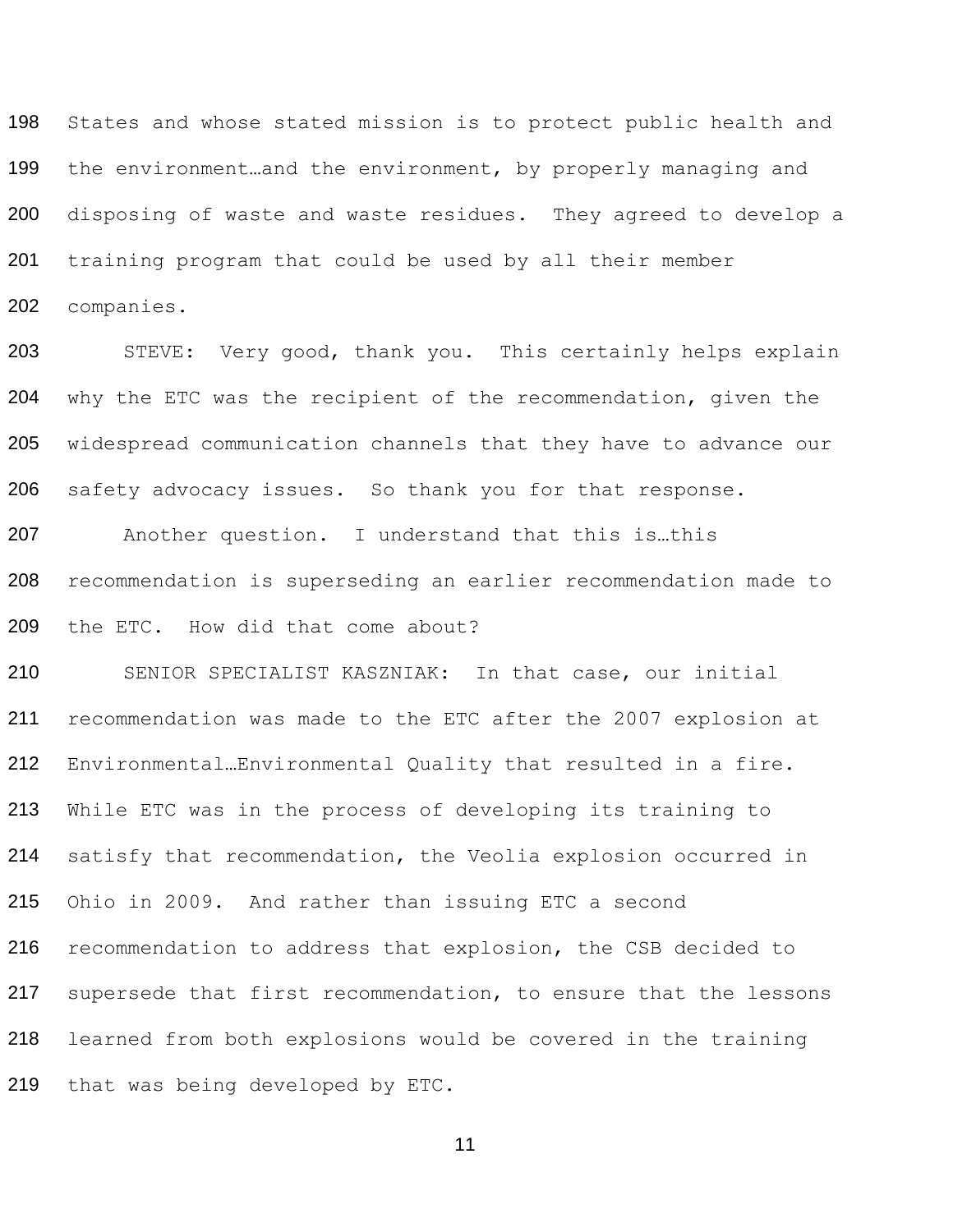220 STEVE: Thank you. And one final question in…in your 221 presentation. Are there other efforts underway to improve safety 222 at treatment, storage, and disposal facilities for hazardous 223 waste?

 SENIOR SPECIALIST KASZNIAK: Steve, yes, there are. The…the National Fire Protection Association began working on a standard in 2017 to safeguard against fire and explosion hazards 227 associated with treatment, storage, disposal, generation, and transportation of hazardous waste.

229 Several ETC members are currently serving as members on that 230 committee, charged with developing that standard.

231 STEVE: Well, thank you for those responses. I very much 232 appreciate that. Mr. Kaszniak, we can now move on to the second 233 presentation that we have scheduled for the Motiva Enterprises 234 sulfuric acid tank explosion recommendation change, R12. So, Mr. 235 Kaszniak, please proceed.

236 237 238 239 SENIOR SPECIALIST KASZNIAK: Thank you, Steve. This…this recommendation was issued to the American Petroleum Institute as a result of the Motiva Enterprises sulfuric acid tank explosion, which occurred on July 17<sup>th</sup>, 2001.

240 In that…in that incident, at the…at the Delaware City 241 refinery of Motiva, a work…contractor work crew had been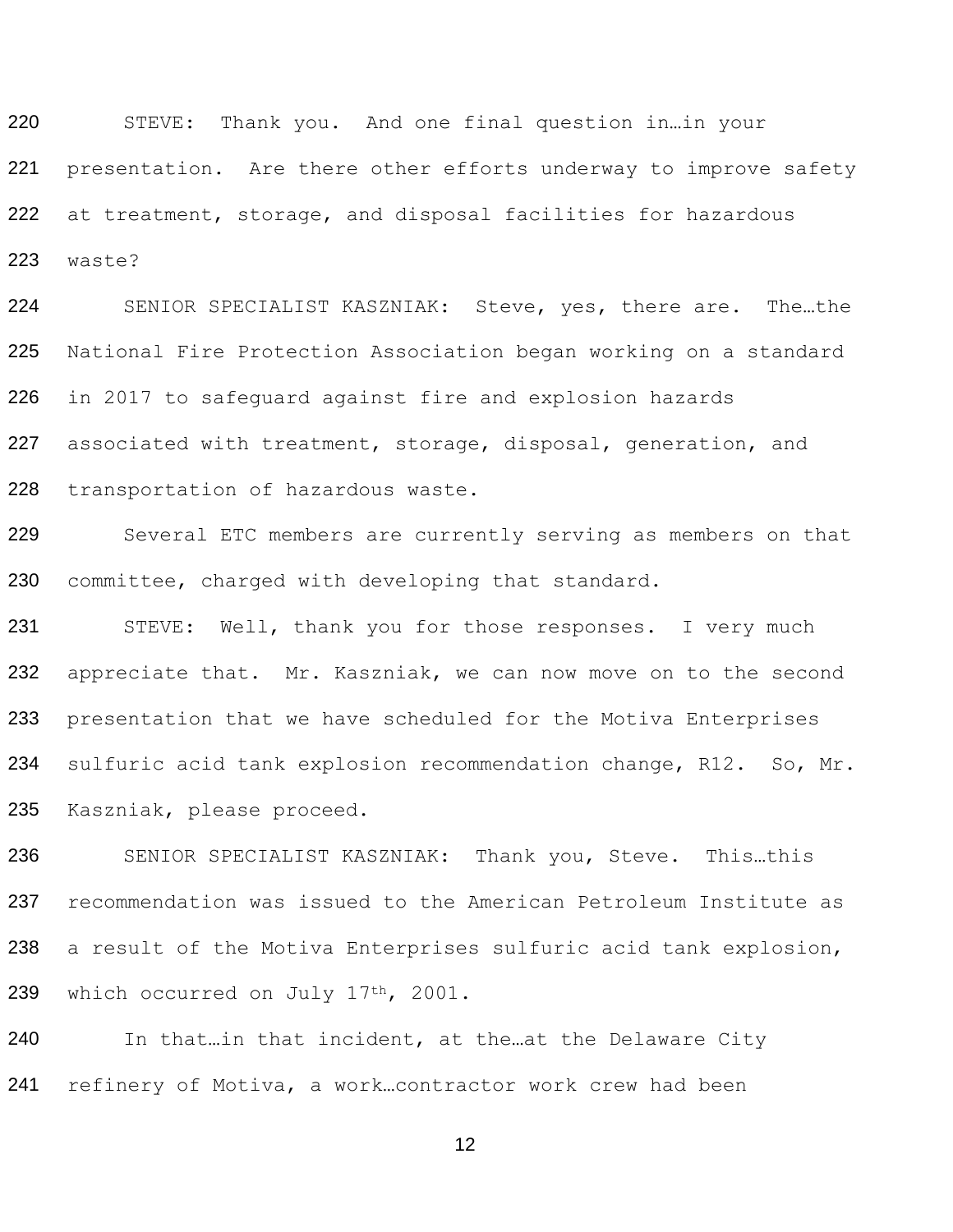242 243 244 245 246 repainting a catwalk which was located above a…a spent sulfuric acid process tank that contained residual, flammable material. When a spark from their…from their…their hot work took ignited flammable vapors that were released from the…from a hole in the corroded tank.

247 248 249 250 251 252 In that…in this situation, one worker was killed and eight others were injured, and the tank released 264,000 gallons of spent sulfuric acid, which quickly overcame a secondary containment, resulted in significant environmental damage when approximately 99,000 gallons of sulfuric acid reached the Delaware River and killed fish and other aquatic life.

253 254 255 256 257 258 259 260 And as part of the CSB investigation, there was a thorough evaluation of the storage tank design elements and components. And the CSB determined that…that this…inerting system that had been installed on the tank was not properly designed and, due to the holes in the tank, was not working properly. And, as a result, a spark ignited the…a combustible fuel/air mixture that was in the headspace of the tank that likely would not have been present if the inerting system was working properly.

261 262 So, as part of its investigation, the CSB also examined regulatory and industry consensus standards that applied to the 263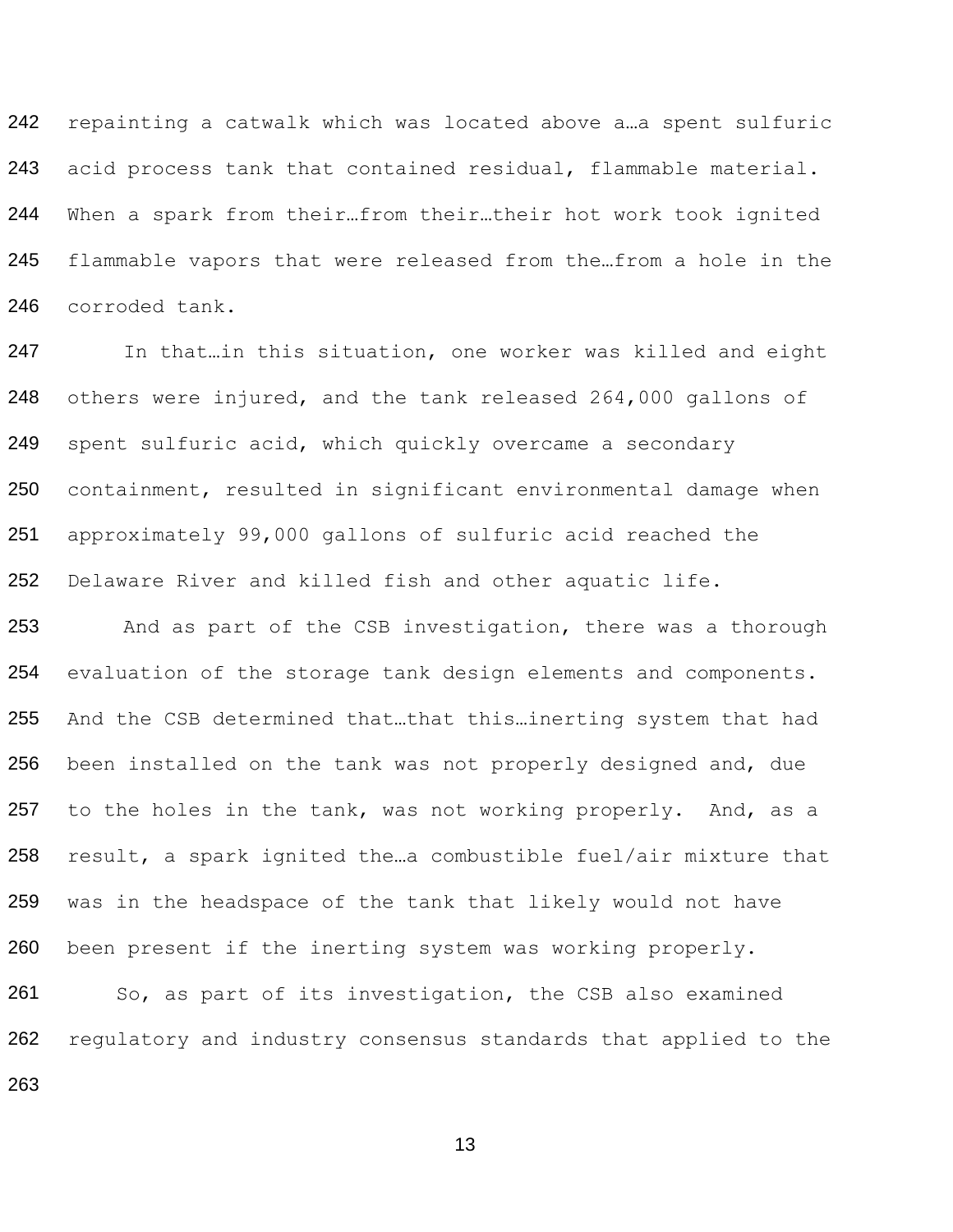264 265 266 267 268 269 inerting of flammable liquids inside storage tanks. And…upon reviewing the applicable API consensus standards, the CSB determined that…they lacked important safety information. As a result, the…Board issued a recommendation to API to incorporate this information in future revisions of their standards and recommendation practices.

270 271 272 273 274 275 276 The recommendation text actually reads, "Ensure that APIrecommended practices address the inerting of flammable storage tanks such as spent hydrogen sulfide tanks, to include the following. Number one, circumstances where inert…inerting is recommended. And number two, design of inerting systems such as proper sizing of inerting equipment, appropriate inerting medium, and instrumentation, including alarms."

277 278 279 280 281 The… In February of 2020, of this year, the API responded to the CSB that it had completed this recommendation by updating four of its standards and recommended practices to address the concerns raised in the CSB recommendation pertaining to inerting practices.

282 283 284 Basically, they revised Standard API 653, entitled Tank Inspection, Repair, Alteration, and Reconstruction, to include better safe working practices and welding safety practices with 285 regard to inerting and design criteria for tanks. They revised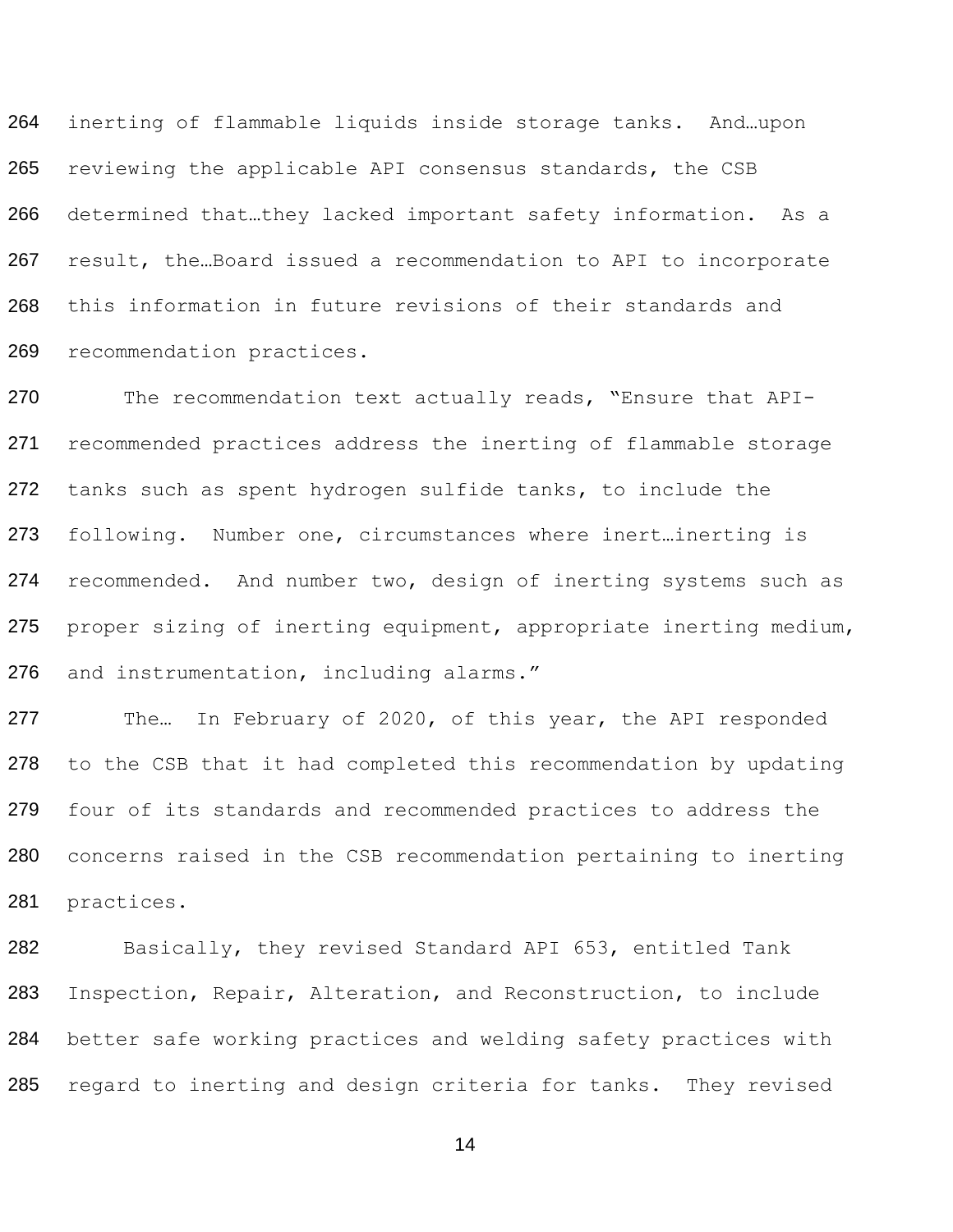286 287 288 API Standard 2000, which is entitled,"Venting Atmospheric and Low-Pressure Storage Tanks," to discuss inerting practices and provide design criteria.

289 290 291 292 293 294 295 296 They revised Standard 2015, which is, "Requirements for Safe Entry in Cleaning Petroleum Storage Tanks," to discuss inerting in the context of vapor freeing, degreasing, cleaning, and inspecting the storage tanks. And finally, they revised Recommended Practice 2009, "Safe Welding, Cutting, and Hot Work Procedures in Petroleum and Petrochemical Industries," to discuss inerting while purging and while doing hot work, and added an appendix to discuss inerting of vessels.

297 298 Based on all these changes, the CSB Board voted to close this recommendation as an Acceptable Action.

299 300 301 302 CHAIR LEMOS: So thank you so much, Specialist Kaszniak. A few questions for you. Can…can you briefly explain… I have learned a lot about this lately, but can you tell me what is inerting and why it's important?

303 304 305 306 SENIOR SPECIALIST KASZNIAK: Sure, Dr. Lemos. Inerting system is a process that replaces the air that is normally present in an…in the open headspace above the liquids being stored or moved in vessels, tanks, and pipelines, with an inert 307 gas, such as nitrogen.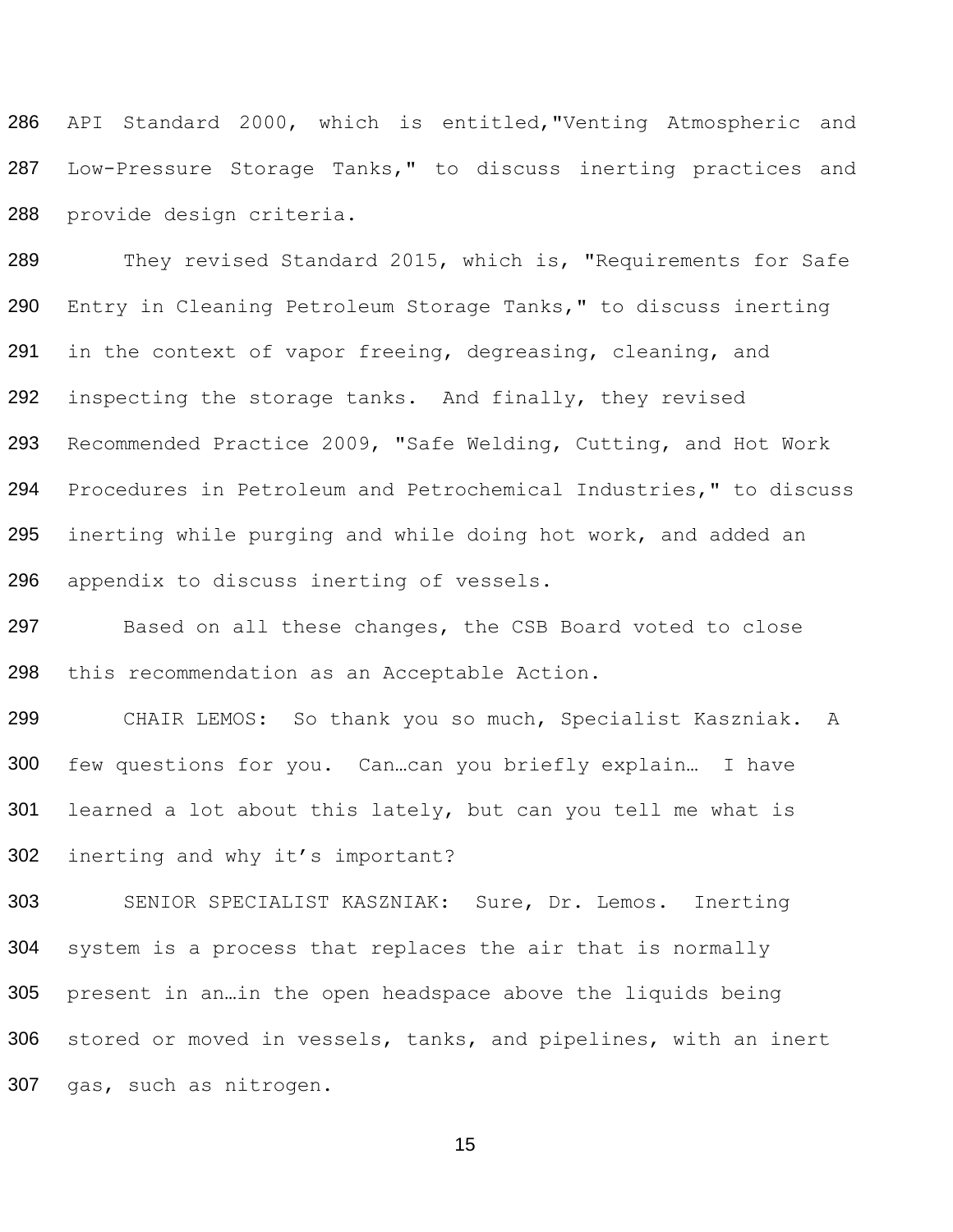308 309 310 311 312 As many of these liquids may be flammable, reactive, or may degrade in the presence of air, this practice helps to prevent fires and explosions, stop undesired chemical reactions, keep moisture away from product, and ensure safety while maintenance tasks are being performed.

313 314 CHAIR LEMOS: Wow, that…that seems really important. And I appreciate the detailed description.

315 316 317 318 Another question. You know, we issued…the CSB issued the recommendation to API in 2002. Do…do you have any thoughts as to why it took API so long to implement the recommendations that we requested?

319 320 321 322 323 324 325 326 327 SENIOR SPECIALIST KASZNIAK: Yes, Dr. Lemos. This recommendation applies to several API standards and recommended practices, all of which needed to be changed. These standards and practices are on various staggered revision cycles that range from three to five years. And API made changes…they changed initial changes during the normal review cycle, issued their updated revisions and then communicated these efforts to the CSB. The CSB reviewed what API had done initially and determined that, while the changes they made were good, they did not meet the intent listed in the CSB recommendation. So this prompted 328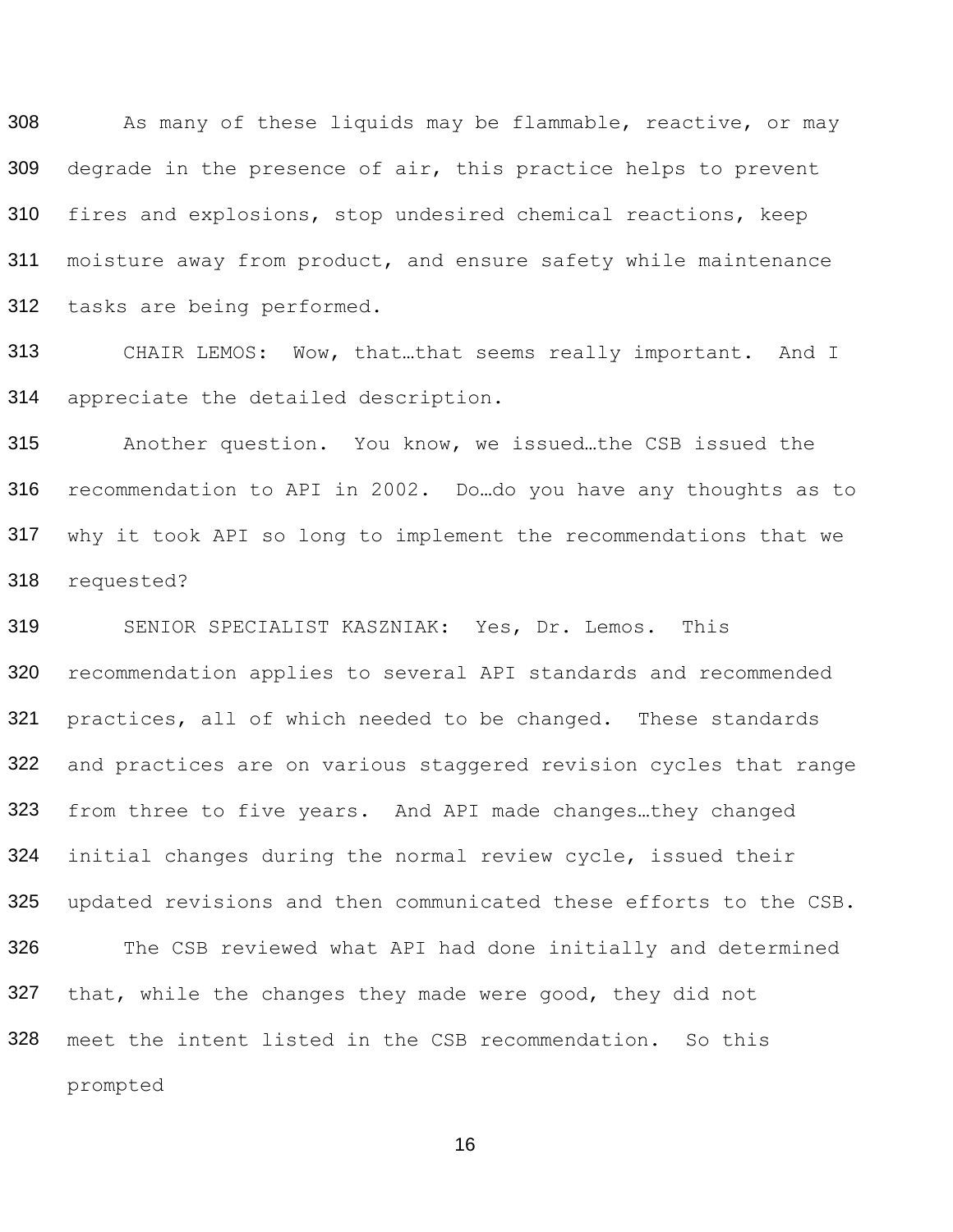329 API to make additional changes during the next staggered,

scheduled revision cycle for these standards.

331 STEVE: We may be having some technical difficulties again... CHAIR LEMOS: Thank you…

STEVE: Oh, there we go. Thank you, Chairman.

 CHAIR LEMOS: Sorry about that. Thank you…thank you, Mr. Kaszniak. And I…I do understand and appreciate the…the efforts of all of those folks who contributed to the standards-making process. Having been a part of that in the past, it is…it requires a lot of effort and a lot of putting all the right minds together to get it right. And…and we appreciate that.

 So now we have Director of Recommendations, Mr. Charles Barbee, to speak about several recommendations from the Pryor Trust gas well blowout and fire. So, please proceed, Director Barbee.

 DIRECTOR BARBEE: Thank you, Chairman Lemos. What I'll do is I'll go over briefly the…the background of the incident. And then…and I apologize for doing it, but I will read the recommendations verbatim so you know what those recommendation recipients received. And then we'll talk about how they…how they were…the status changed.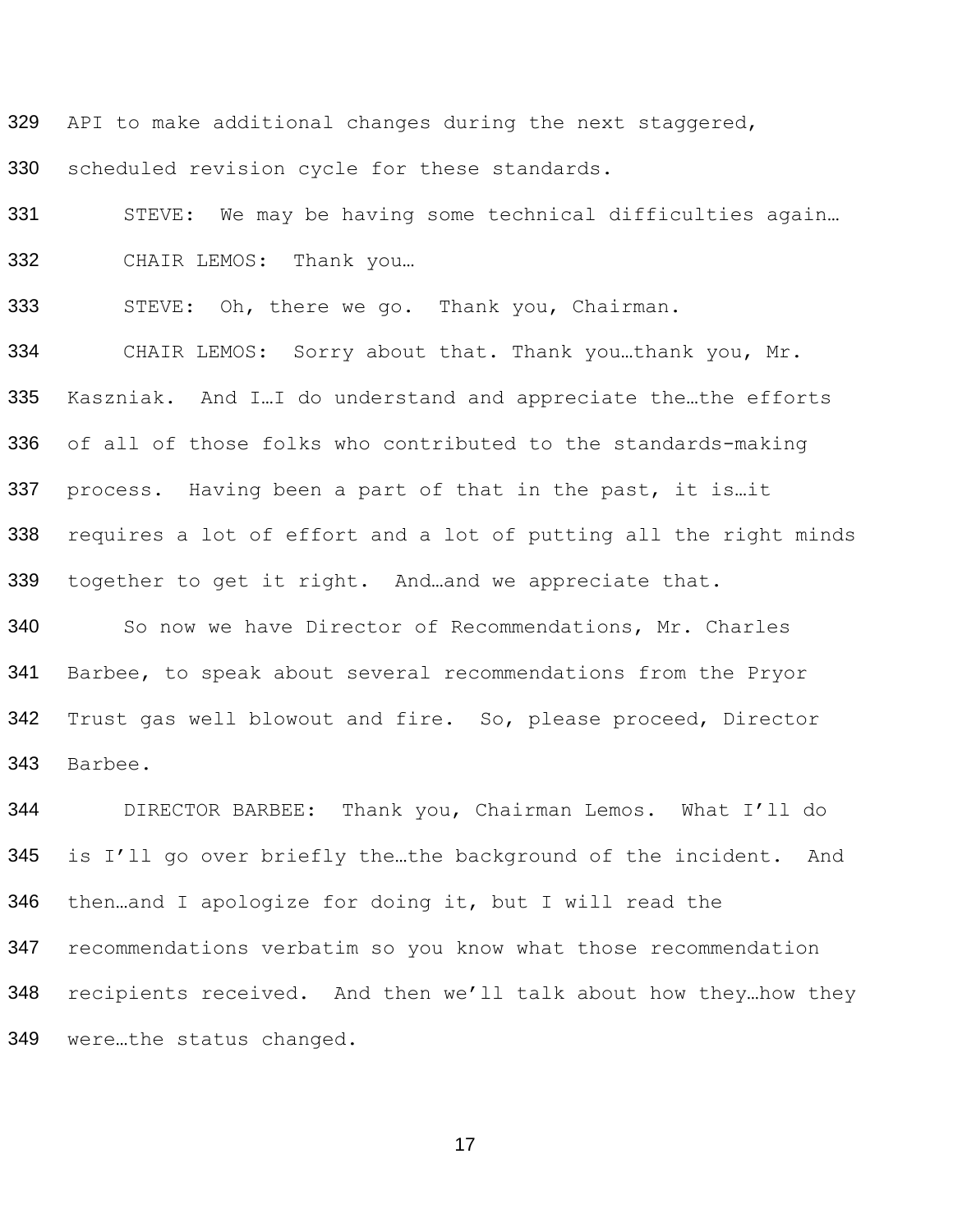350 351 352 353 354 355 356 357 358 359 360 So on January 22nd, 2018, a blowout and rig fire occurred at Pryor Trust Gas Well Number 1H9, located in Pittsburg County, Oklahoma. The fire resulted in the fatalities of five workers who were inside the drillers' cabin on the rig floor. The blowout occurred approximately three-and-a-half hours after removing drill pipe, or "tripping," of the well. The cause of the blowout and rig fire was the failure of both the primary barrier, which is a hydrostatic pressure produced by the drilling mud, and the secondary barrier, which is human detection of the influx and activation of the blowout preventer. These barriers were intended to be in place to prevent a blowout.

361 362 363 364 365 366 As a part of the investigation, the U.S. Chemical Safety Board examined the well drilling practices and procedures of Patterson-UTI Drilling and the CSB…the CSB identified issues with Patterson-UTI's rig tripping procedures, alarm philosophy, well control practices, flow checks, and the effectiveness of the company's safety management system.

367 368 369 370 Consequently, the Board issued five recommendations to Patterson-UTI. As I said before about this investigation, it is one of my favorites. I mean a lot of things came out of it. We issued 19 recommendations and, as I said, five of those went to 371 Patterson-UTI. And the last time we…we had a public meeting, we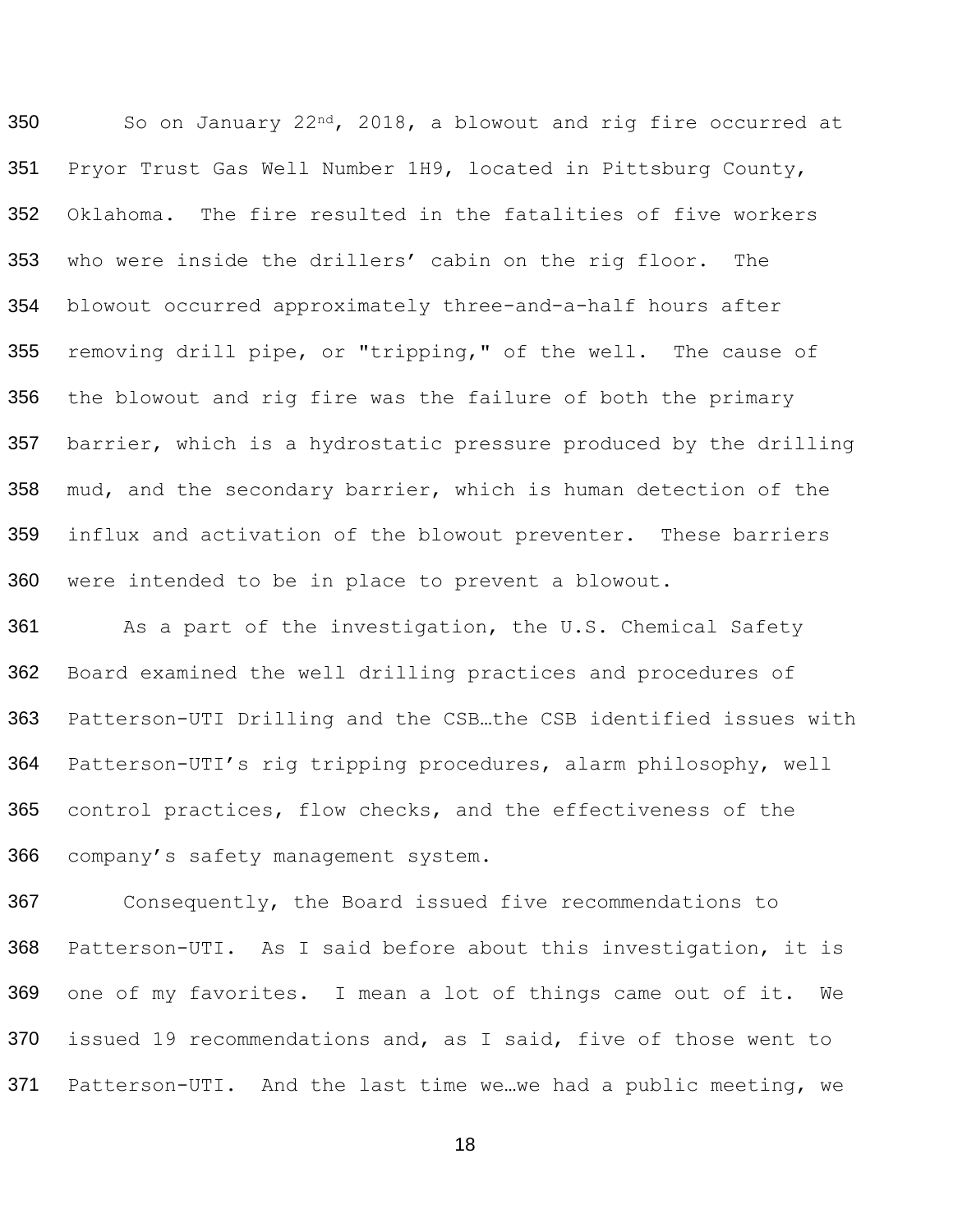372 actually addressed three of those, which are Closed, Acceptable, which is…is fantastic.

 There are two remaining recommendations and I will read them both. One is Recommendation 8. The other one is Recommendation 11.

 Recommendation 8, we asked them…we asked Patterson-UTI to determine an alarm philosophy and alarm rationalization for rig operations. Based on that philosophy and rationalization, specify necessary alarms, at a minimum, for (1) drilling, (2) tripping, (3) circulating, and (4) rig floor activities where no drill pipe is in the well. And additionally, we asked them to develop a policy implementing the alarm philosophy and rationalization.

 Recommendation 11 is a little bit more detailed. We asked them to update the Patterson metrics program to track leading and lagging indicators to measure the effectiveness of the overall safety management system. Specifically focus on measuring the effectiveness of the following safety management system

components:

 (a) The effectiveness of the flow check policy, including the frequency that flow checks are performed when required by Patterson policy;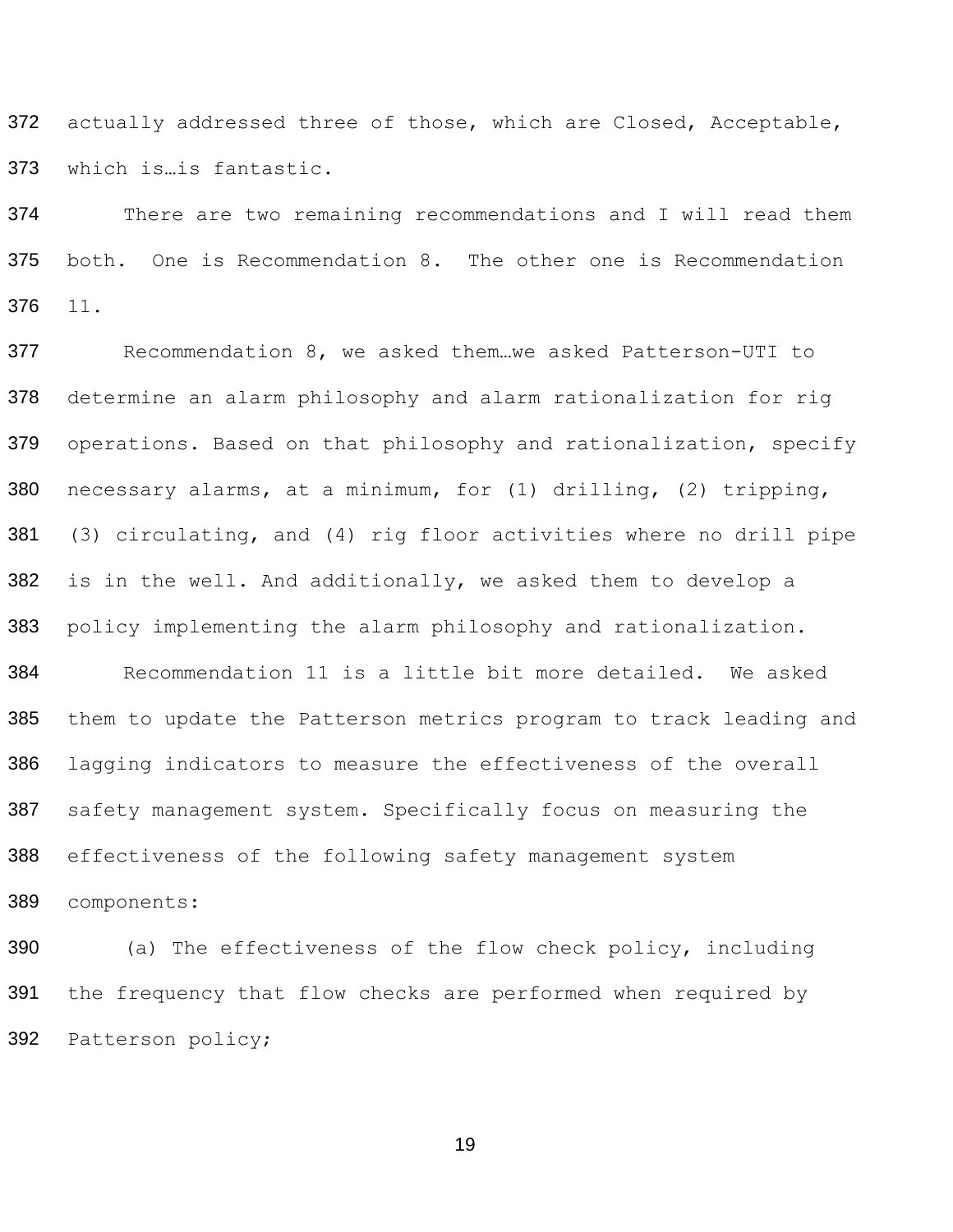(b) The frequency that flow checks are documented and approved as recommended in Recommendation 10;

 (c) The effectiveness of the management of change program, for both equipment and procedural changes, including real-time procedural changes;

 (d) The frequency that alarms are set at the required set points;

 (e) The frequency that drilling rig alarm horns or the 401 entire alarm system is turned off; and

402 (f) The frequency that trip sheets are filled out properly. We've been communicating very, very well with Patterson-UTI and they have agreed to implement two recommendations and they 405 laid out a ... a detailed timetable of how that would play out. And, as a result, the Board voted to change the status of both of them to Open, Acceptable Response or Alternate Response.

Thank you.

 CHAIR LEMOS: Thank you, Director Barbee. As you have mentioned, we have made, you know, five recommendations to 411 Patterson-UTI and they have gone above and beyond, I would say, 412 of ... of, you know, those recipients of recommendations. They 413 really have done a great job. And I know they've made significant progress on these two.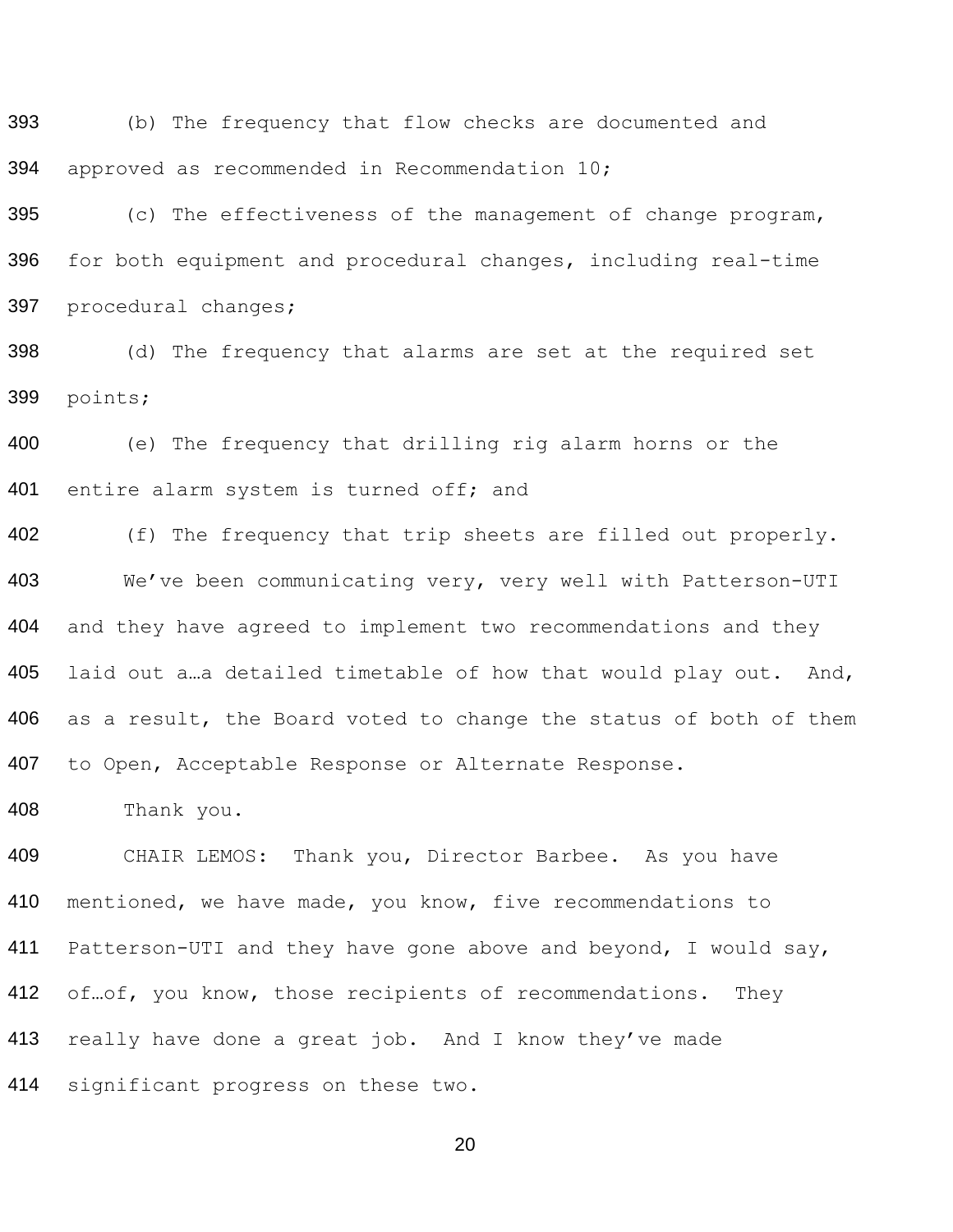415 So can you tell me why this recommendation is so important? 416 Or why these two recommendations are so important?

417 DIRECTOR BARBEE: Absolutely. One of them deals with this 418 thing that we called nuisance alarms in the…in the past. And…and 419 that's sort of a misnomer. I mean all…all alarms are important. 420 421 422 423 424 425 426 427 But can you imagine sitting in a drilling booth and just having hundreds of alarms coming at you? And it may not have anything to do at all with the operation that you're currently working on. As a result, our investigators, when they…they went through and saw this particular issue, they did ask that an alarm rationalization and an alarm philosophy be developed. And there are a couple of standards out there that…that have already done that. And we're asking them to mirror that.

428 429 430 431 432 And this…what that does is it…for the alarms on the operation that that particular drill is working on, is focused on those particular issues and not have to deal with something that may not be either as significant or have anything to do with what that person's doing.

433 434 435 As far as the leading and lagging indicators, when you have a safety management system, it really pays to…to determine how successful it is and these are the…the indicators that would do 436 that for you.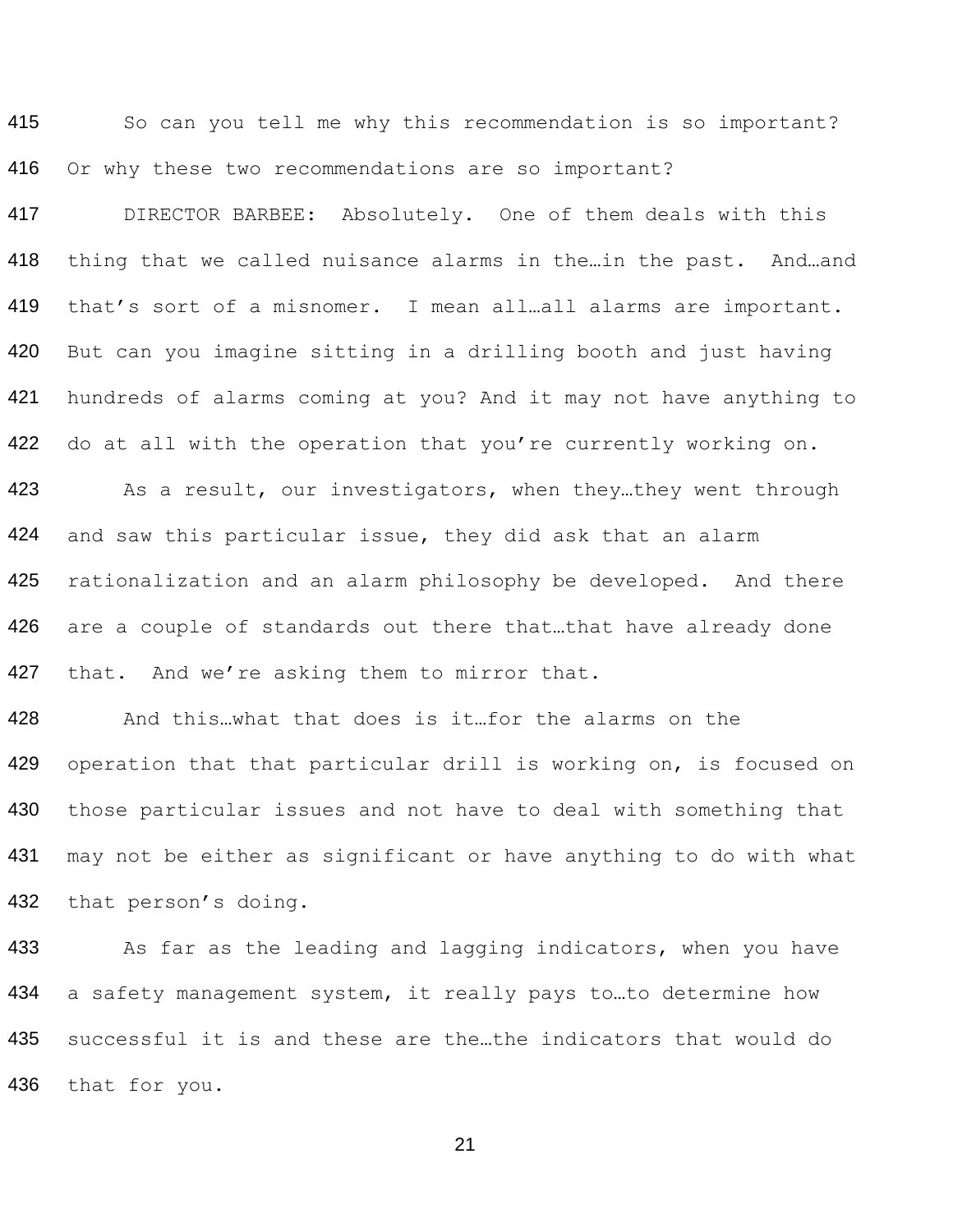437 438 439 So, like I said, both very, very important and the recommendation recipient, Patterson-UTI, has agreed to [implement these recommendations].

440 441 442 443 444 CHAIR LEMOS: Thank you so much, Director Barbee. Another question. You know, as responsive as Patterson-UTI has been, and in implementing even parts of these recommendations that they are able to at this time, why have the two recommendations not yet been fully implemented?

445 446 447 448 449 450 DIRECTOR BARBEE: Ah. Well, with regards to the alarm philosophy and alarm rationalization, they're actually working with the company that provides that technology to them. And so they're…they're trying to make sure that the…the technology matches their operations. And they're actually…they're interactive very, very well with them.

451 452 453 454 So until…until there's a final product from them, they can't actually implement. And then again, like I say, once they implement it, that's when the policy kicks in to…to make sure that they're doing it. So that's for that piece.

455 456 457 For Recommendation 11, it's just...it's a really, really significant change. And so they've made substantial progress in monitoring the Patterson metrics for tracking the effectiveness 458 of the flow checks, management of change, and the completion of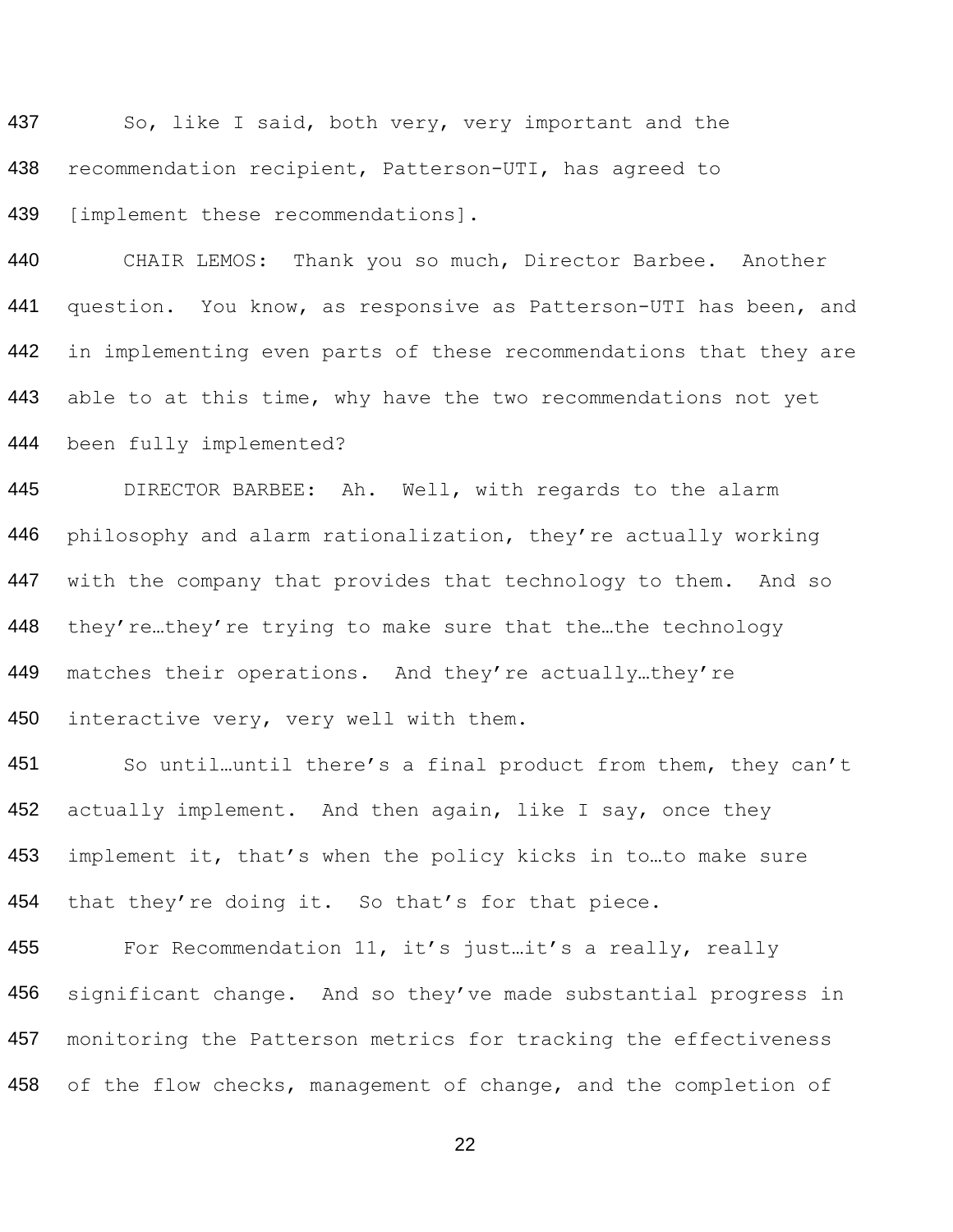459 460 461 462 the drill sheets…or trip sheets, I'm sorry. But they still need to establish the monitoring and metrics pertaining to the alarm frequencies. And that…that sort of ties back to that other recommendation.

463 464 465 466 467 468 469 470 471 So, like I say, in addition to the…in addition to it being very, very significant, it's also…it's sort of waiting on that… The technology's there, but they're just…they're finishing the…the details. So they're…they're waiting on those details. CHAIR LEMOS: Thank you so much, Director Barbee. I know you also have another topic to discuss today, which is regarding the public safety at oil and gas storage facilities. And if you can…if you can talk about that, that would be wonderful. That's Recommendation 3.

472 473 474 475 STEVE: Okay, Chairman, if it's…if it meets with your approval, if we could move to the investigation section and then when Director Barbee resumes conversation with us, to revert back to his presentation?

476 477 478 479 CHAIR LEMOS: Absolutely. So we are going to be… And Director Barbee is doing the AL Solutions as well, right? STEVE: Yes. He actually... I'm not sure when he may have lost communication. So we may need to repeat the second 480 presentation.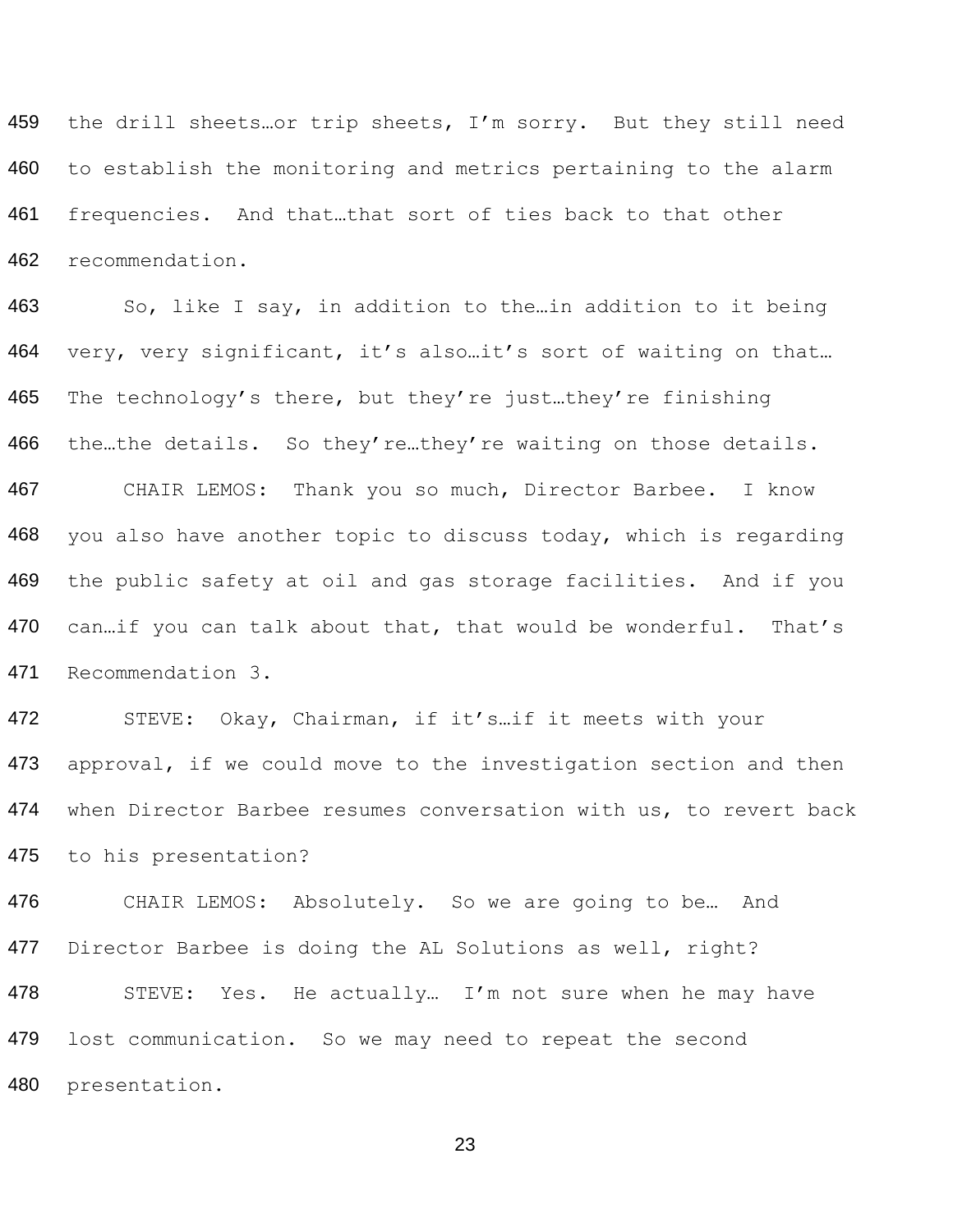481 482 CHAIR LEMOS: Got it, okay. If someone can call him because he's not reading [the text] message, just to let him know to 483 hang up.

484 I'll move on to the open investigations. Again, we 485 apologize, everybody on the phone. Communications these days is 486 at a high premium in demand and it's… I'm…I'm super pleased that 487 488 it worked really well last time and this time, we're working through some challenges.

489 490 491 492 493 But moving on to our open investigations, I am pleased to announce that we have a factual update that we are releasing today on the TPC accident in Port Neches [inaudible] Director Klejst who will introduce the product, as well as the presenter, which is Presenter Griffin.

494 495 496 497 498 499 500 501 DIRECTOR KLEJST: Thank you, Chairman. The Office of Investigations completed the factual update that was prepared in connection with the incident that took place at the TPC Group facility in Port Neches, Texas, in November of 2019. This incident involved a release of hydrocarbon that resulted in a fire event that then led to multiple explosions at the facility. With us today is the investigator in charge, Harold Griffin, and Mr. Griffin will provide you with a summary of the key facts 502 of the investigation, as we have it developed at this point. At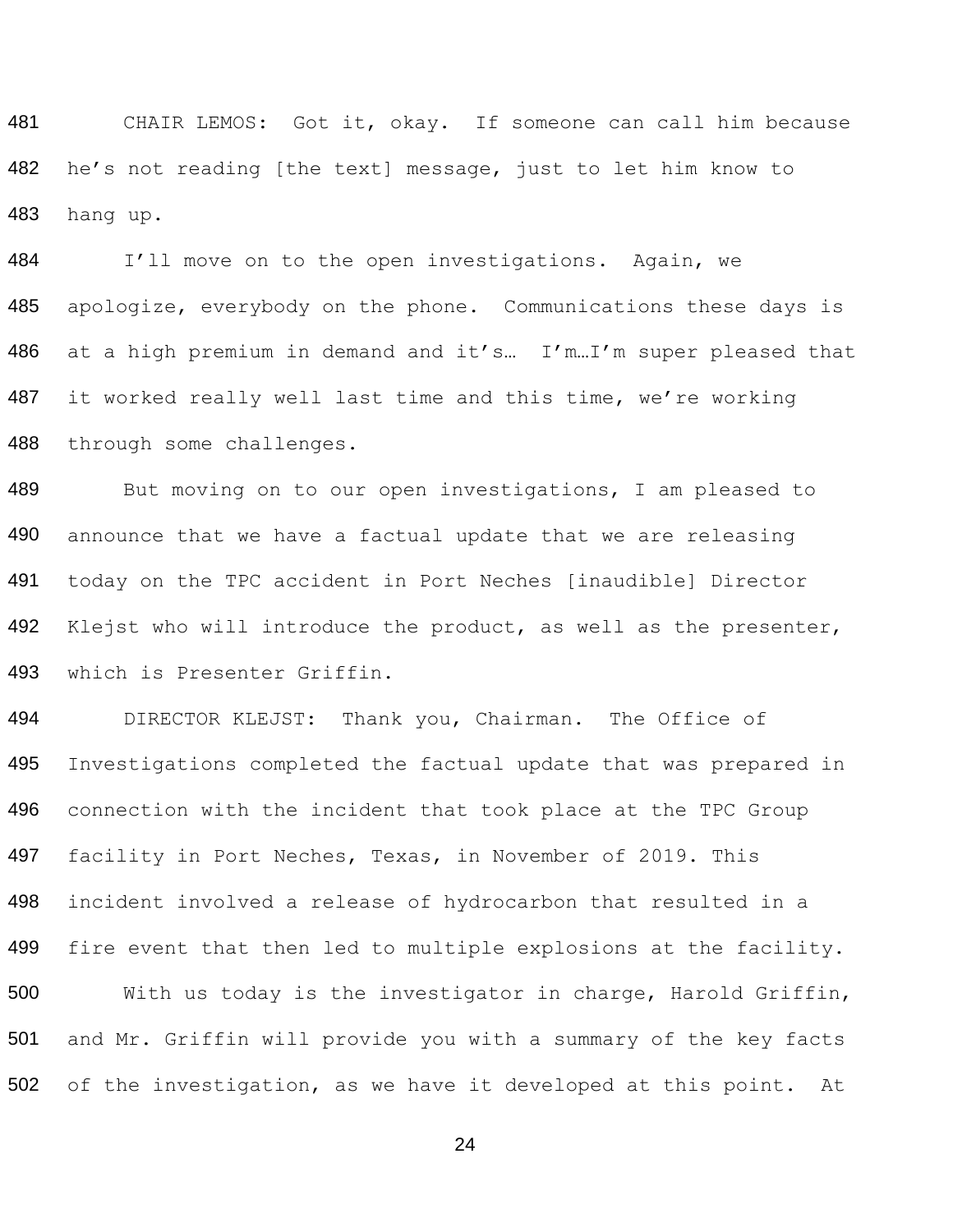the completion of his presentation, he will be prepared to answer any questions you may have on the factual update.

 Mr. Griffin, if you can please begin with your presentation. INVESTIGATOR GRIFFIN: Thank you, Director Klejst. A quick recap. On November 27th, 2019, just before 1:00 a.m., a major loss of containment event occurred at the Port Neches operations facility in Port Neches, Texas. The release produced a flammable vapor cloud that engulfed the facility's main process area known as the South Unit. A short time later, the vapor cloud ignited, causing an explosion that significantly damaged the facility and injured three personnel working at the facility. Outside of the facility, the explosion damaged nearby homes and buildings and several people were treated for minor injuries.

 Multiple fires ensued within the plant, triggering additional explosions throughout the day. Flammable…flammable vapors continued to release from damaged equipment and the fires burned for over a month.

520 The facility produced a chemical known as butadiene, which is mainly used to manufacture synthetic rubber. Butadiene is a highly flammable and highly reactive chemical. One of the undesirable reactions is the formation of a solid material known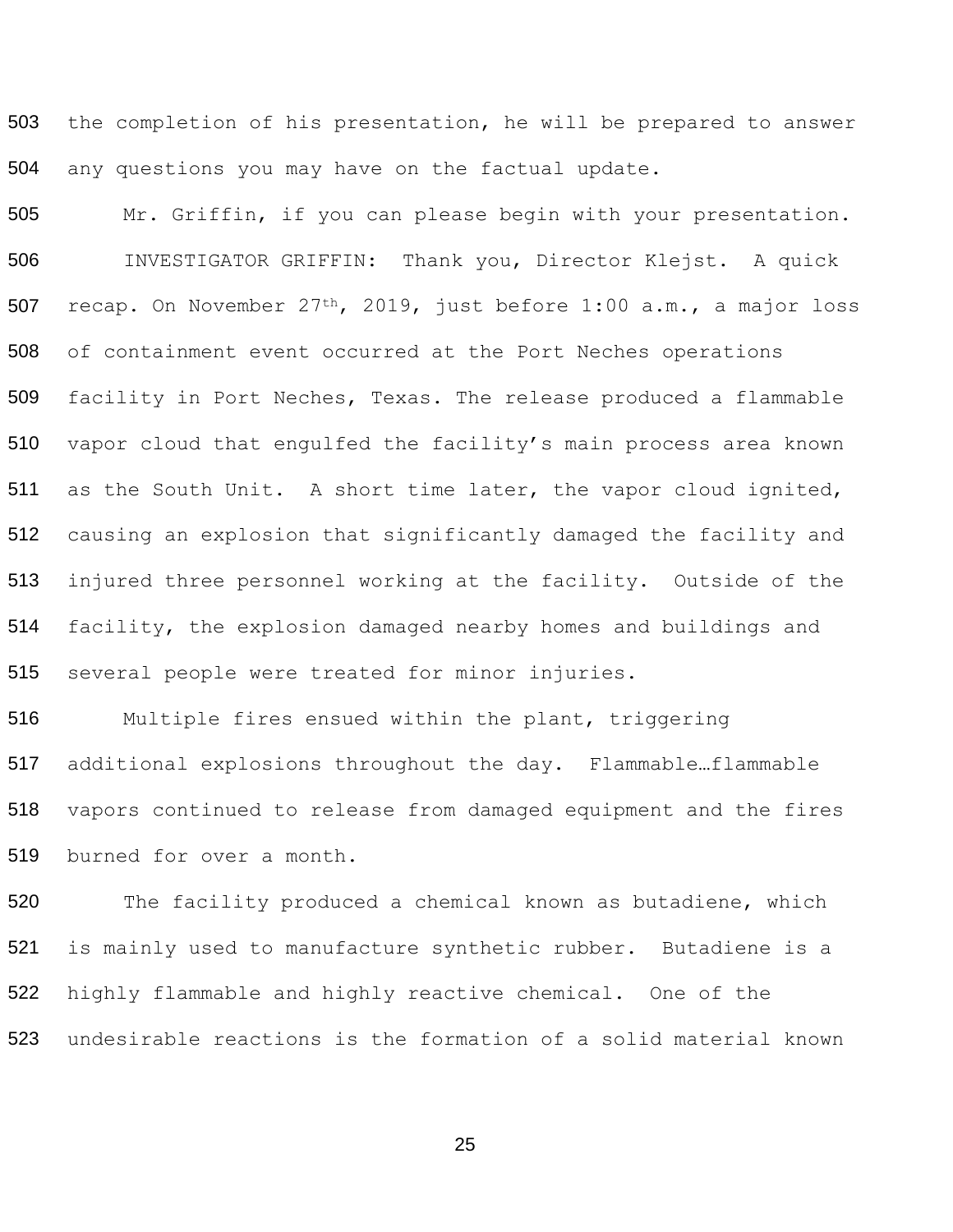as popcorn polymer, which can form when oxygen reacts with butadiene.

526 The danger with popcorn polymer is that it grows at an extremely high rate, exponentially, in fact, and is capable of producing a great deal of pressure inside process equipment and piping. Popcorn polymer usually forms in process areas that contain a high butadiene content. It can also form in process areas containing little to no flow, also known as dead legs. The CSB has learned that there was a history of popcorn polymer formation within this unit. And the CSB has also learned that a significant dead leg existed in the unit for over 80 days leading up to the incident.

536 The CSB is continuing to conduct its investigation of this incident and at the conclusion of the investigation, the CSB will publish a final investigation report discussing the facts, conditions, and circumstances of the event, the cause or probable causes, and may issue safety recommendations to prevent the recurrence of similar incidents. Thank you.

 CHAIR LEMOS: Thank you, Investigator Griffin. I do have a few questions. As you notice, I like to ask questions. The first one is… Is popcorn polymer problematic throughout the industry?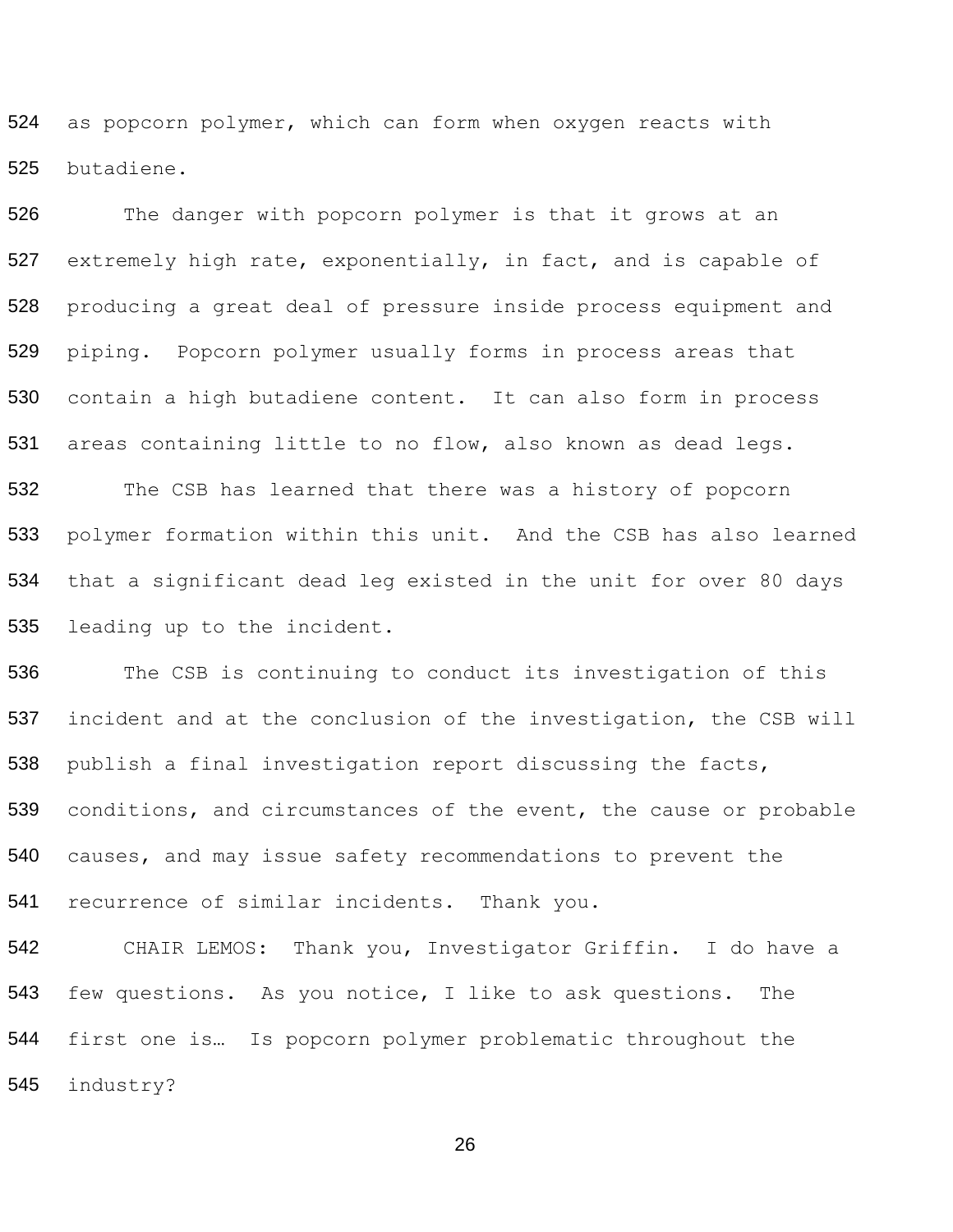INVESTIGATOR GRIFFIN: Yes, Chairman, in the factual update that will be released today we present examples of past events, where the buildup of popcorn polymer has ruptured equipment, 549 leading to the losses of containment. In fact, the potential for pop…for the buildup of popcorn polymer exists at any facility with equipment containing a high concentration of butadiene. CHAIR LEMOS: And so what are the next steps of this

 investigation? It seems like you've really uncovered a lot, which is exciting and…and encouraging. Can you tell me what the next steps are for the investigation?

 INVESTIGATOR GRIFFIN: Well, the investigation team will perform additional interviews as necessary. We'll continue to examine documents and review industry standards and guidance documents, and finalize our causal analysis. We're currently drafting the final investigation report and recommendations, which we are planning to publish in 2021.

 CHAIR LEMOS: Much appreciated. I mean that's… I'm super excited to get the factual update out. And before I go on to the rest of the open investigations, I want to circle back to see if we can hear Chuck. Chuck, I believe where we all dropped off the phone call was at your second presentation regarding the public safety at oil and gas storage facilities. If we can hear you, I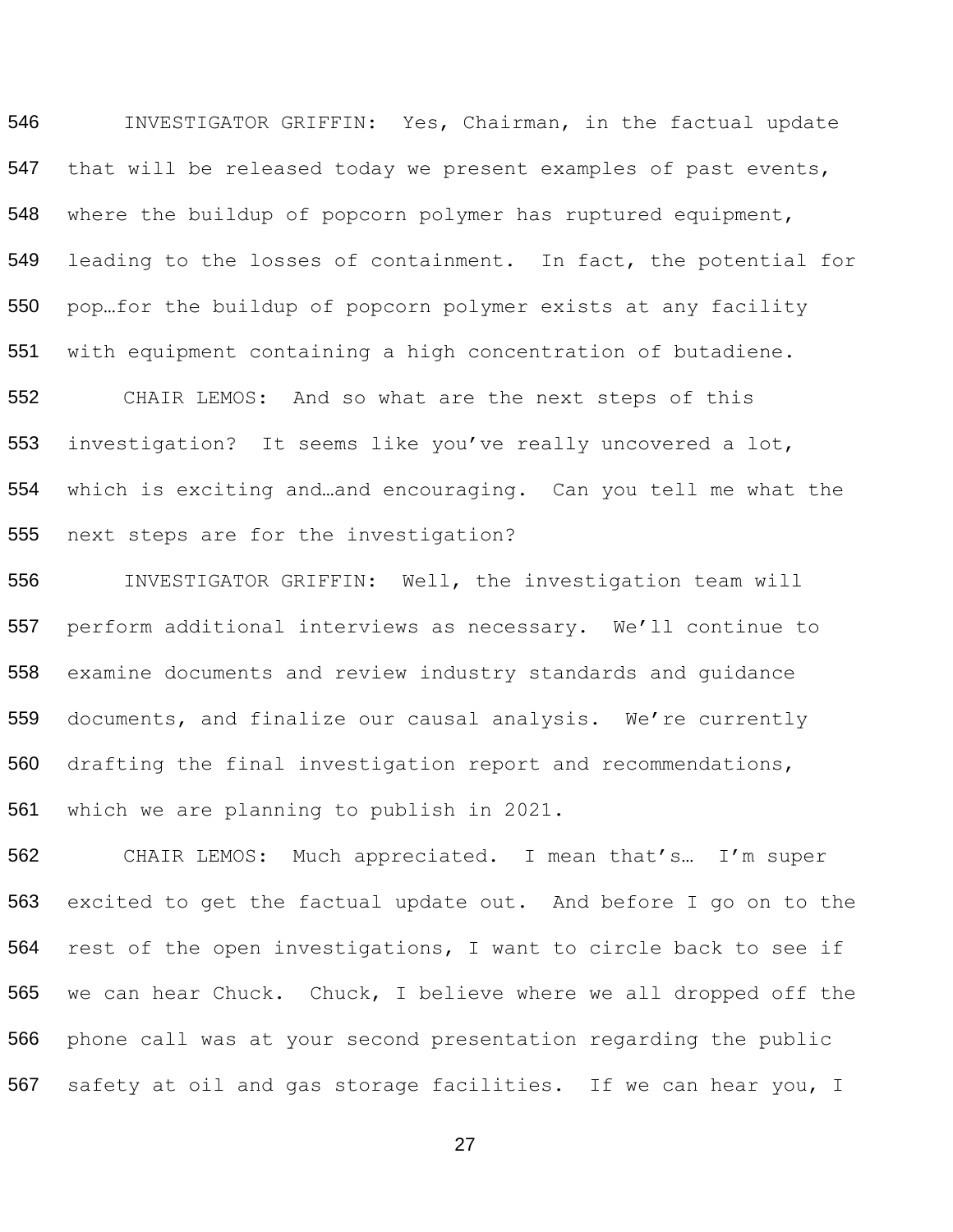know that's number two and three and you were talking so wonderfully, although we couldn't hear you.

570 So if we can hear you now, it would be a great time to go over the public safety at oil and gas storage facilities Recommendation 3.

 DIRECTOR BARBEE: Thank you, Chairman Lemos. Can you hear me?

CHAIR LEMOS: Yes, yes, sir.

 DIRECTOR BARBEE: Okay, alright. I will tell you I gave a tremendous presentation before. This will only sort of… It won't be quite as good, I don't imagine. But I will do my best. CHAIR LEMOS: I think since you practiced it, it'll probably be even better.

 DIRECTOR BARBEE: Alright. So, like before, what I'll do is 582 I'll go into the background. October 31<sup>st</sup>, 2009, two teenagers, aged 16 and 18, were fatally injured when a petroleum storage tank exploded in an oilfield near Carnes, Mississippi. Six months after that, a group of young adults and teenagers were exploring a similar tank site in Weleetka, Oklahoma, when an explosion and fire fatally injured one of those individuals. Then two weeks later, a 25-year-old man and 24-year-old woman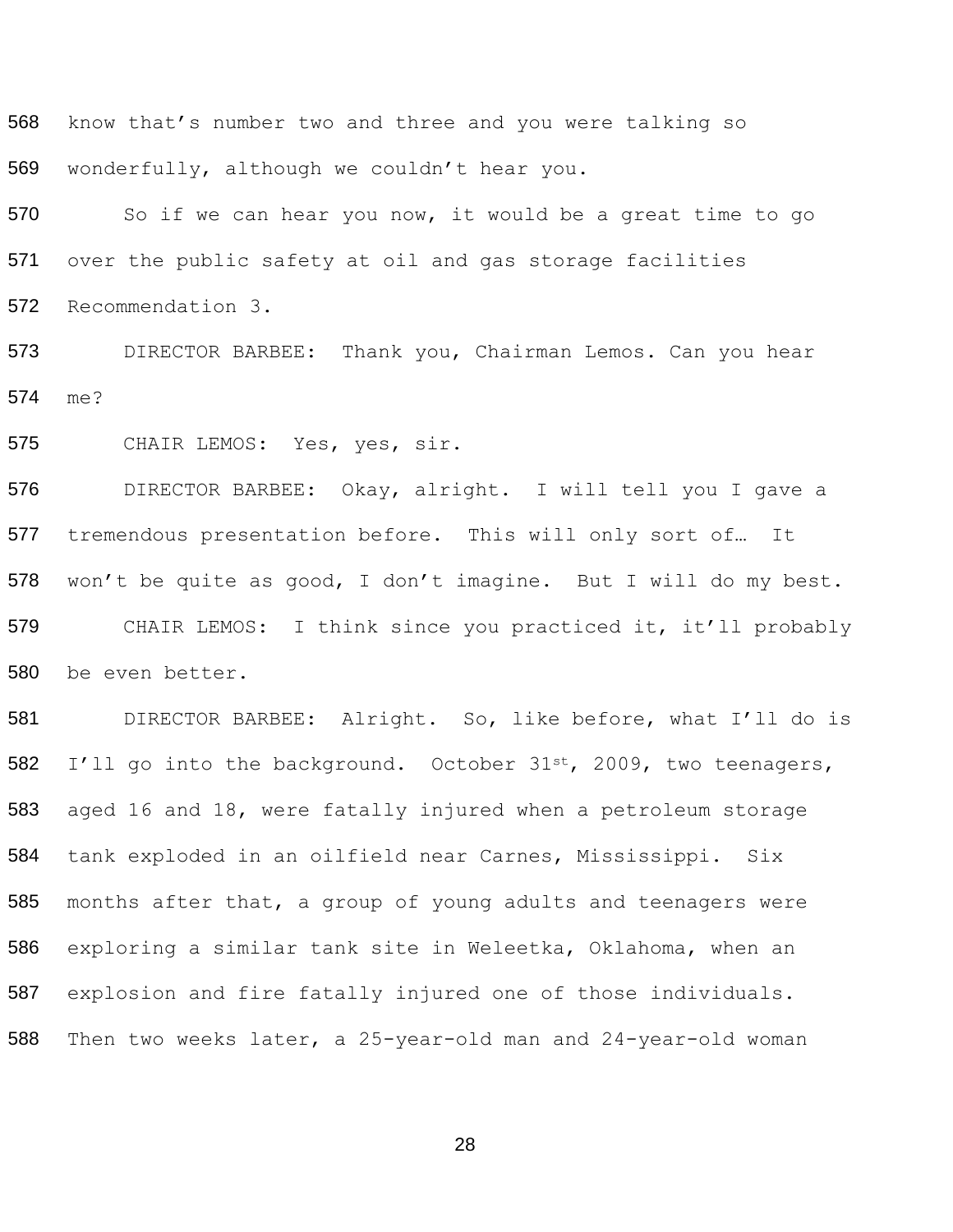589 590 591 592 593 594 595 were on top of an oil tank in rural New London, Texas, when the tank exploded, killing the woman and seriously injuring the man. Now, as a result of these, in April 2010, the U.S. Chemical Safety Board…and hazard…or…initiated a safety hazard study into the causes of these tragic incidents. All three incidents involved rural, unmanned oil and gas storage sites and lacked fencing and signs and other things.

596 597 598 599 600 One of the…One of the big issues is that the CSB identified 26 similar incidents between 1983 and 2010. Of…These incidents resulted in 44 fatalities and 25 injuries as a part of this safety study. Interestingly enough, all of the victims were 25 years of age or less.

601 602 603 604 So, as a result of the study, the CSB issued six recommendations, one to EPA, one to API, one to NFPA, and then three to some of the states. They involved Mississippi, Texas, and Oklahoma.

605 Specifically, for the State of Oklahoma, the recommendation 606 states amend state oil and gas regulations to…

607 a) Protect storage tanks at explosion…exploration and 608 production sites from public access by requiring sufficient 609 security measures, such as full fencing with a locked gate, hatch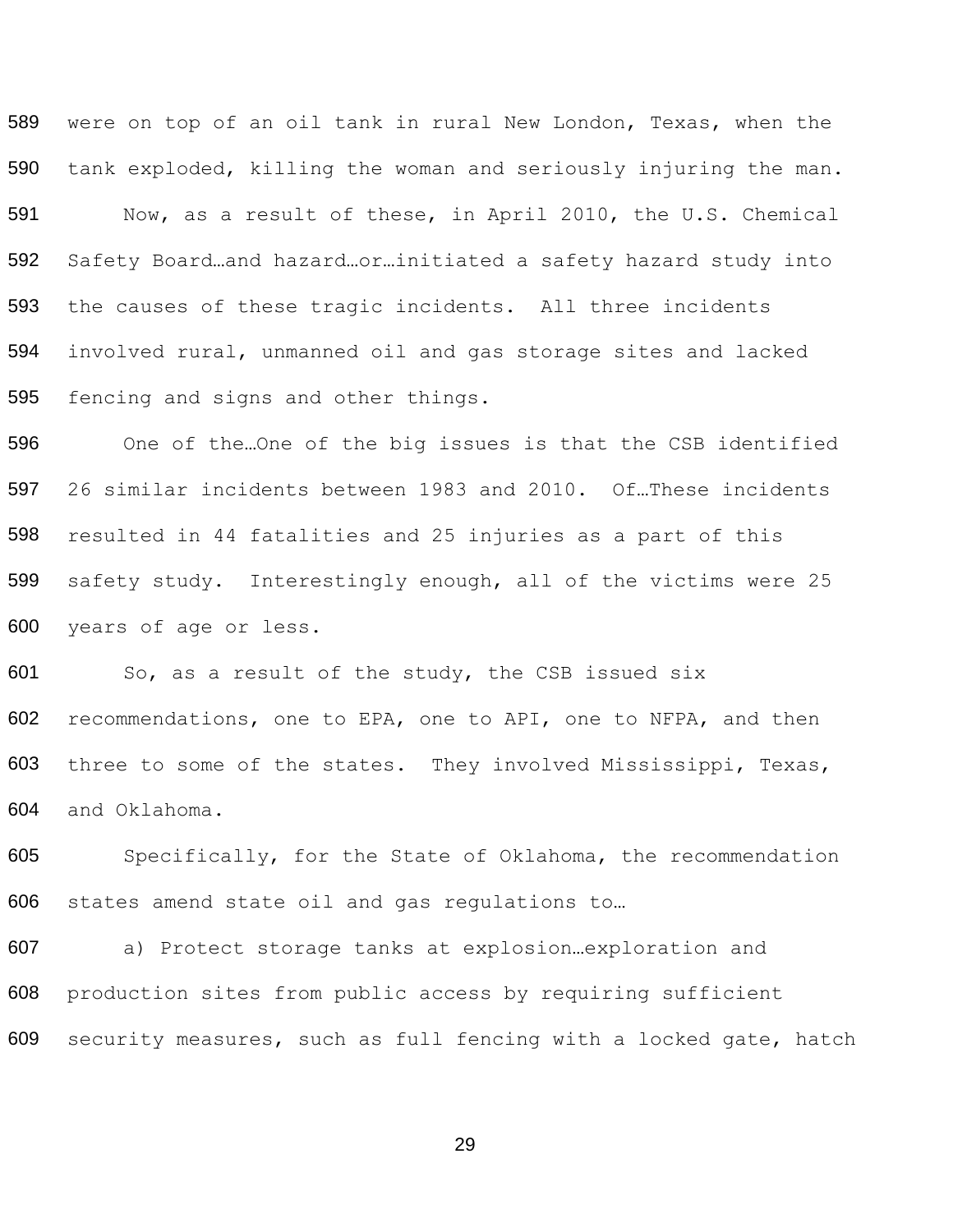locks on manned…tank manways, and barriers securely attached to tank external ladders and stairways.

 b) Require hazards signs or placards on or near tanks that identify the fire and explosion hazards using words and symbols recognizable by the general public.

 c) Require the use of inherently safer tank design features such as flame arrestors, pressure vacuum vents, floating roofs, vapor recovery systems or an equivalent alternative, to prevent the ignition of a flammable atmosphere inside the tank.

 Now, we've had several communications back and forth with the Oklahoma Corporation Commission since we issued the recommendation in 2011.

 One thing we'd like to note is that while the OCC apparently cannot implement new regulations on their own without legislative 624 approval, they do have the authority to propose those changes and that's what we're asking them to do, propose them and then implement them.

627 And unfortunately, to date, they...they just haven't taken 628 action in that direction. So, as a result, recommendation staff, we recommended and the Board voted to change the status of this recommendation to Open, Unacceptable Response or No Response Received. Thank you.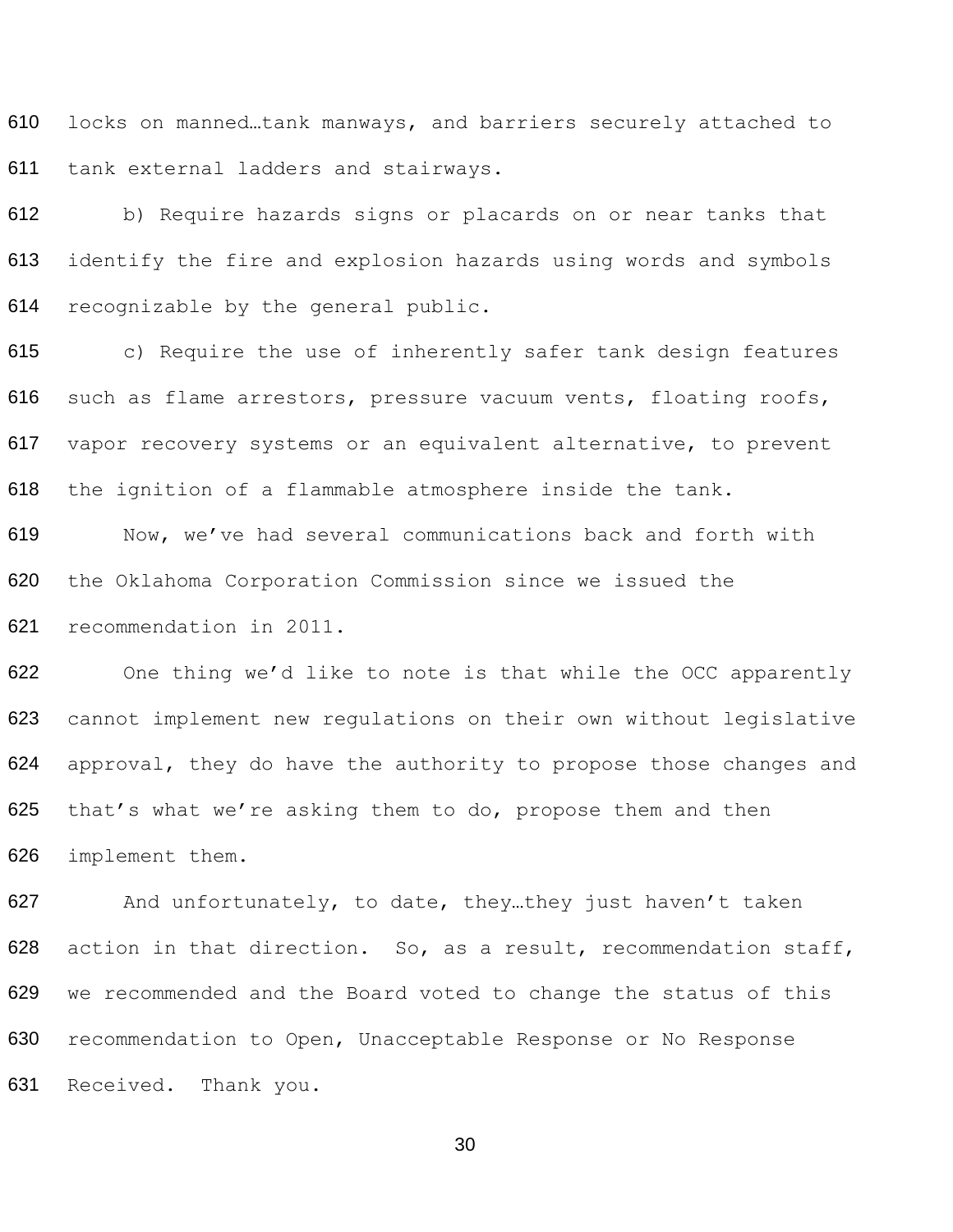CHAIR LEMOS: Wow, that is a… I mean this seems really important to protect the public and…especially with the… I mean the statistics regarding the number of folks and the age of the folks is…is…you know, this is something we really need to work with the states to address.

637 So you may have already gone over this, but can you just reiterate what hazards do oil and gas sites pose to members of the public?

 DIRECTOR BARBEE: Absolutely. These sites typically contain aboveground storage tanks and oil and water separators that periodically discharge flammable or toxic vapors, in particular hydrogen sulfide. The tanks also have hatches which allow access to the tanks for inspection and gauging purposes. Introduction of any ignition source, like perhaps…like smoking or even just a static spark, could produce a fire explosion.

 Security at many of these sites is minimal. They lack fencing. The hatches aren't secured. Things like that. And the hazards are not really well-known in members of the public who may access these sites. And as we've seen, they have accessed these sites. That would be why.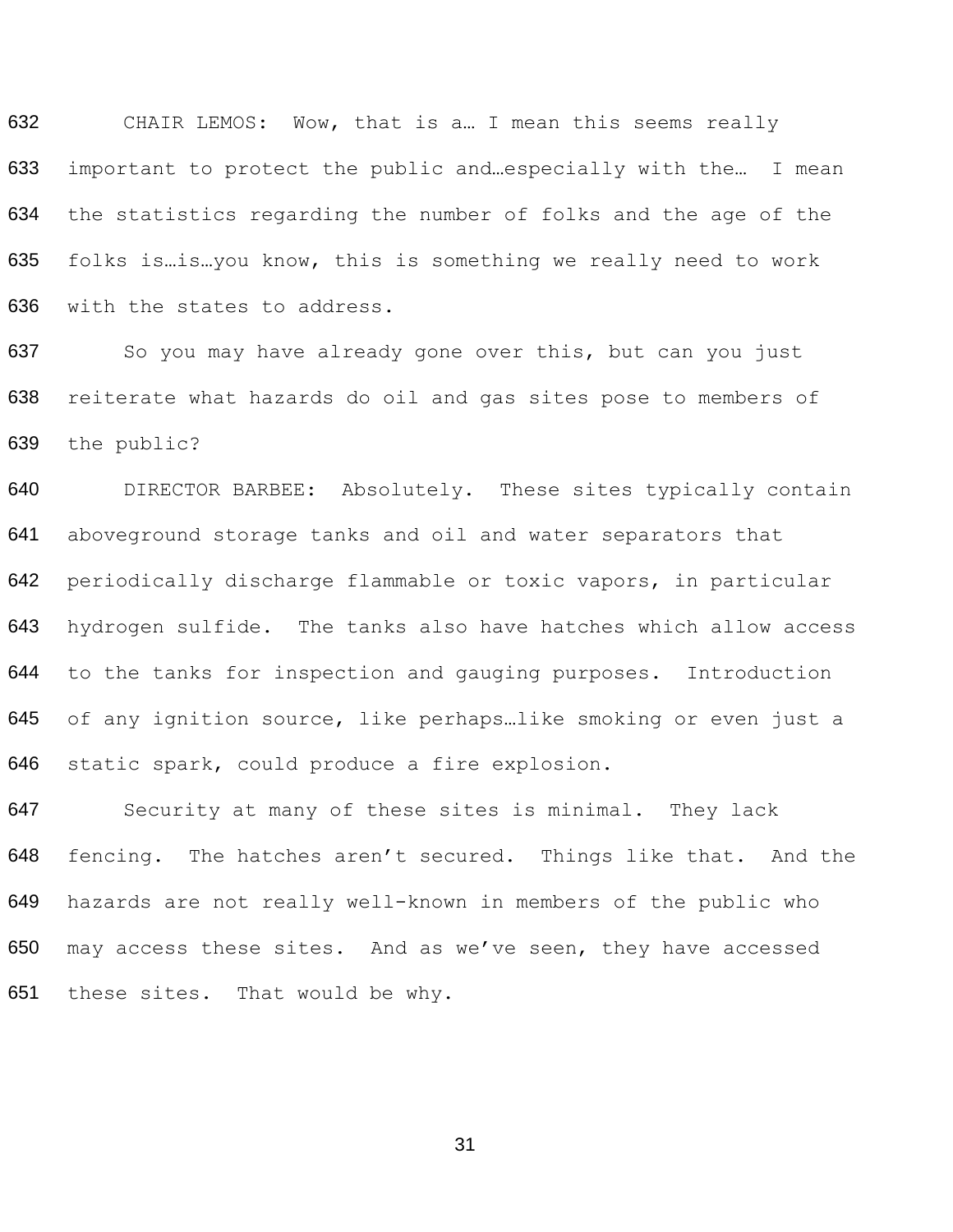CHAIR LEMOS: Got it. And so why did the CSB issue this recommendation to the State of Oklahoma, seeing as the events occurred in various states that you discussed in the study?

 DIRECTOR BARBEE: Well, interestingly enough, 27% of these incidents occurred in the State of Oklahoma, resulting in 12 fatalities and two injuries. Oklahoma is one of only five states that has over a million people who live near oil and gas sites. About half the state's population lives within one mile of a site. So that would be why.

 CHAIR LEMOS: That is…that is so relevant. And I appreciate you providing those facts for us because one would wonder why we're singling out that particular state. And that makes it, you know, utterly clear.

 Now, I know that you also presented super well on…on this next one. But I'm going to ask you to redo it and…and this has to do with AL Solutions. It was a fatal dust explosion. And perhaps you can, you know, tell us about that again.

 DIRECTOR BARBEE: Absolutely, my pleasure. On December 9th, 2010, a metal dust explosion and fire occurred at AL Solutions, Inc., their facility in New Cumberland, West Virginia. This resulted in three employee fatalities and one contractor injury. And ultimately caused the shutdown of the plant.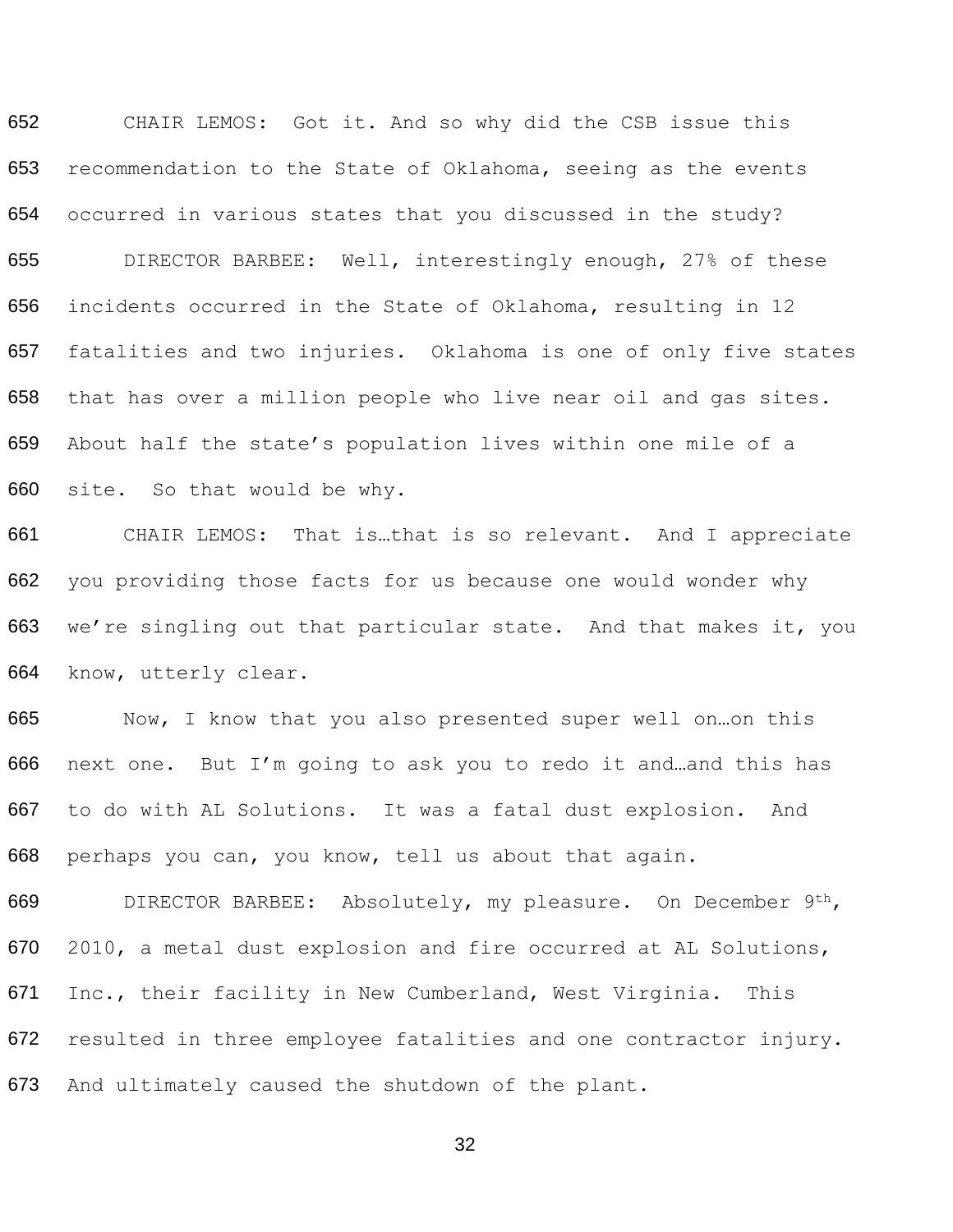674 675 676 677 678 679 680 681 The CSB, we found during our investigation that AL Solutions did not follow the requirements of the prevailing national consensus standard, which is the National Fire Protection Association, or NFPA, Standard 484. This is the standard for combustible dust metals. And you…you would follow this standard in order to control combustible dust metals at your site. CSB found that AL Solutions did not sufficiently train employees in combustible dust hazards either.

682 683 684 685 686 So, after the incident, AL Solutions constructed two new manufacturing facilities in Burgettstown, Pennsylvania. So, the CSB issued two recommendations to AL Solutions corporate, as well as two specifically to Burgettstown, Pennsylvania, facility, in order to prevent similar incidents at the new facility.

687 688 689 690 691 692 693 694 Now, what I'll do is I'll read the…read those recommendations verbatim. So in this particular case, we only issued four recommendations and all four of them went to AL Solutions. So the first one, R-1, says for all new and existing equipment and operations at AL Solutions facilities that process combustible metal dusts or powders, apply the following NFPA 484- 2012, Standard for Combustible Metals. And in this particular case, we're specifically targeting Chapter 12, Titanium; Chapter 695 13, Zirconium; Chapter 15, Fire Prevention, Fire Protection, and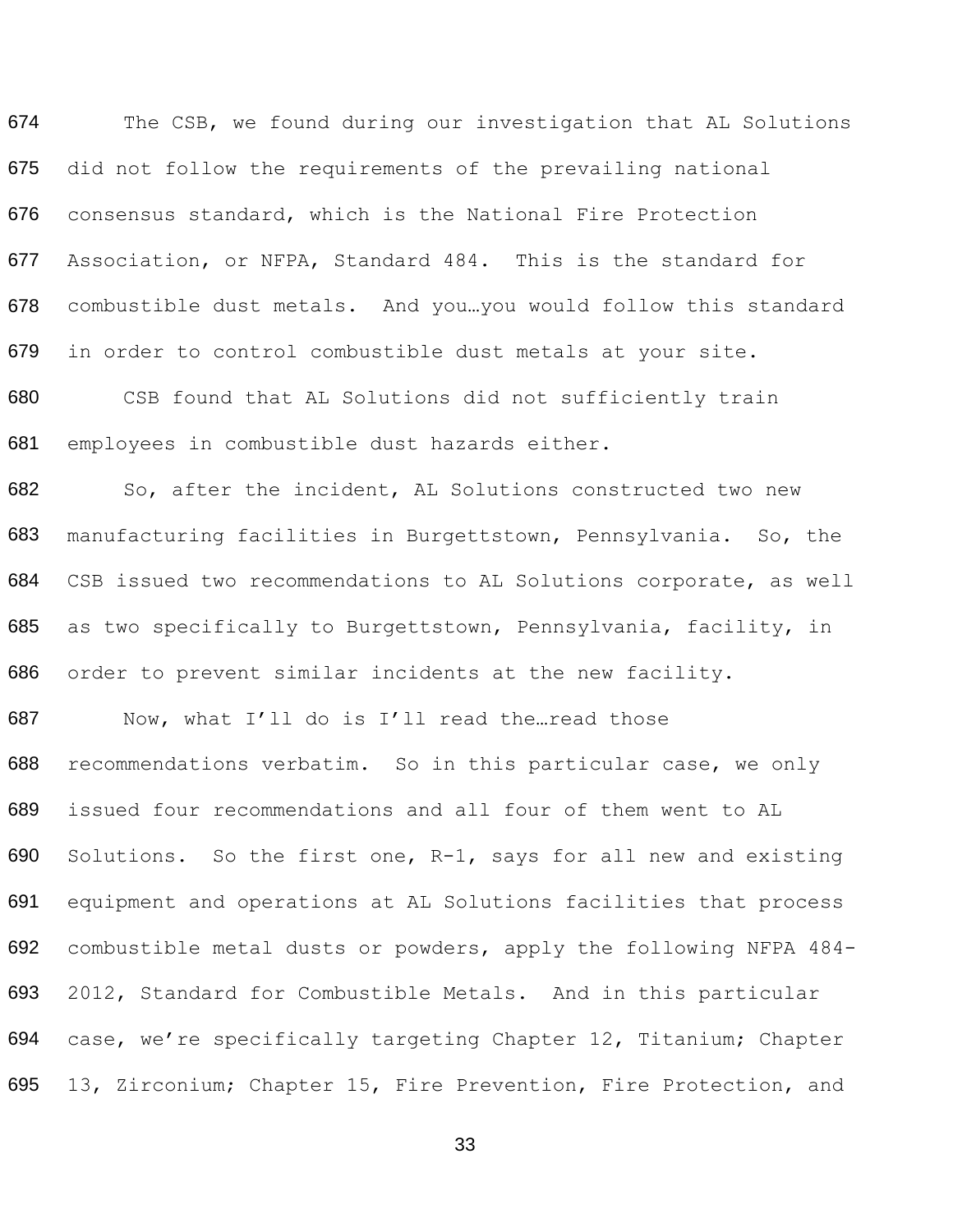696 697 Emergency Response; and Chapter 16, Combustible Metal Recycling Facilities.

698 699 700 701 702 Recommendation 2 to AL Solutions Inc. was to develop training materials that address combustible dust hazards and plant-specific metal dust hazards and then train all employees and contractors. We wanted them to require periodic or annual refresher training for all employees and contractors.

703 704 705 706 And then specific to the AL Solutions Burkettstown facility, Recommendation 3 said, "prohibit the use of sprinkler systems and water deluge systems at all buildings that process or store combustible metals."

707 708 709 710 And Recommendation 4 said, "conduct a process hazard analysis as defined in NFPA 484-2012, Section 12.2.5, and submit a copy to the local fire department or the enforcing authority for the fire code."

711 712 713 714 715 We had several communications back and forth and it…and in the end, they…the just were not responsive. And so, unfortunately, we proposed, and the Board voted, to close all four of these recommendations as, "Unacceptable Action or No Response Received." Thank you.

716 CHAIR LEMOS: Thank you, Director Barbee. And…and this 717 sounds unusual from my experience of, you know, closing all four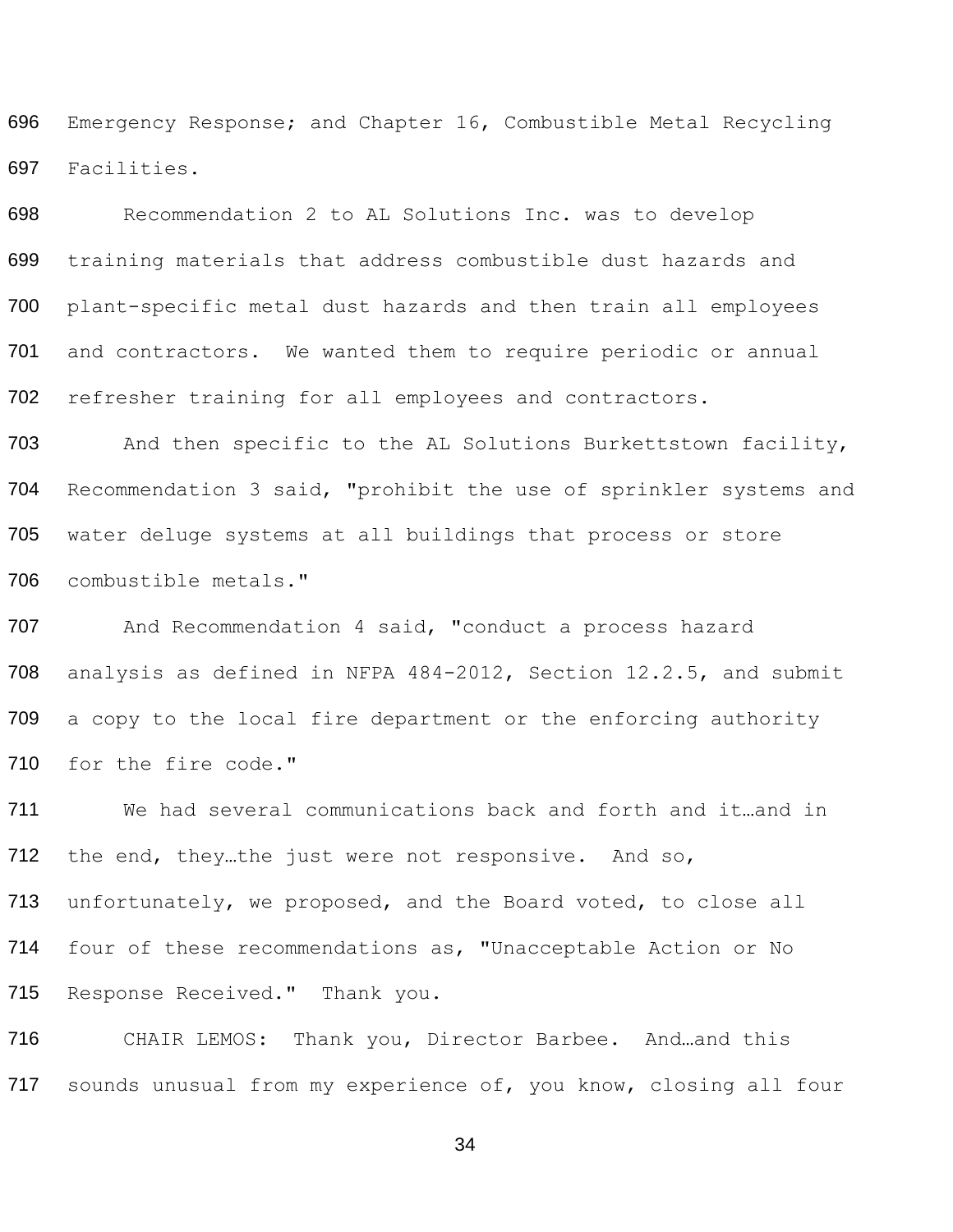recommendations, especially to one particular recipient of…as Closed Unacceptable.

720 Can you help outline for us the interactions that you've had with AL Solutions, with regards to our recommendations? DIRECTOR BARBEE: Absolutely. We…we issued the recommendations initially in July of 2014. We sent out the initial notification like we always do, to the CEO. And then we typically receive a response that says who the point of contact is, as well as what they intend to do.

727 So we got a response and they basically said they did it. So then we send a follow-up letter that says, okay, could you maybe provide some supporting documentation? So then we were 730 directed to an attorney who said, "You know, we had to deal with OSHA violations. And so we have all this information." And we received very similar information from that attorney three or four different times. And eventually he just stopped communicating with us.

 CHAIR LEMOS: Okay, so…so AL Solutions let us know that they 736 have completed the recommendation actions. And so this is really 737 helpful because there are other recipients that may be on the line that…that want to understand all the lengths that we go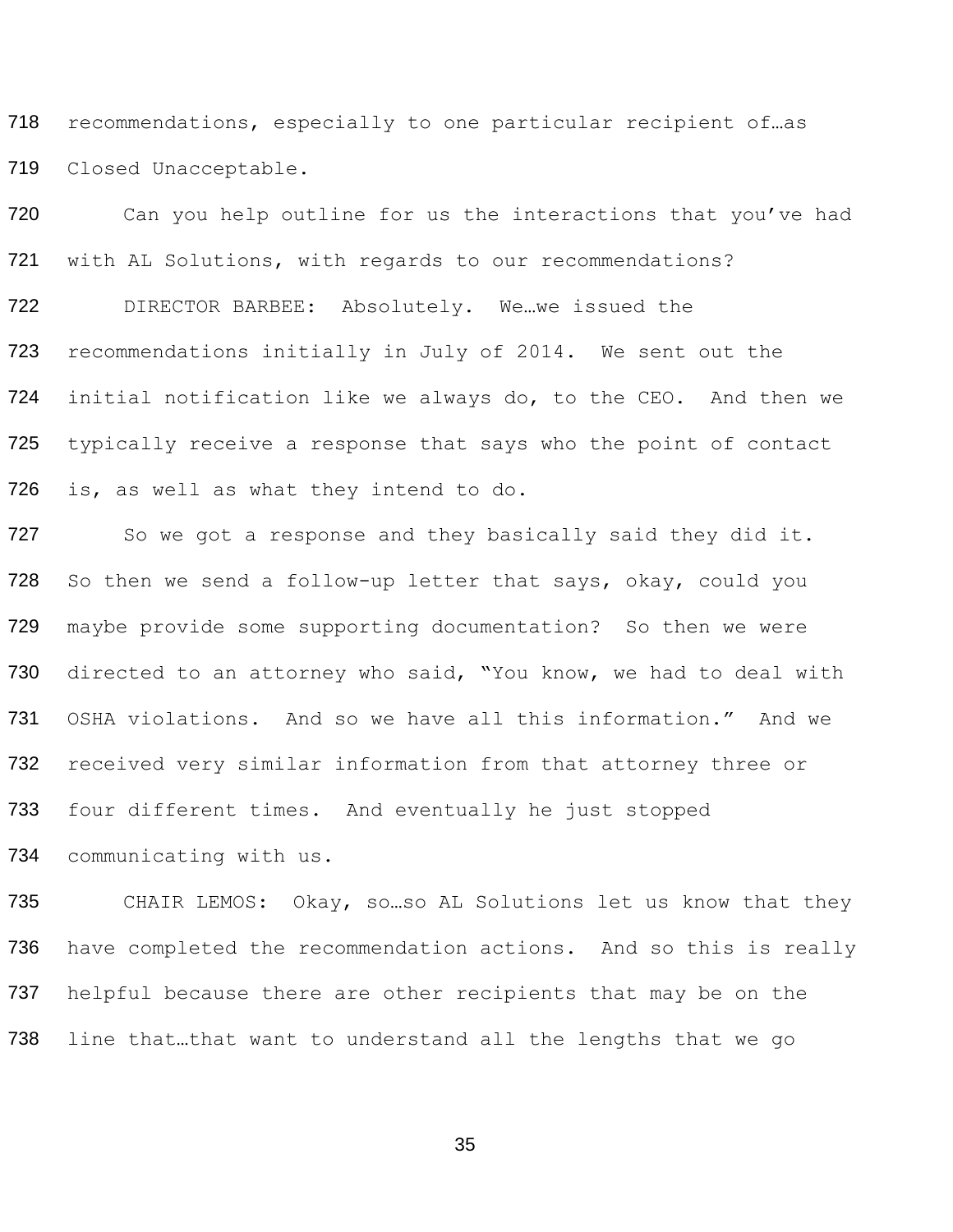739 740 through to try to help the recipients in our closure of these acceptably.

741 742 743 744 745 746 747 So if they've already done the work, to close it, we still need some proof of action. And I personally did review the…the documentation from the attorney and from OSHA. But that wouldn't be documentation that…that, you know, indicates that these things have been completed. And…and from my understanding of the request that you outlined, this is…this is not a…a unreasonable request.

748 749 750 751 But at this point, for…for either AL Solutions or other industry or recipients in the future, is there anything that the company can do that would allow the CSB to reevaluate these recommendations, perhaps for a better outcome?

752 753 754 DIRECTOR BARBEE: That is an excellent question, Chairman Lemos. I've actually wanted to communicate something like this for a very long time.

755 756 757 758 759 A Closed Unacceptable status is not a permanent thing, provided you reinitiate contact with us and actually provide the information that we ask for. We typically communicate with some of our…our federal regulators and…and we…we tell them the same thing. And this is an opportunity to [reiterate that] to all the 760 recipients.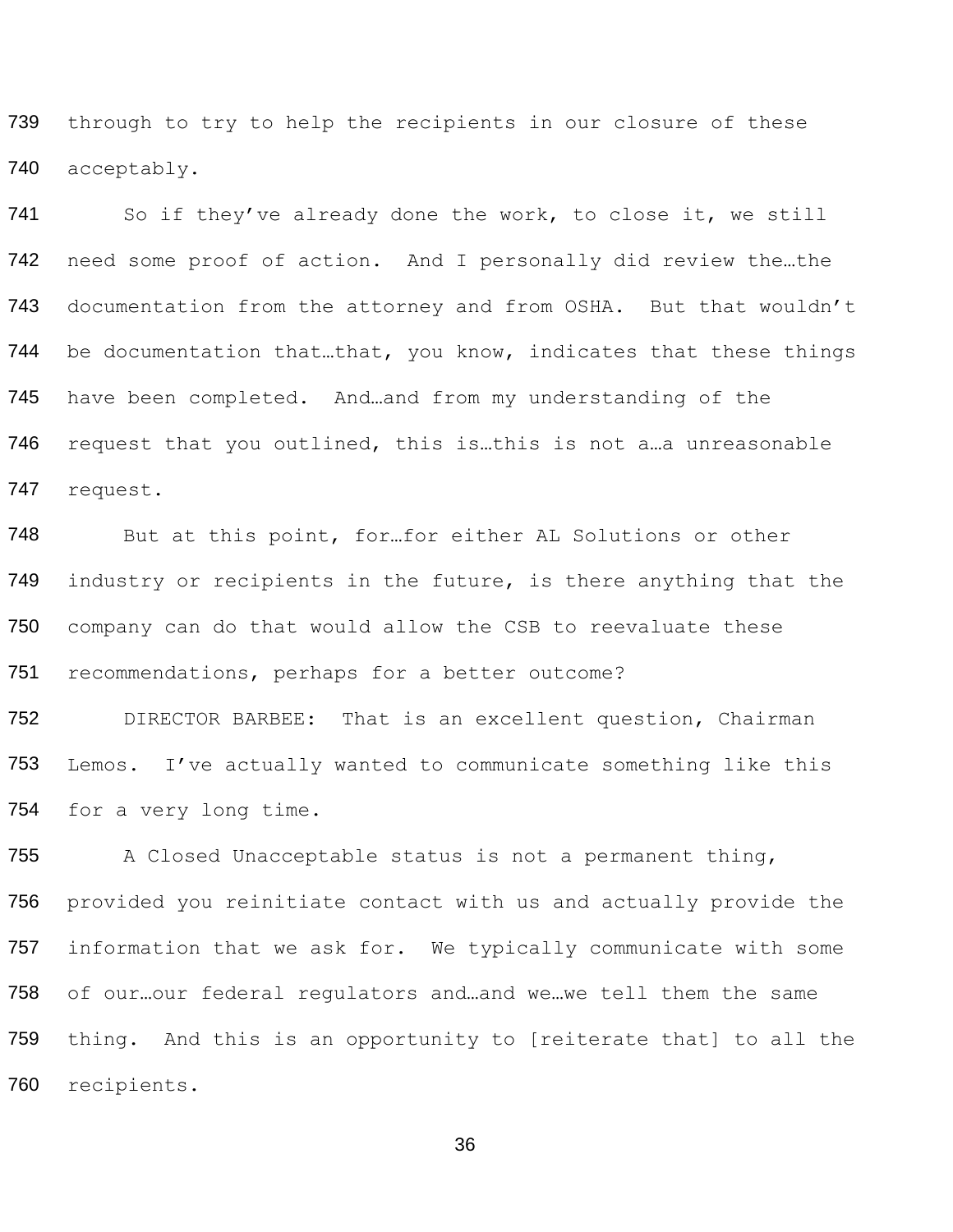Yes, if you go back and you provide the information that we asked for… Or, let's say you didn't implement it originally and you…you come back and you decided, hey, I'd really…I really think that's a good idea and I want to…I want to do that. Just reestablish communication with us and we'll open up a dialog. We'll review the information. And if it meets the intent of that recommendation, we will absolutely propose a status change that is more favorable.

 Unfortunately, if it winds up staying in the Closed Unacceptable category, should a similar incident arise, we tend 771 to talk about these things again because they are still very 772 valid. However, it's always nice to come out and say, "Hey, this person actually implemented this recommendation and here's how 774 successful it was." Thank you, ma'am.

 CHAIR LEMOS: Excellent. So I have a…another question for you, Director Barbee, on this. I believe we have a Board Order 777 that explains the process. And I get a lot of questions, you know, about what is the process? How can we close it out? How long does it take? And I know that a Board Order may not capture 780 all the complexity in our interaction, depending on the nature of 781 the request. Some things like policy changes naturally take much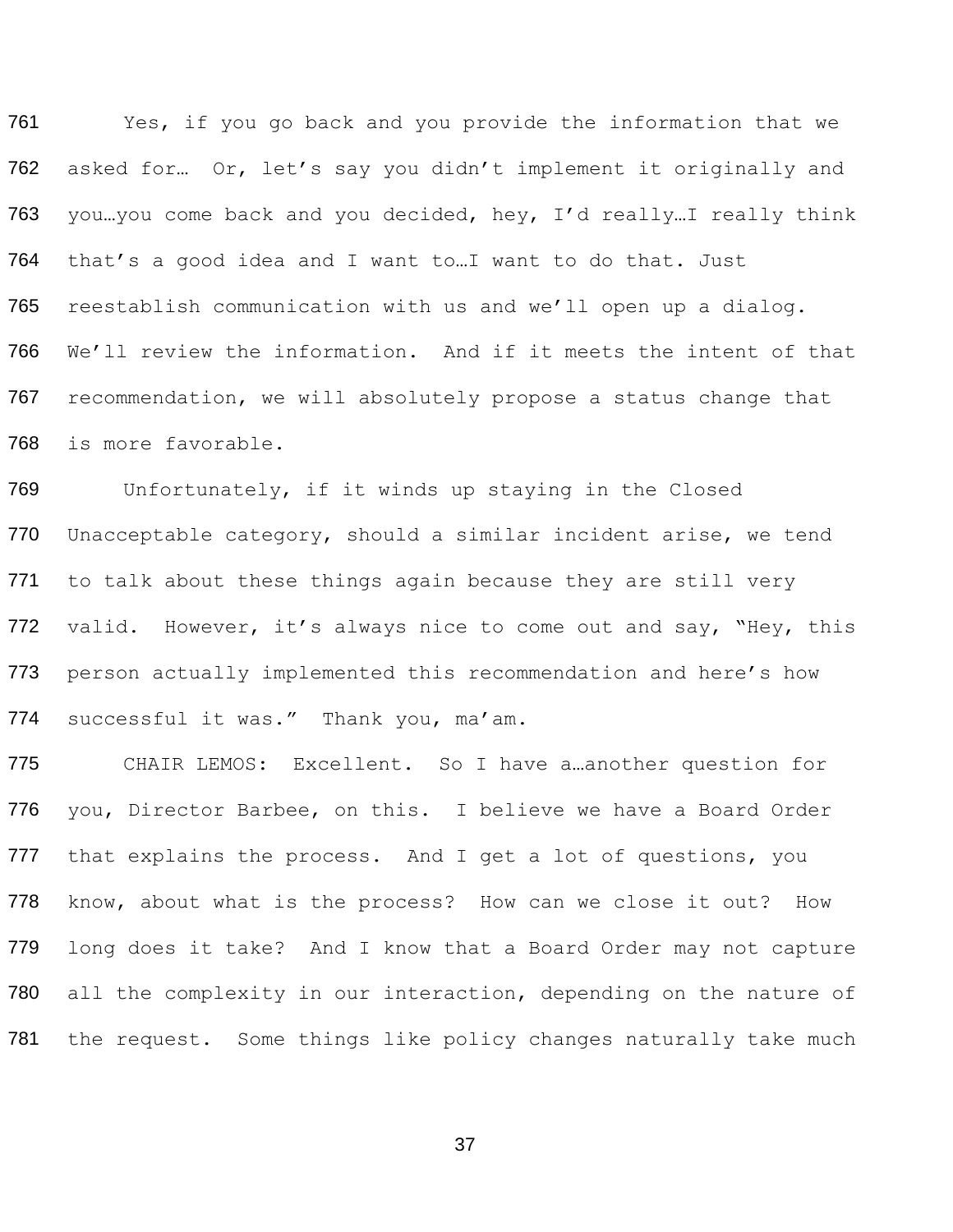longer amount of time. Some things like reinforcing training may be a shorter timeline.

 But…but do you think, you know, referring our audience and our stakeholders to that Board Order would provide them the type of information they might be looking for when they ask me those questions?

 DIRECTOR BARBEE: Oh, absolutely. And it is posted on our website. And it does go through the things that we're required to do in our evaluation, as well as the various status changes and what you have to do or…or the criteria of each of those. So we are policy followers in the government. And so we…we do tend to follow our policy and it lays it out very, very well.

 CHAIR LEMOS: Excellent. So I don't know that you know the Board number offhand and I…I know this is a pop-up question. But our Board Orders for all of those online are publicly available 797 on our website and you can see...see all of that and this guidance. So, again, I don't know that you know offhand exactly which Board Order number. You do know? Okay.

 DIRECTOR BARBEE: Well, of course, I know. That would be my Board Order. That would be Board Order 22. That covers the recommendations program.

803 CHAIR LEMOS: Thank you, Director Barbee.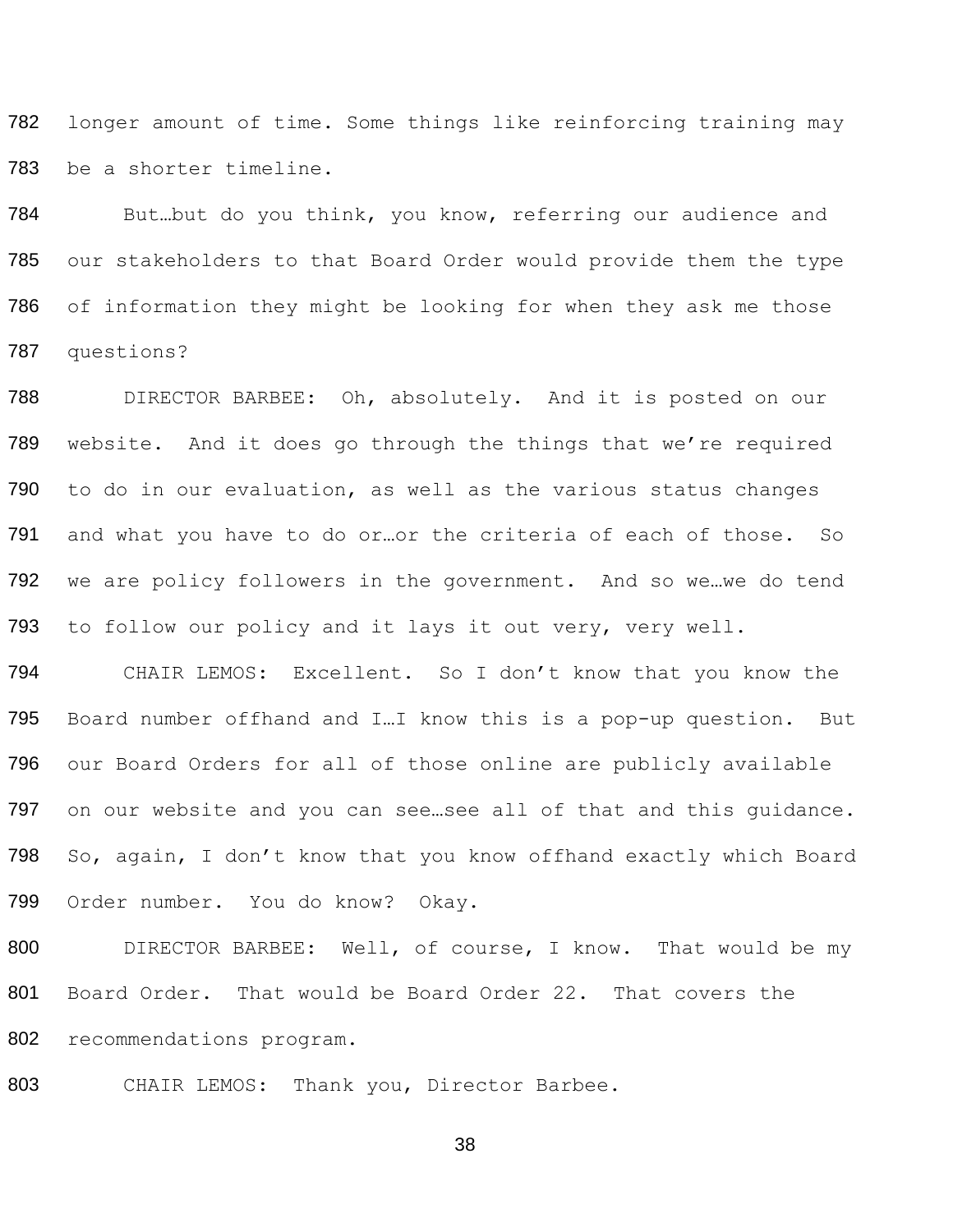804 DIRECTOR BARBEE: Yes, ma'am.

805 806 807 808 809 810 811 812 813 814 815 816 CHAIR LEMOS: That…that's great. So anybody who would like to look at that guidance, again, I can't tell you how many times I've been asked that in the last five months. And that can help. So there…there is opportunity for industry or other participants, such as AL Solutions, to, you know, come back into good graces with regards to the recommendations, which is...which is super. So, thank you, Investigator Griffin. You provided us an overview of the factual that will be released today on the website. And it has a lot of beautiful pictures. I wish we could have shown today, although you did a really good job describing the popcorn polymer and I learned a lot about that. So, I really appreciate that.

817 I want to emphasize that we have a super-busy first quarter. 818 FY21, as you know, has started in October for us government 819 folks. In addition to this new factual report, we plan to close 820 and release several reports. And the first two anticipated are 821 the Kuraray and Aghorn investigations. And, obviously, there are 822 more in the queue. Many have been asking about other ones and 823 we. you know, because investigation is the nature of the 824 investigation, we don't have specific dates. But I can tell you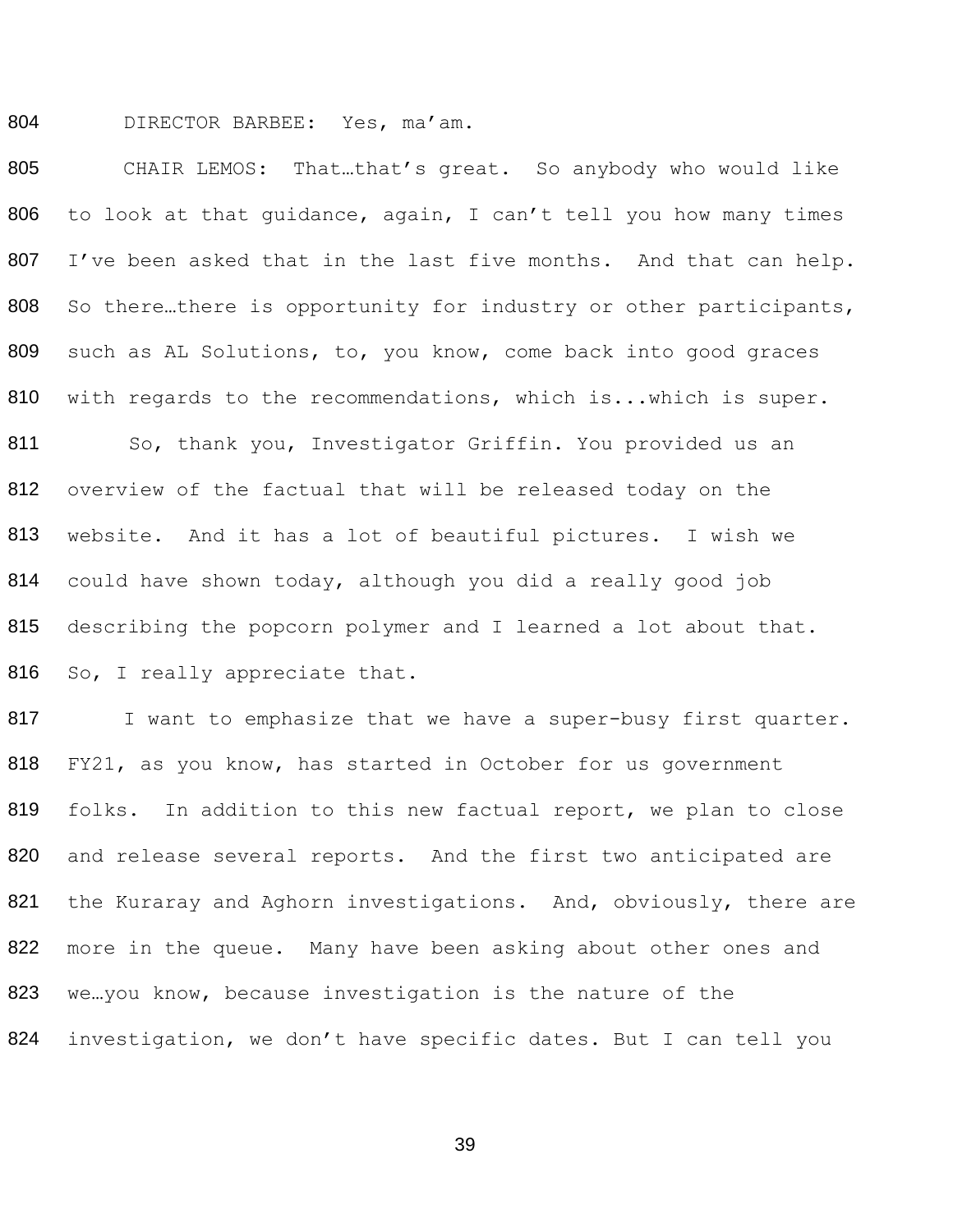825 826 that the first two we anticipate, because we're very close to being finished, are Kuraray and Aghorn.

827 828 829 830 831 Now, as a reminder from last month's public meeting, we will review the final report findings and recommendations for any closed investigations through a public board meeting. And we'll schedule that so that…so that all can understand the facts and the findings and how we came to our conclusion.

832 833 834 835 836 837 838 839 So with that, I would like to open the floor up for public comments related to the CSB's activities. If you are on the phone and wish to make a public comment, please follow the operator's cues, Gretchen's cues, and the operator will unmute your line. And you may also submit a public comment by email to meeting@csb.gov and all of these public comments will be included in the official record, whether they are received via meeting@csb.gov, or if you speak today.

840 841 842 I would ask that you please present your comments within three minutes to provide folks enough time. And so, let's go to the phone now to see if we have any public comments.

843 844 OPERATOR: At this time, if you would like to make a public comment, please press the \* and 1 on your touchtone phone. You 845 may remove yourself from the queue at any time by pressing the #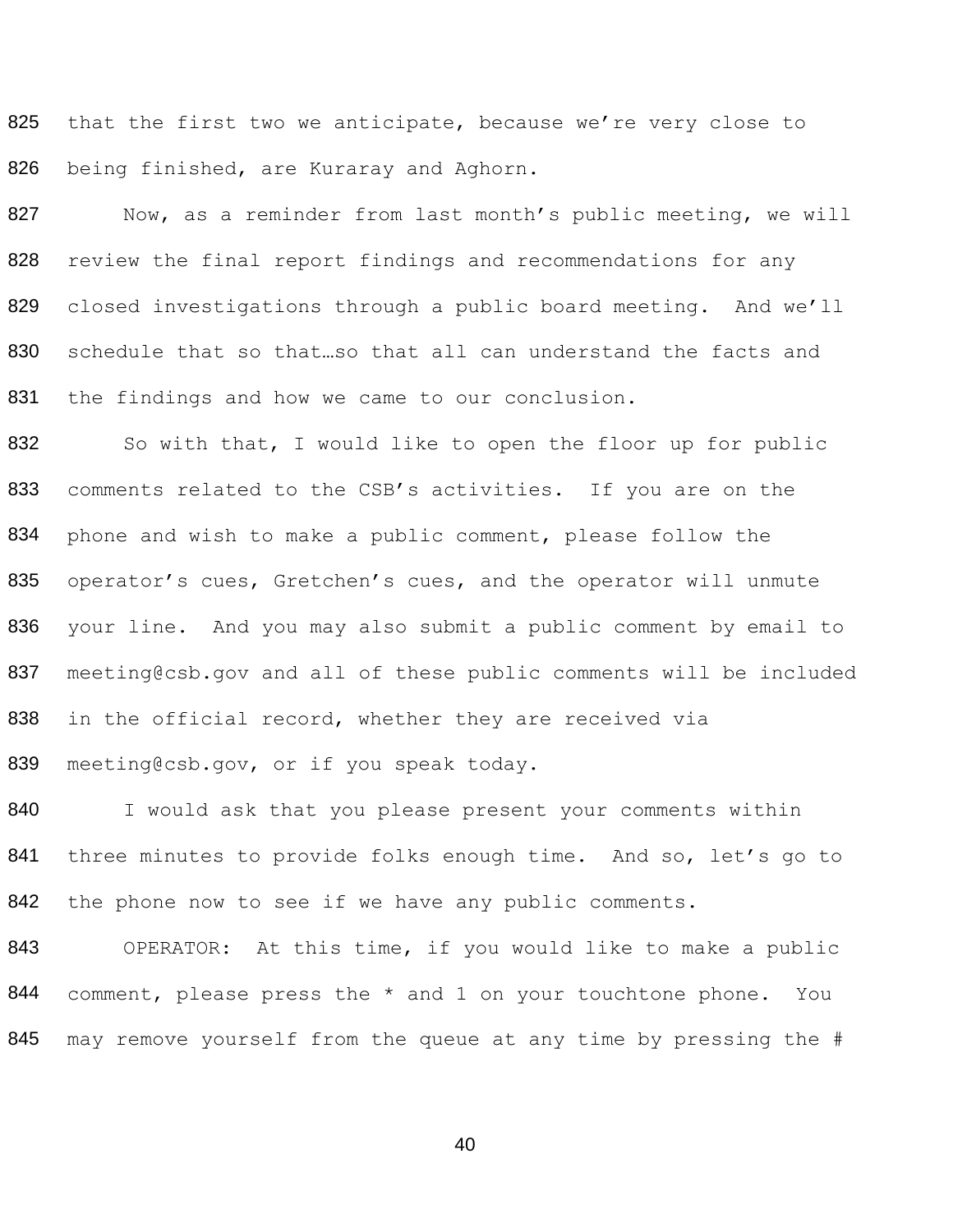key. Once again, that is \* and 1 to make a public comment. We 847 will pause for a moment, to allow comments to queue.

848 CHAIR LEMOS: Gretchen, can you...can the audience still hear me? This is Dr. Lemos.

OPERATOR: Yes, they should be able to hear you.

 CHAIR LEMOS: Excellent. So anybody who would like to 852 speak, we request that you state your full name and any association that you might have with an organization so that we can do a better job at tracking it.

 OPERATOR: Alright, we'll take our first public comment from Steve Sallman, United Steelworkers. Your line is open. Please go ahead.

858 [NO AUDIBLE RESPONSE]

 OPERATOR: Your line is open. Please go ahead. 860 STEVE SALLMAN: Yes, thank you. I was on mute. I 861 apologize. Thank you for the opportunity to speak today. I wanted to thank the CSB and especially the team who responded to the double contractor fatality at the Evergreen Packaging mill in Canton, North Carolina. It is a USW-represented facility. And 865 although we don't represent the workers, we believe there are a lot of opportunities to learn and improve.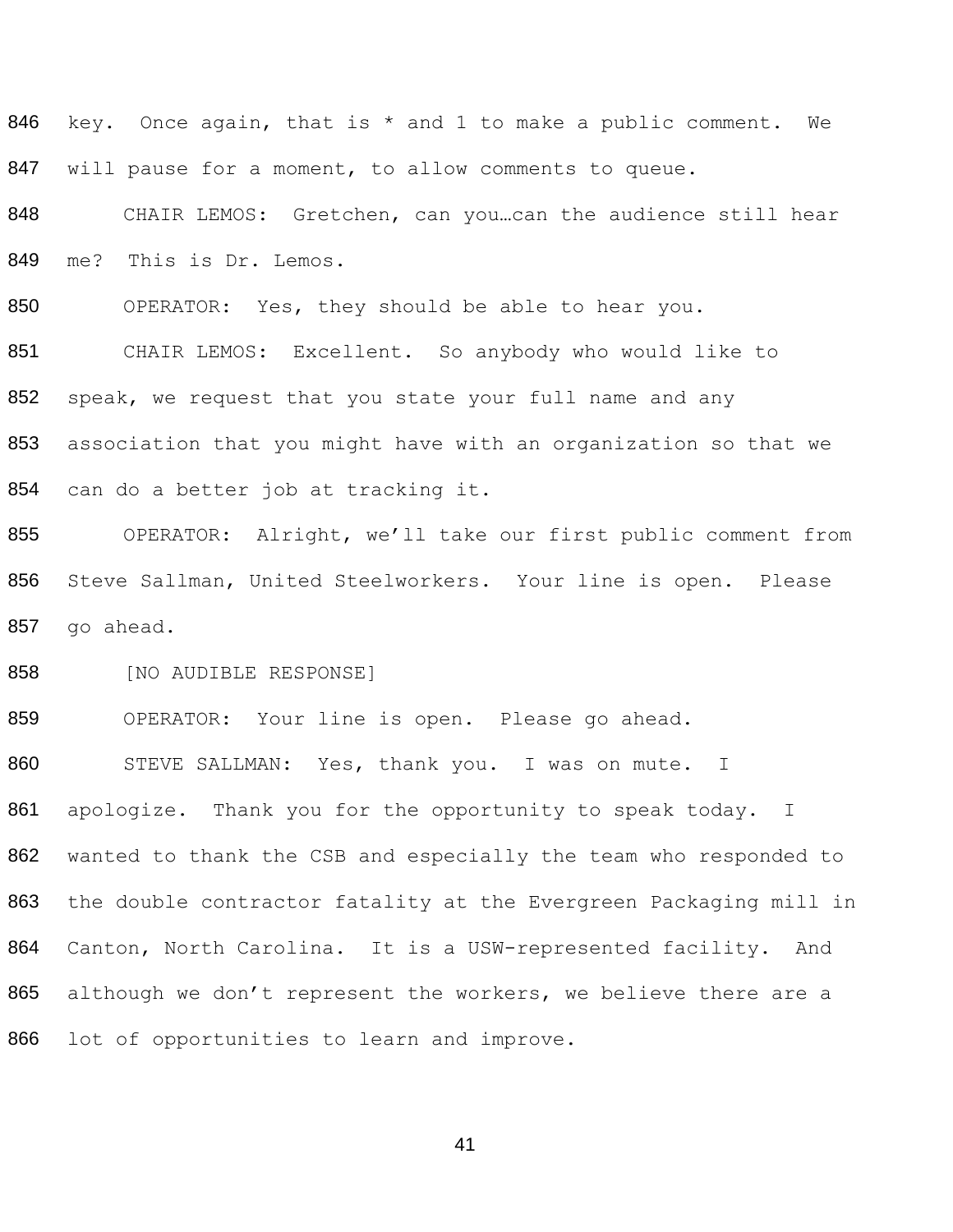867 868 869 870 And, as you know, there have been a lot of pulp mill fatalities and incidents. So we hope this will not only improve things for the industry, but also for all people who are exposed to the hazards in those pulp mills.

871 872 873 874 We also ask that, you know, that the CSB looks back to the Pixel Energy…or excuse me, Pixelle paper mill in Jay, Maine, if there's any similarities with what's going on at Evergreen Packaging and such, with digesters, tanks, and such.

875 876 877 878 879 And then I also wanted to flag and appreciate the work that's been done around management of change that I heard on the phone today. I just wanted to bring attention that any management of change should involve employees and their representatives.

880 881 882 And I also appreciated hearing about alarm fatigue. And I would flag that we learned a lot from the BP Texas City refinery and when it comes to alarm fatigue.

883 884 So I think there's a lot of things that could be shared from those learnings.

885 886 887 And then I'll finish with my question is… Will the CSB tentatively schedule the public meetings for 2021 and be putting those out before the end of the calendar year? And I thank you 888 for the time.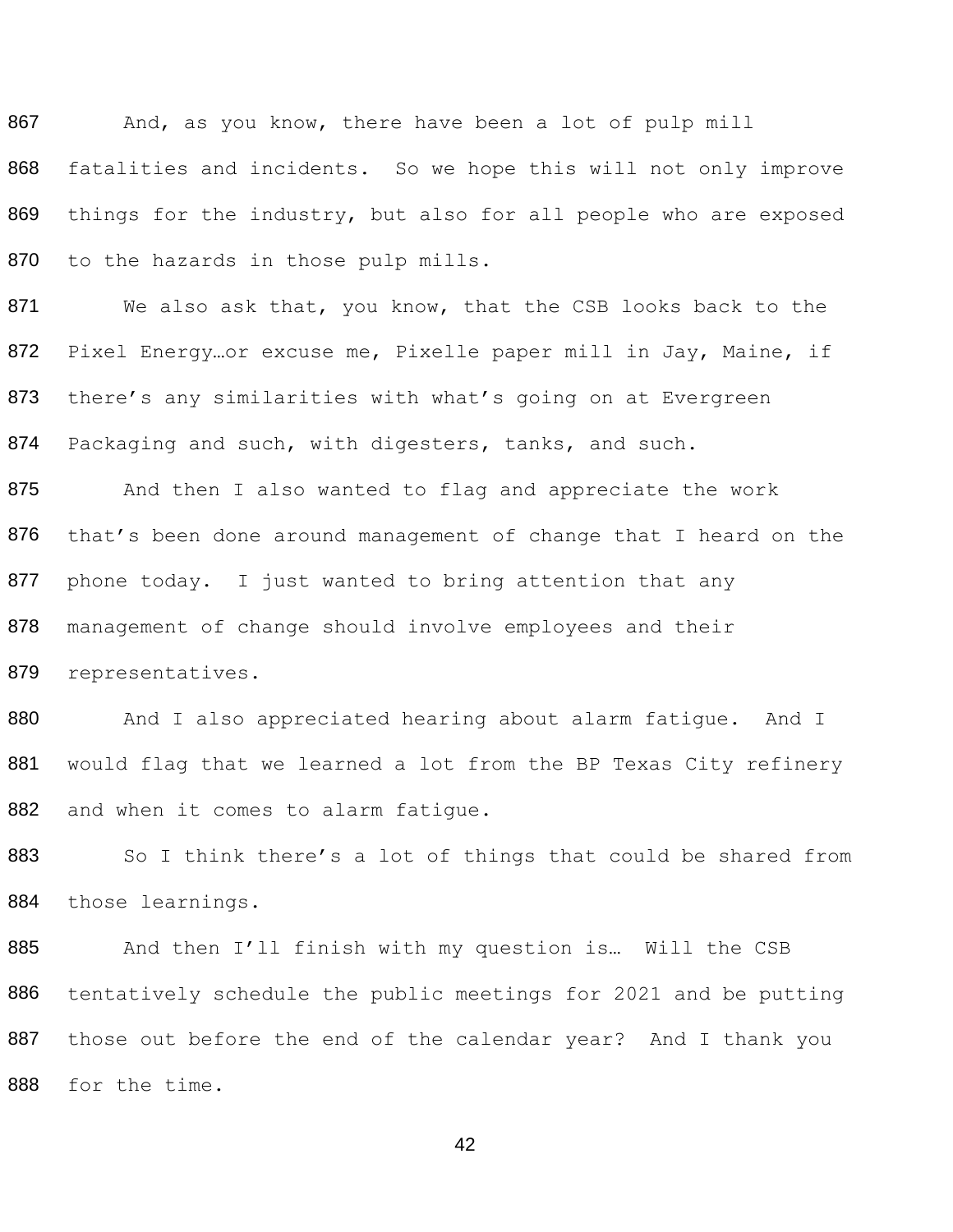889 CHAIR LEMOS: Thank you so much, Steve. Really appreciate you listening to the call and all of those very positive comments.

892 I will say that the public meetings are... per CFR are every quarter, and they're regularly scheduled. I don't know that 894 they're...unless we changed the CFR, that would not change. From 895 my understanding. Is that correct, Director Klejst?

896 DIRECTOR KLEJST: Yes, that's...that is correct.

 CHAIR LEMOS: Yeah, excellent. So…so we anticipate continuing to have them. We've had some…some discussions, just to let you know, about…because we'll be having public meetings or Board meetings for the investigation closures, how many meetings would be appropriate to have for the…this sort of meeting… I 902 think it still warrants it if we continue to, you know, talk 903 about our...our status and our...making progress on recommendations.

 I learn an immense amount from these recommendation reviews. 905 I think they're super important, not just closing an investigation. So I imagine we would continue to still do that. But there's a… You know, there's also a certain number of meetings that we're going to…going to have, to close out investigations.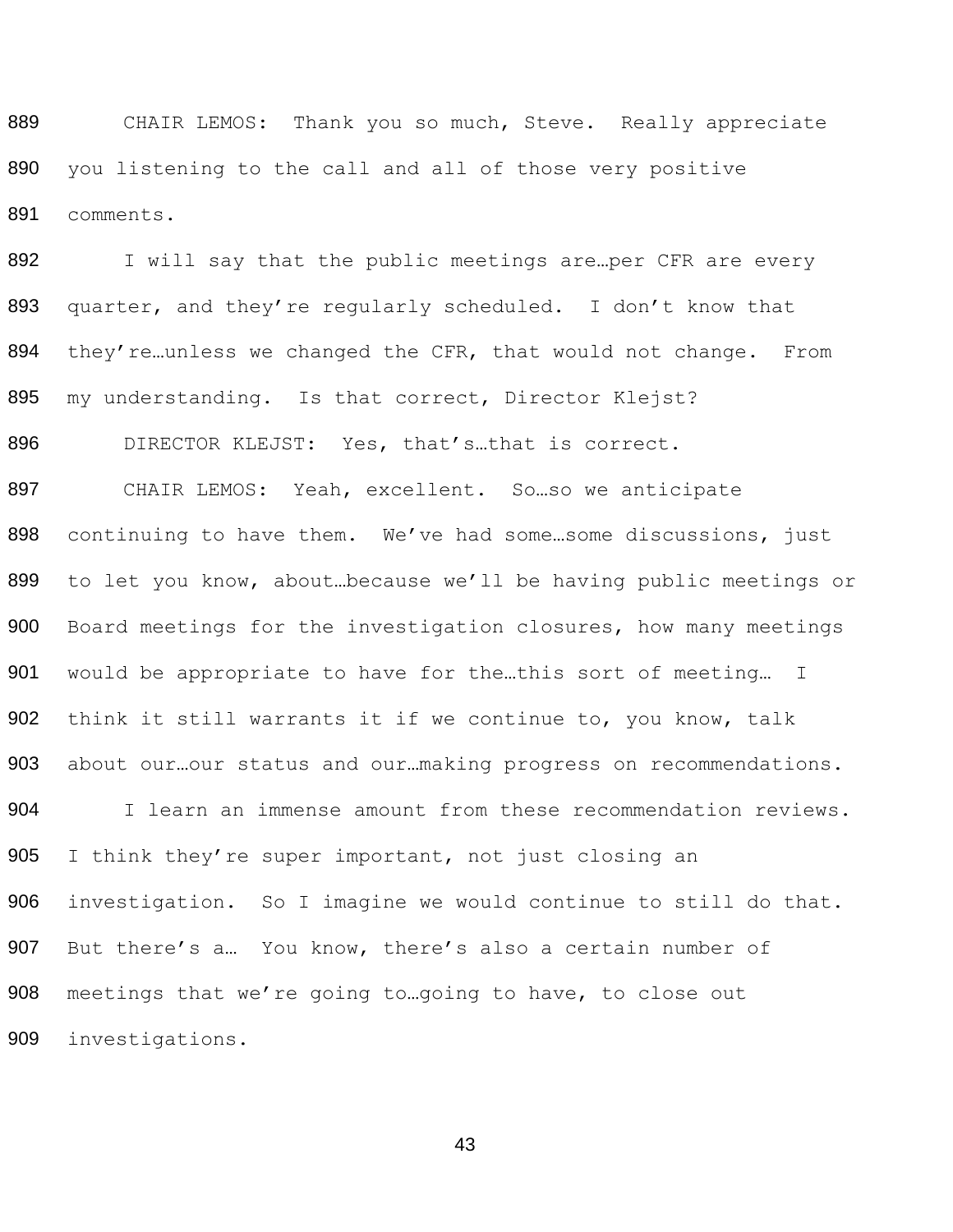910 Thank you so much for your question. I really appreciate 911 it.

912 STEVE SALLMAN: You're welcome. We just wanted to make sure 913 that we got plenty of time, advance notice to be able to schedule 914 to attend the public meetings, was ... was the point of the question. 915 OPERATOR: We'll take our next public comment from Alexa 916 [inaudible]. Your line is ... or from the House of Representatives. 917 Your line is open. Please go ahead.

918 ALEXA: Hi, I'm Alexa. Sorry, I just wanted to ask a 919 clarifying question. Because I see that the CSB has 13 open 920 investigations right now, as of August 2020. And only the TPC 921 Group explosion was discussed on this call. And I know you 922 mentioned that Aghorn and the Kuraray would...the reports would be 923 coming out soon. But I was just wondering if there was a 924 discussion of the other ten incidents that are open. Or if that 925 will be for a later meeting. Sorry. I know we all like cut out 926 for a bit and I didn't know if maybe I just missed something. 927 CHAIR LEMOS: No, you didn't. So all of the status for our 928 open recommendations…I mean, sorry, open investigations are on 929 the webpage. If there's anything public we can say about them, 930 it's when we update a factual or close a recommendation. And so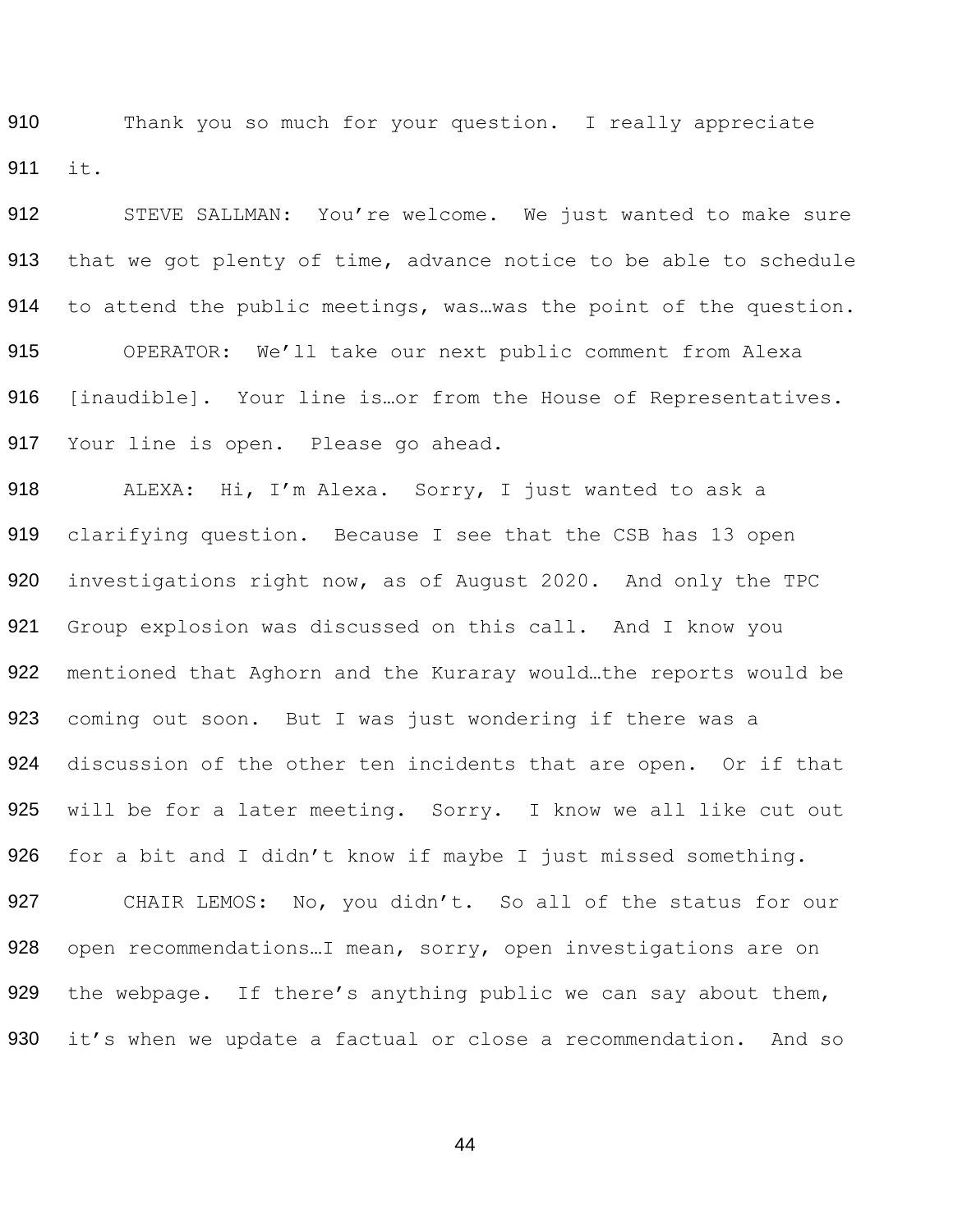931 932 there's nothing new to report. So that's…that's why we didn't include that in the discussion today.

933 934 935 936 937 938 As you may know, we have been extremely assertive about our hiring, and Director Klejst has done a great job with his team in backfilling a lot of our open investigator positions. So, I feel like we're well on our way to really make a lot of progress in FY21. A lot of these investigations, they changed hands and you need to bring somebody else up to speed.

939 940 941 942 So we're…we're very enthusiastic and supportive of that…you know, of the…of those products and the mission products really coming out. And with all the transparency that…that we have to offer, not just through a public meeting, but all the

943 transparency through online materials and supporting documents.

944 Does that answer your...

945 ALEXA: Thank you. Yeah, I appreciate it.

946 CHAIR LEMOS: Thank you for calling.

947 OPERATOR: We'll take our…we'll take our next public comment 948 from Michael Walls from American Chemistry. Your line is open. 949 Please go ahead.

950 MICHAEL WALLS: Thank you very much. Dr. Lemos, thanks to 951 you and to the staff for the updates on the recommendation 952 status, as well as your ongoing investigations.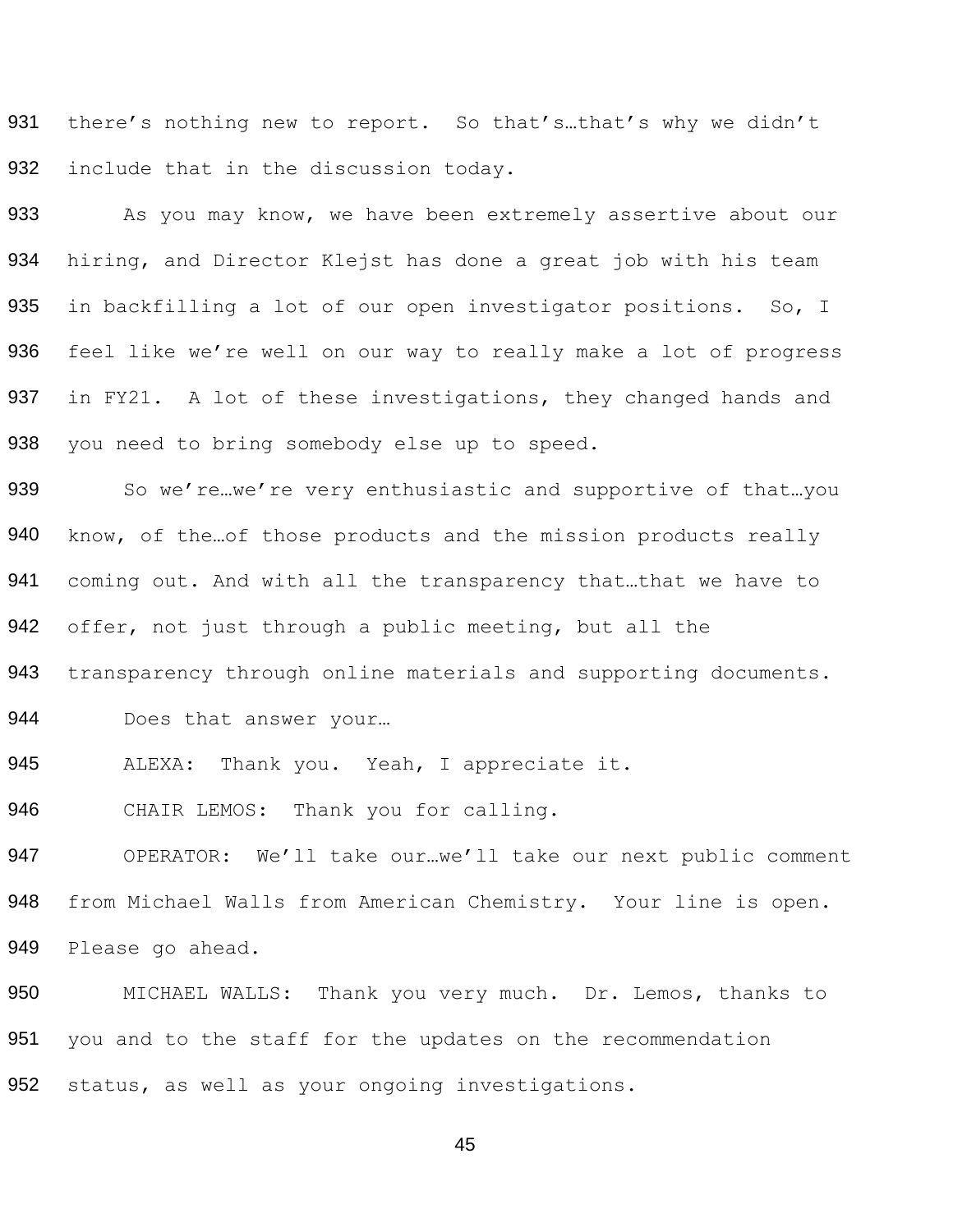One question and then one quick comment. The question goes to the…the Board's reporting regulation that was made final or went into effect in March of this year. I was wondering if, at some…either at some future public meeting or in the context of 957 the information the Board provides on the website, you expect to provide some public data and information on the reports you are 959 receiving, at least on their number and nature, and you know, an 960 understanding of how the Board is assessing those reports, compared to its past practice.

962 The very quick comment is simply to note that on the Board's 963 website landing page, on the lower left-hand corner, there is 964 typically a link to current investigations. And the TPC 965 explosion appears at the at the bottom there. When you actually 966 click on the TPC link, it takes you to the information related to 967 the Pryor Trust gas well incident. So I'd just note that. I 968 know the Board's very interested in ensuring easy access to the 969 data and information it has. And so I just wanted to point that 970 out.

971 Thank you again very much for you...for your...for all your work 972 and that of the staff. Our industry, of course, continues to 973 very much support the work of the CSB. Thank you.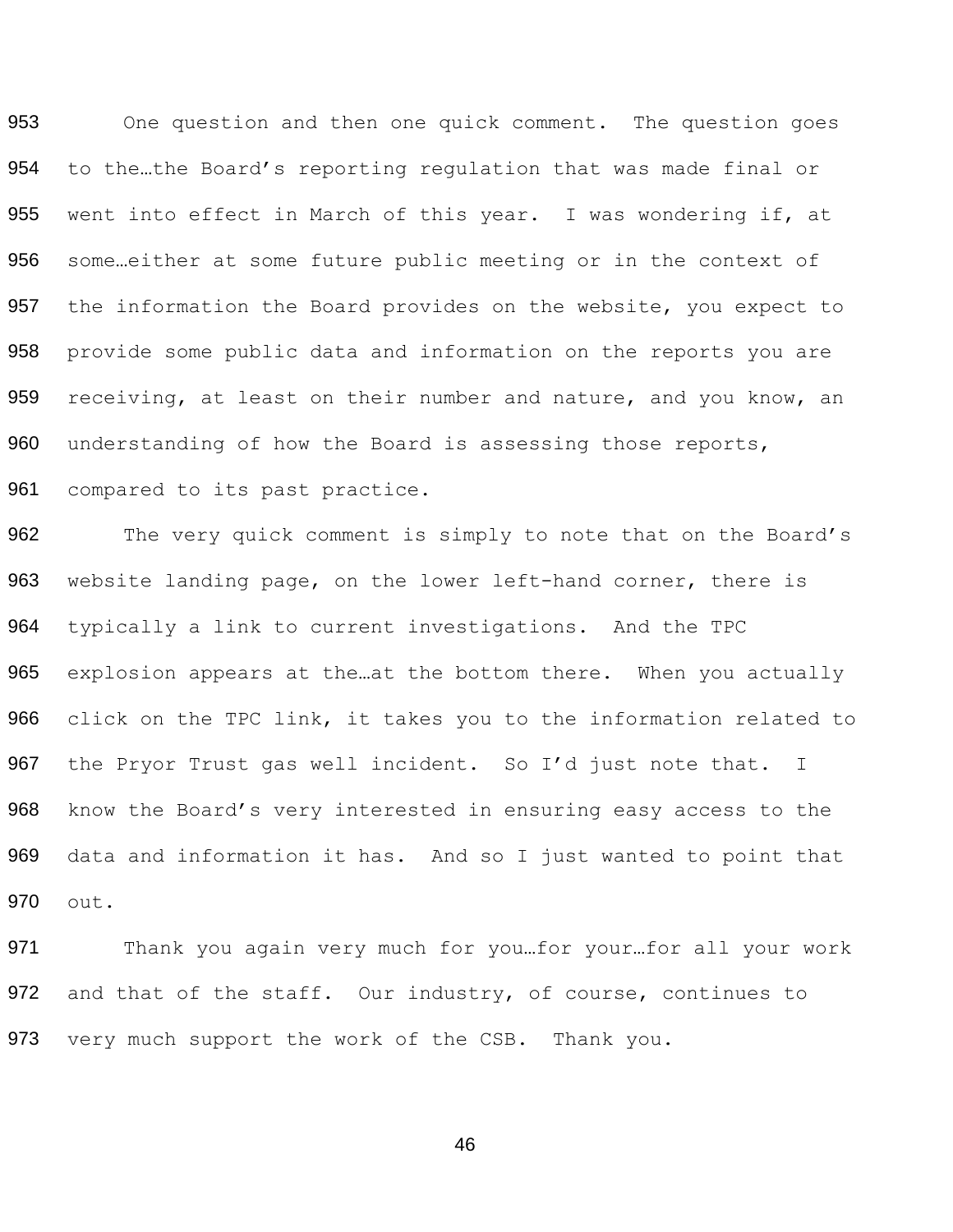974 CHAIR LEMOS: Thank you so much, Michael. Really appreciate your pointing out the…the link issue. Obviously, we're excited about getting the TPC factual out today and so that's helpful.

977 In terms of the incident reporting rule, we've had a lot of 978 questions about this and we do intend, according to the current regulation, to provide a yearly update as of the month that it went into effect. We are pulling together and summarizing in the comments and questions for clarifications that will result in…could likely result in some additional guidance. We don't 983 have a timeframe on that yet, but we're...we're really... I feel 984 like we're...we're coming close to, you know, summarizing most of the common themes.

986 So we are working internally to do that. We're working also with some incident reporting specialists on our databases. And 988 so we look forward to reporting just... you know, outcomes in a future call. And appreciate your interest in this matter.

990 MICHAEL WALLS: Thank you very much.

 OPERATOR: Once again, that is \* and 1 to make a public comment. It appears that we have no more further comments at this time. I will now turn the program back over to Katherine. CHAIR LEMOS: Thank you so much, Gretchen. And thanks to those of you who provided a comment and all the other folks who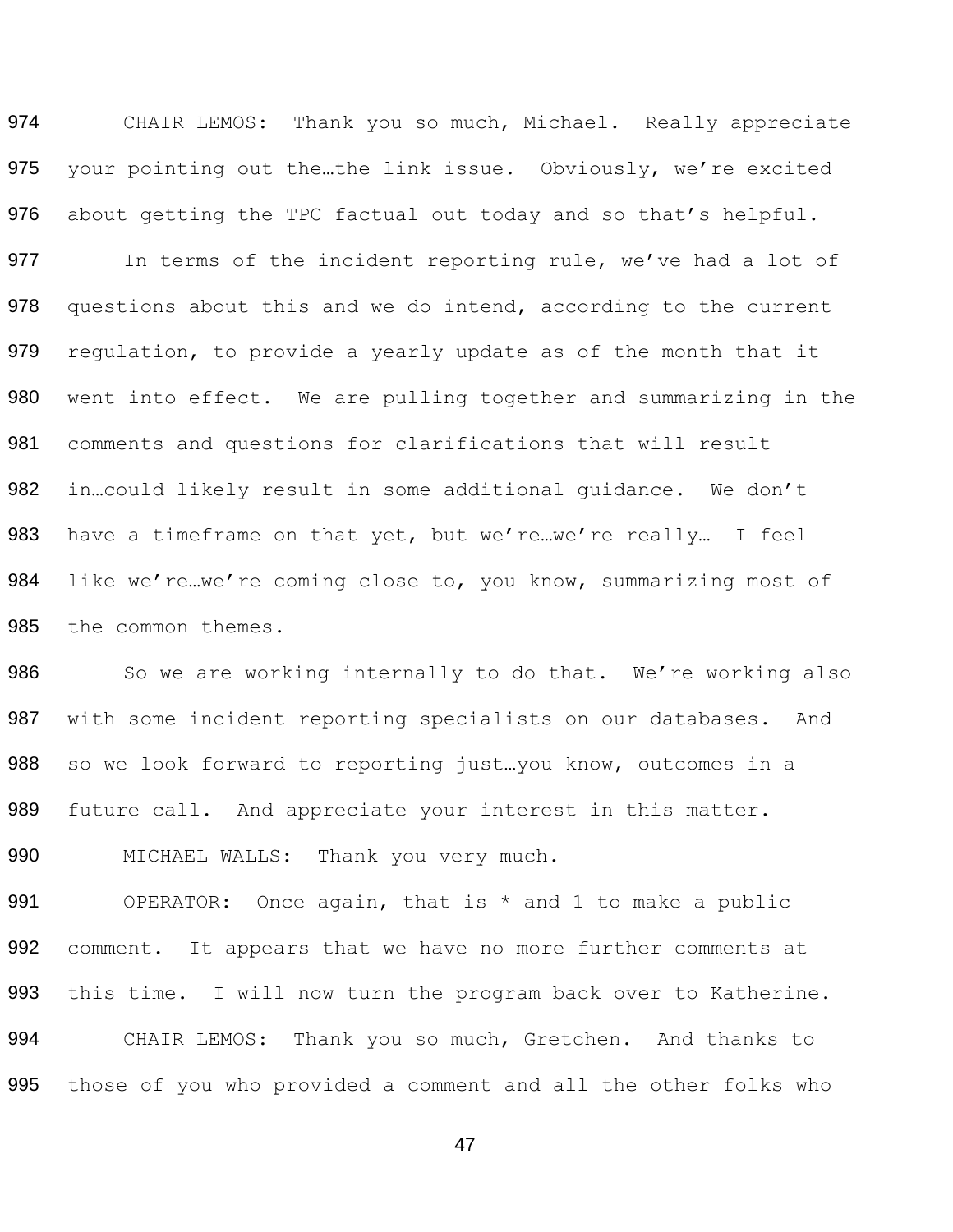996 may be listening. Thanks for your patience today with some of 997 our technical challenges. And we do look forward to, in the 998 future, your being able to see us and our materials and pictures 999 as we describe some of these things. And, as you know, we want 1000 to get that right as well. And that's…that's really critical. 1001 So, in closing, thanks to everyone for attending today's 1002 meeting. I want to thank my incredible staff, the Directors, and 1003 all the technical team and supervisors that are on the line today 1004 and that worked to not just to pull these products together but 1005 to help present it in a way that we could do the radio style 1006 version. Thank you, Director Barbee, for your double…double-1007 double presentation.

1008 I mean all of these things are so critical and important to 1009 our mission. I'm really happy to be able to highlight all the 1010 different elements of investigations. Sometimes people only 1011 focus on just the probable cause. And the entire lifecycle of 1012 the investigative process is..is critical and is in our mandate. 1013 So I urge you to continue monitoring our website. And if 1014 you haven't already done so, to sign up for CSB news alerts. And 1015 this concludes our first business meeting for FY21. Our next 1016 business meeting will be in January. I don't have the date for